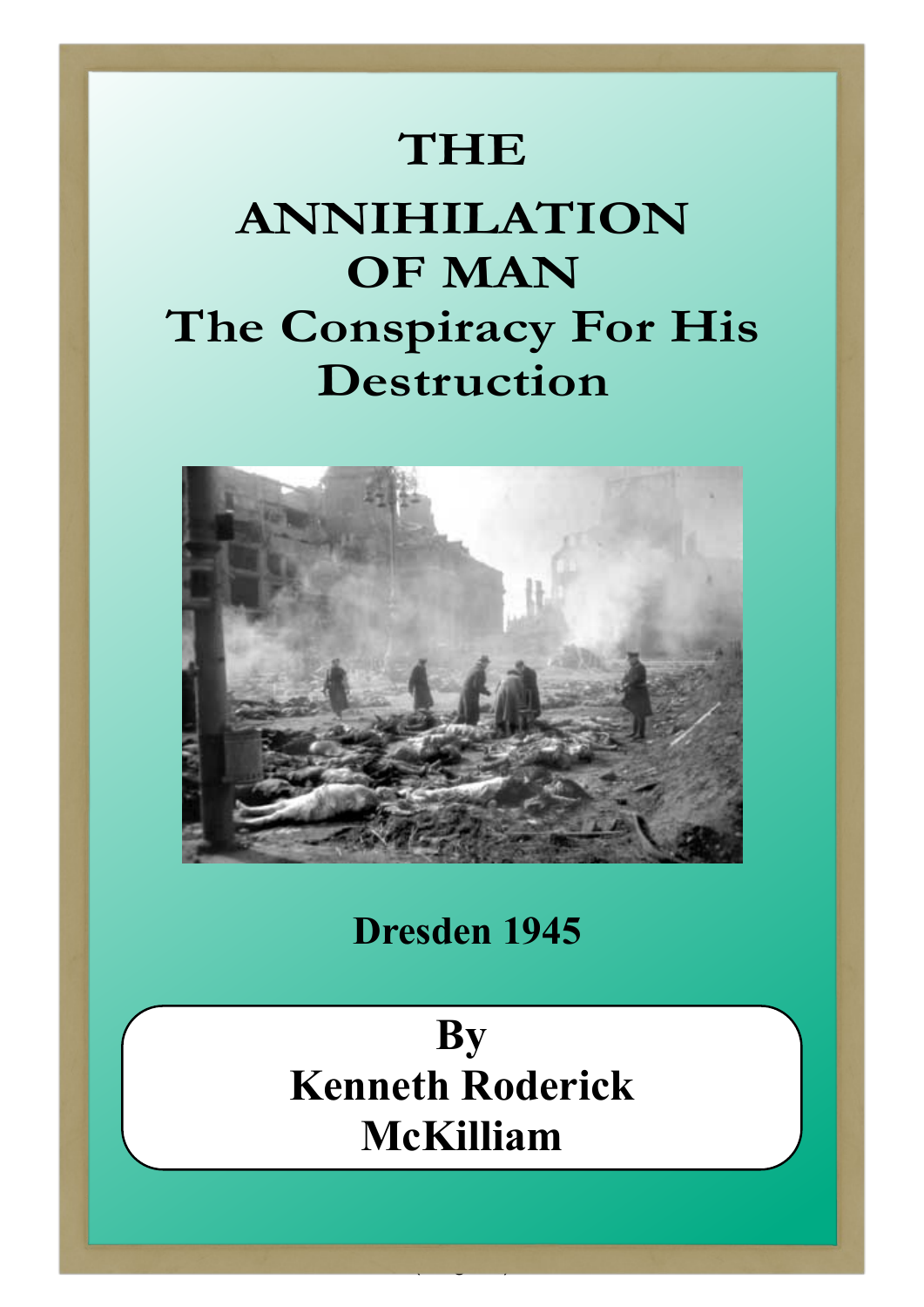# **Contact us for details of audio tapes and articles by:-**

**Dr. Wesley A. Swift**

 **Rev. Dr. Bertrand Comparet, A. B., J. D.**

**Rev. William Gale**

**Captain K. R. McKilliam**

**Pastor Don Campbell**

**New Crusade Christian Church Calling The People of Britain**

**&**

**Celtic-Anglo-Saxon-Nordic\_Germanic Kindred in Europe and overseas realms**

Tel. No. 07936364949 E-mail thenewensign@gmail.com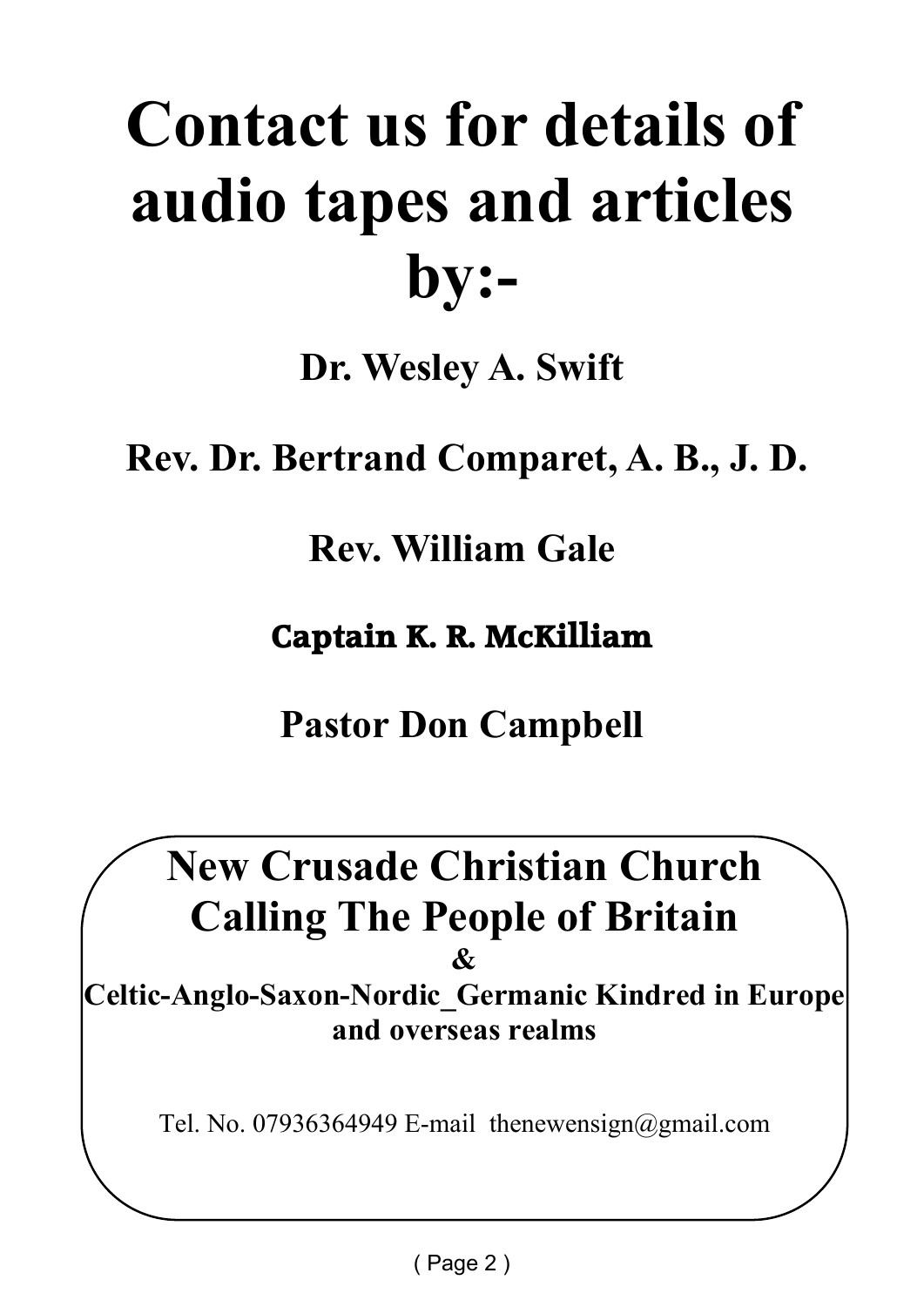## **THE ANNIHILATION OF MAN KENNETH R McKILLIAM Preface**

With the chaotic conditions in Africa and in Asia and the extensive strikes and riots in Britain and America it would seem that man is bent on self-destruction. The author, who has spent the greater part of his working life among the Afro-Asian people found that the Psychology and Sociology he had been taught at the London School of Economics did not tally up with what he found among the African tribal people. He discovered that certain politicians in Britain and America seemed to be working against what he and others were doing for the advancement of the people of Africa and Asia. When he returned to Britain he experienced the attack on the faith and the brainwashing of the public in press, cinema and TV. In this book he shows how Satan is using all his powers to destroy the Christian West and how as the Scriptures have shown the plot is deceiving the very elect. A forthright book which will open the eyes of many Christians and will bring comfort to those who are fighting the good fight.

#### **BENJAMIN DISRAELI:**

"No one must lightly dismiss the question of race. It is the key to world' history and it is precisely for this reason that written history so often lacks clarity. It is written by people who do not understand the race question and what belongs to it. Language and religion do not make race, only blood doth that."

#### *From the novel Endymion.*

"The political equality of a particular race is a matter of municipal arrangement and depends entirely on political circumstances; but the natural equality of man now in vogue, and taking the form of cosmopolitan fraternity, is a principal which, were it possible to act on it, would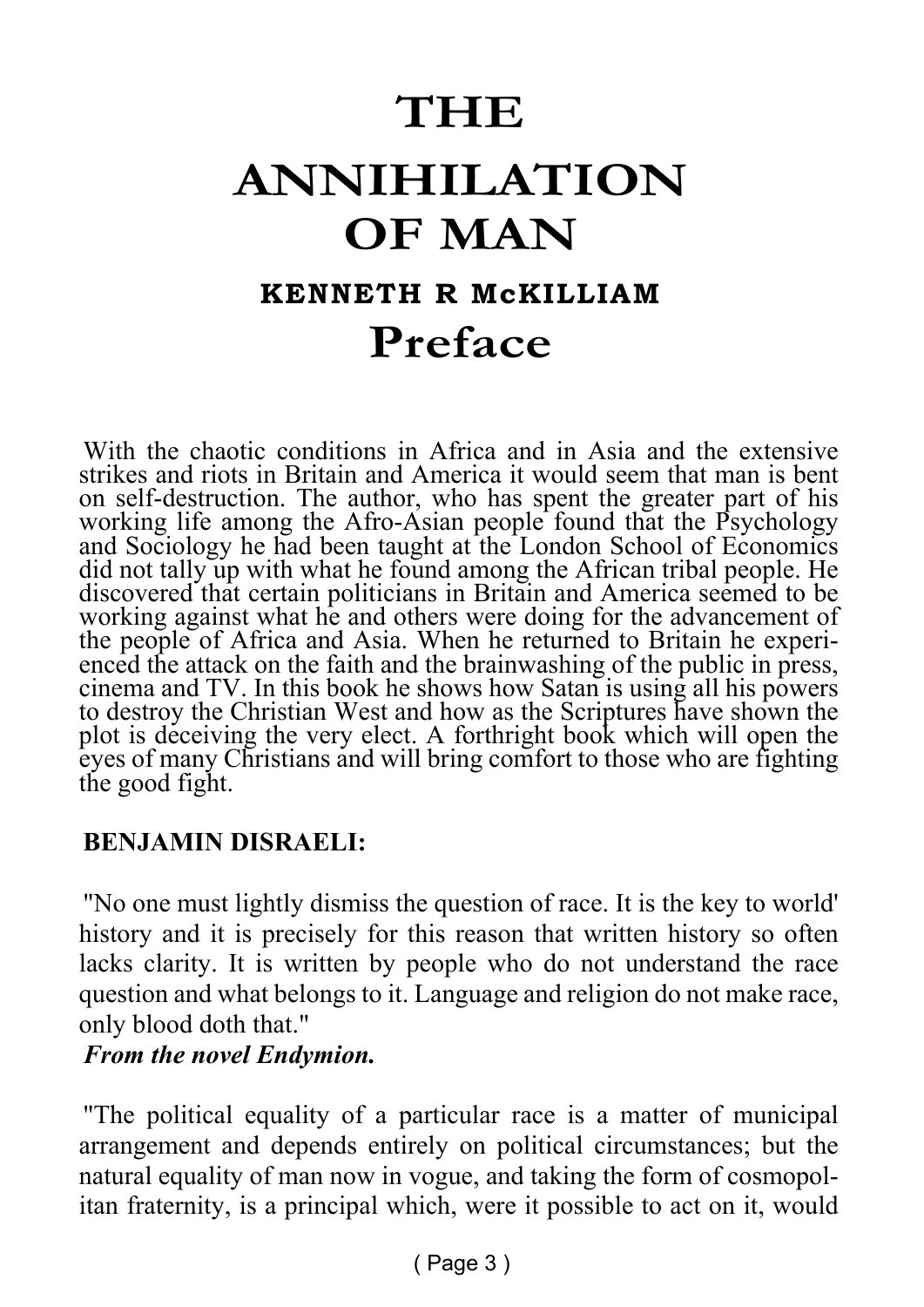deteriorate the great races and destroy all genius of the world. What would be the consequence on the great Anglo-Saxon republic, for example, were its citizens to secede from their sound principles of reserve and intermingle with their negro and coloured populations? In the course of time they would become so deteriorated that their states would probably be re-conquered and regained by the aborigines whom they had expelled, and who would be their superiors. But though Nature will never ultimately permit this theory of natural equality to be practiced, the preaching of this dogma has already caused much mischief, and will cause much more. The native tendency of the Jewish race, who are justly proud of their blood, is against the doctrine of the Equality of Man."

#### *From The Life of Lord George Bentinck.*

#### **CONTENTS**

- 1 The Conspiracy for Man's Destruction
- 2 The Great Rebellion

3 The Family of the Promise

4 The Two Peoples

5 The Mystery of Iniquity

6 The Jews and Edom

7 The True Messiah

8 The Destruction of Jerusalem

9 The Second Attack on the Christian Church

10 The Reformation and Development of Humanistic Philosophy

11 Usury and the Development of Capital

12 Socialism and the Freemasons

13 The Renewal of Faith

14 The New Religion

15 The Attack upon the Faith

16 Spreading the False Doctrines

17 Behind the Scenes

18 The Secret Plan in Action

19 The Future Bibliography Notes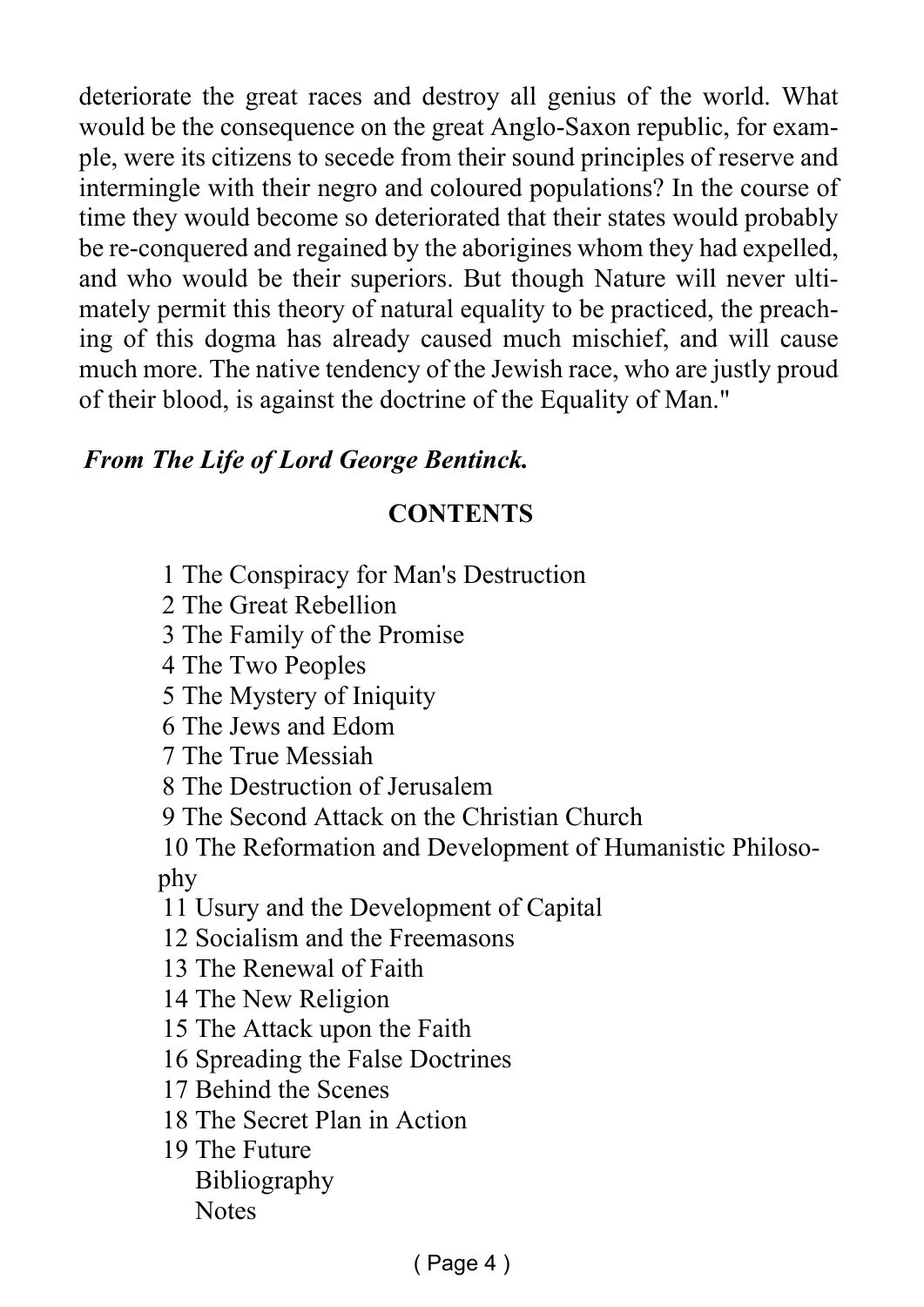#### **THE CONSPIRACY FOR MAN'S DESTRUCTION**

In any conspiracy there must be a person or a community and a conspirator. The meaning of the word "conspiracy" is derived from two Latin words "con" and "*spirare*" meaning to breath together and it is with this meaning that  $\vec{l}$  commence my thesis to show that the person conspired against is the very same as the conspirator and that person is MAN, because he rejected Truth and believed a lie and by doing so he deceived himself. (2 Thess. 2.11)**<sup>1</sup>**

Man is a spiritual being in a material body, made for a purpose according to a plan by an Infinite Mind and Intelligence. This infinite mind and intelligence who created man must have the attributes of the highest form of creation, that is to say, he must have a personality.

The purpose of man's creation was that undifferentiated spiritual beings should develop through contact with the rest of creation by means of the organs of sense, the central nervous system and the finite mind to become individual spiritual personalities—Sons of God.

Man was created male and female in order that the Creator may bring into existence other developing individual spiritual personalities. Therefore it is written `Have ye not read that He which made them at the beginning made them male and female, and said for this cause shall a man leave father and mother, and shall cleave to his wife, and they twain shall be one flesh. Therefore they are no more twain, but one flesh. What therefore God hath joined together, let not man put asunder.<sup>2</sup>

Man was meant to develop in close spiritual contact with that power from which his spiritual nature springs, his Creator, symbolized by the Tree of Life, He was meant to gain his spiritual sustenance from this tree and grow to become a fully developed individual spiritual personality, a m e m b e r of God's kingdom.

In order to develop his abilities, his powers, his aptitudes,**<sup>3</sup>** man was given a free will to choose for himself the course of his development. He was made a completely free creature by the Creator. But there was a danger that the desires to satisfy the physical cravings of man would take control, and that man would be influenced by these desires to seek sensual satisfaction and material well being to the detriment of his spiritual nature.**<sup>4</sup>** A material, worldly, self centred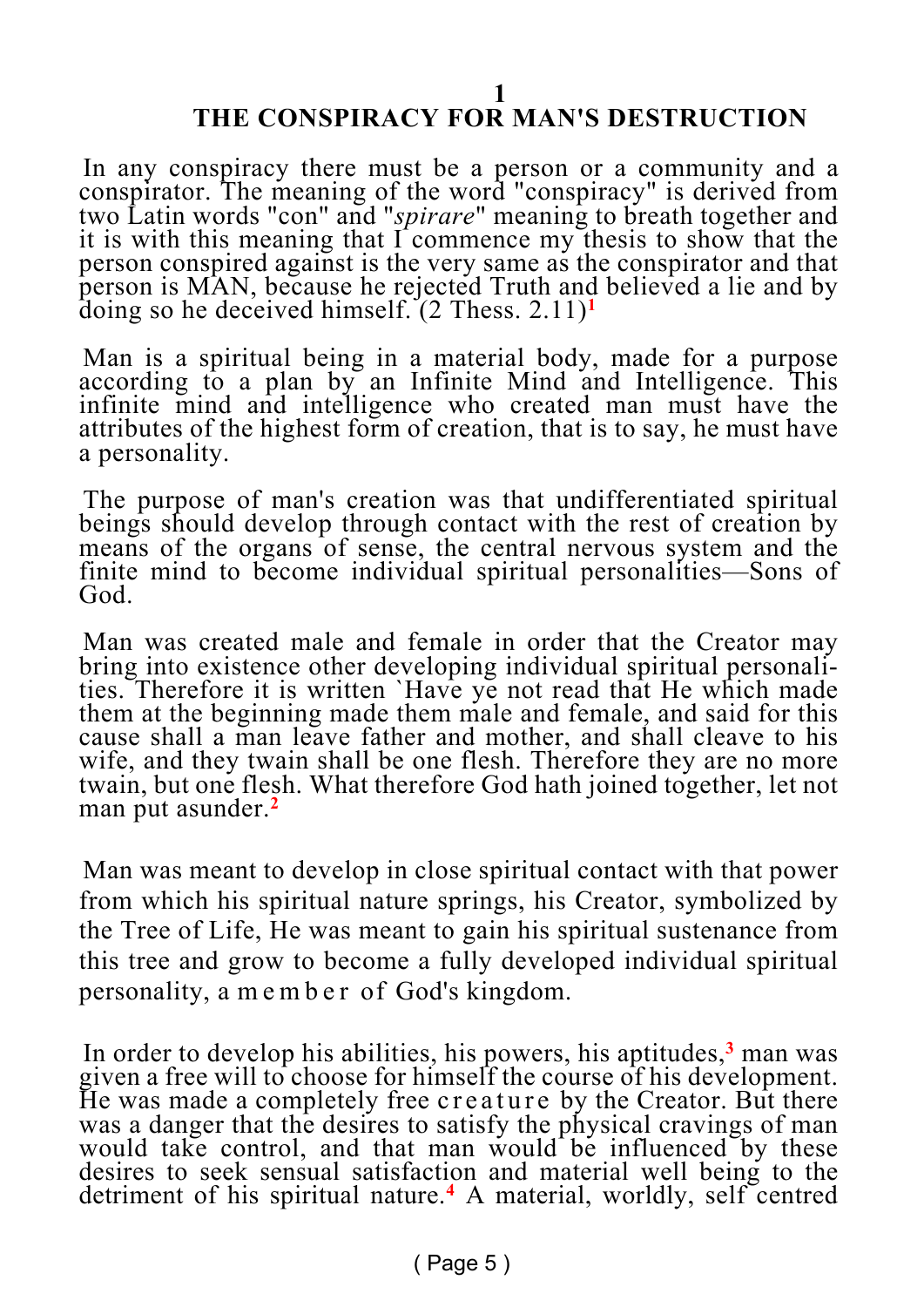attitude would gain control of the spiritual nature of man.

In order for this to happen, however, of necessity man would have to cut the spiritual link between himself and the power from which his spiritual nature springs. Since such a course would be contrary to the Will of God and contrary to the plan for man' s creation, man's conscience would normally prevent him from following its direction, and so man would have to deceive his own conscience.

Man was warned that he must not eat of the Tree of Knowledge of Good and Evil, that is, gain his spiritual sustenance from his own ideas of that which is good or bad for his development. The temptation of man to disregard this warning is recorded in Genesis 3:4-5, "Ye shall not surely die, for God doth know that in the day ye eat thereof then your eyes shall be opened and. ye shall be as gods knowing good and evil." You shall be illuminated, "Illuminati".

By deceiving himself and following the dictates of his own desires, man cut himself off from that spiritual nourishment derived from his Creator and destroyed the link between his spiritual nature and the Infinite Mind and Intelligence. Man as an independent spiritual being withers away and his spiritual nature becomes part of a malevolent spiritual force bent on the destruction of all the works of the Creator. This powerful anti-creative spiritual force will be destroyed at the second death.

The material nature of man with its powerful senses and its nervous system in contact with the created order around him insinuates the idea into man's mind to follow his own desires and take his own counsel. This is symbolized by the serpent implanting the idea, "Ye shall not surely die, ye shall be as gods".

In later years the serpent was worshipped as Aish-Skhul-Apis, (Chaldee) the man instructing serpent.**<sup>5</sup>** In later years also Eve, the mother of all things living, was presented in the story as Pandora**<sup>6</sup>** who opened the box she was told not to open and allowed into the world all the horrible things which would destroy mankind. She was worshipped among the ancients as Cybele, the Goddess of wisdom, and as such held in her hand the pomegranate. The pomegranate contains many seeds and each seed represented an area of knowledge that came to man. In the ancient world the fruit of the tree of knowledge of good and evil was also depicted as an orange or an apple. In Dymock's Classical Dictionary, Cybele is shown to be Idaia Mater, the mother of knowledge.

Infinite Mind and Intelligence, the Ancient of Days, had fore-knowledge of what would happen in His creation, and had prepared for it. Part of his plan was to come into his own creation in material form in the only way such a spiritual force could do so, that is to be born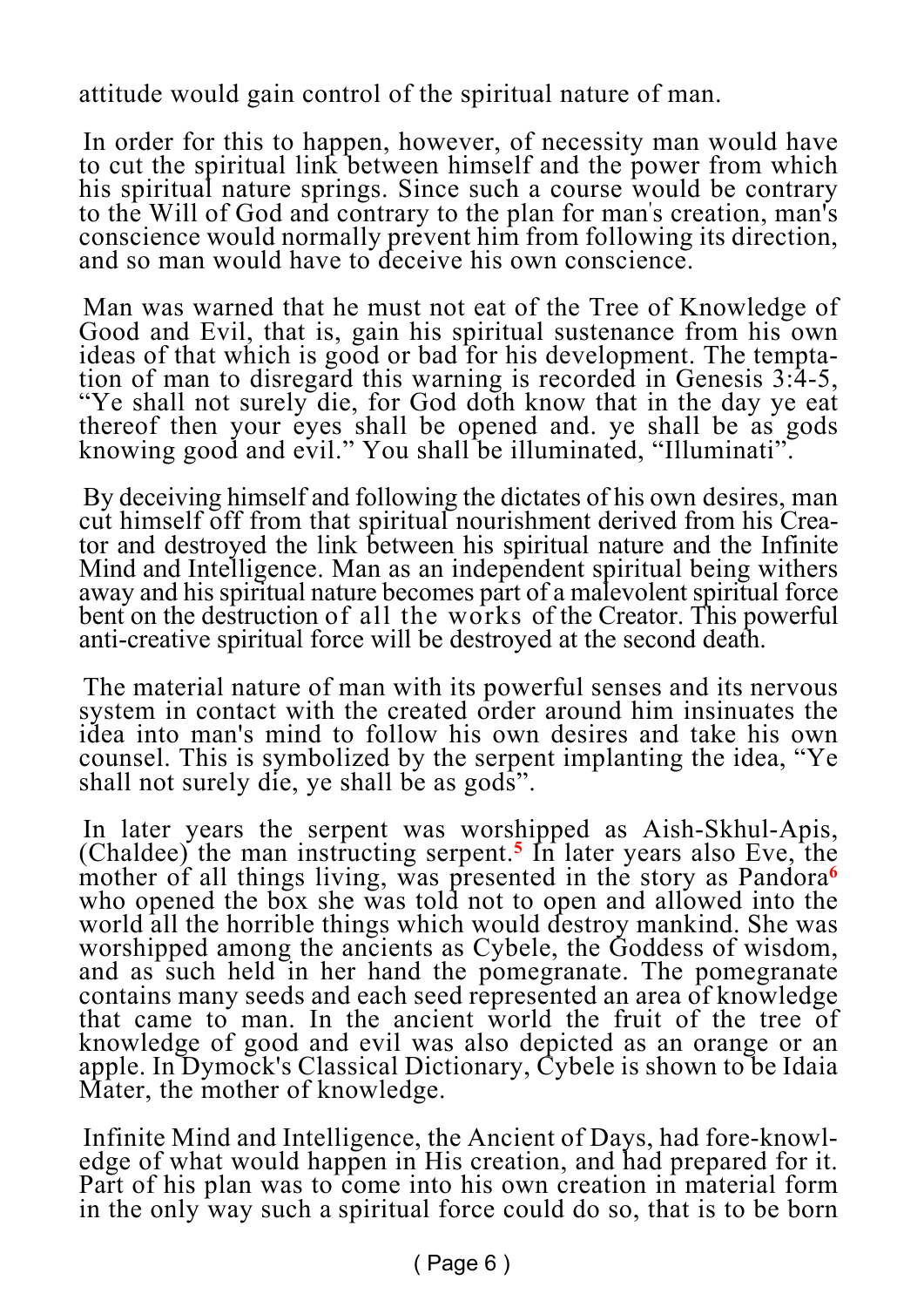into it and to grow up in it as a man.**<sup>7</sup>** By these means God would show his great love for his creation and how he expected his creatures to live, and would draw into his kingdom all those who of their own free will accepted Him.

Thus we read in the fifteenth verse of the third chapter of Genesis "And I will put enmity between thee and the woman and between thy seed and her seed, it shall bruise thy head and thou shalt bruise his heel".

From this point came the spiritual division of mankind into those who followed the patriarchal faith and looked forward to the Zoro-Ashta (Chaldee), the Seed of the Woman, the promised Messiah, the Redeemer, and those who followed the serpent, the Aish-Skhul-Apis;

the Sons of God and the sons of men.**<sup>8</sup>**

We must now discuss the promise of the Zoro-Ashta and the birthright. Since the Eternal Mind and Intelligence was to be born into his creation it was essential that proper preparation should be made; that at an appointed time there were human agencies available by means of which this great event could take place.

Cain was rejected and he slew his brother Abel in anger.<sup>9</sup> Eve then chose her son Seth.<sup>10</sup> The ante-diluvian patriarchal line ran through Seth, Enos, Cainaan, Mahalaleel, Jared, Enoch, Methusaleh, Lamek, Noah.<sup>11</sup> As recorded in chapter six of Genesis, a calamity occurred. The sons of God who worshipped in the patriarchal faith began to marry the daughters of men who worshipped the Aish-skhul-apis, the man instructing serpent. As a result, in their earlier years the children were brought up in the worship of the serpent and the patriarchal faith was destroyed. This brought upon mankind the destruction of the great flood.<sup>12</sup>

Noah the patriarch, who had been warned of the approaching calamity, was able to prepare for it with his sons and under God's guidance. We now have mounting scientific evidence that a world wide flood did occur due to an astral collision affecting our earth, and there are many other calamities recorded in ancient books and in the books of the Old Testament. The powers of evil have, through their human agencies been doing their utmost to destroy this information or to with-hold it from mankind.

Evil was carried through the flood by Ham (Khem, the burnt one**<sup>13</sup>**) who despised his father and, by implication, his father's faith.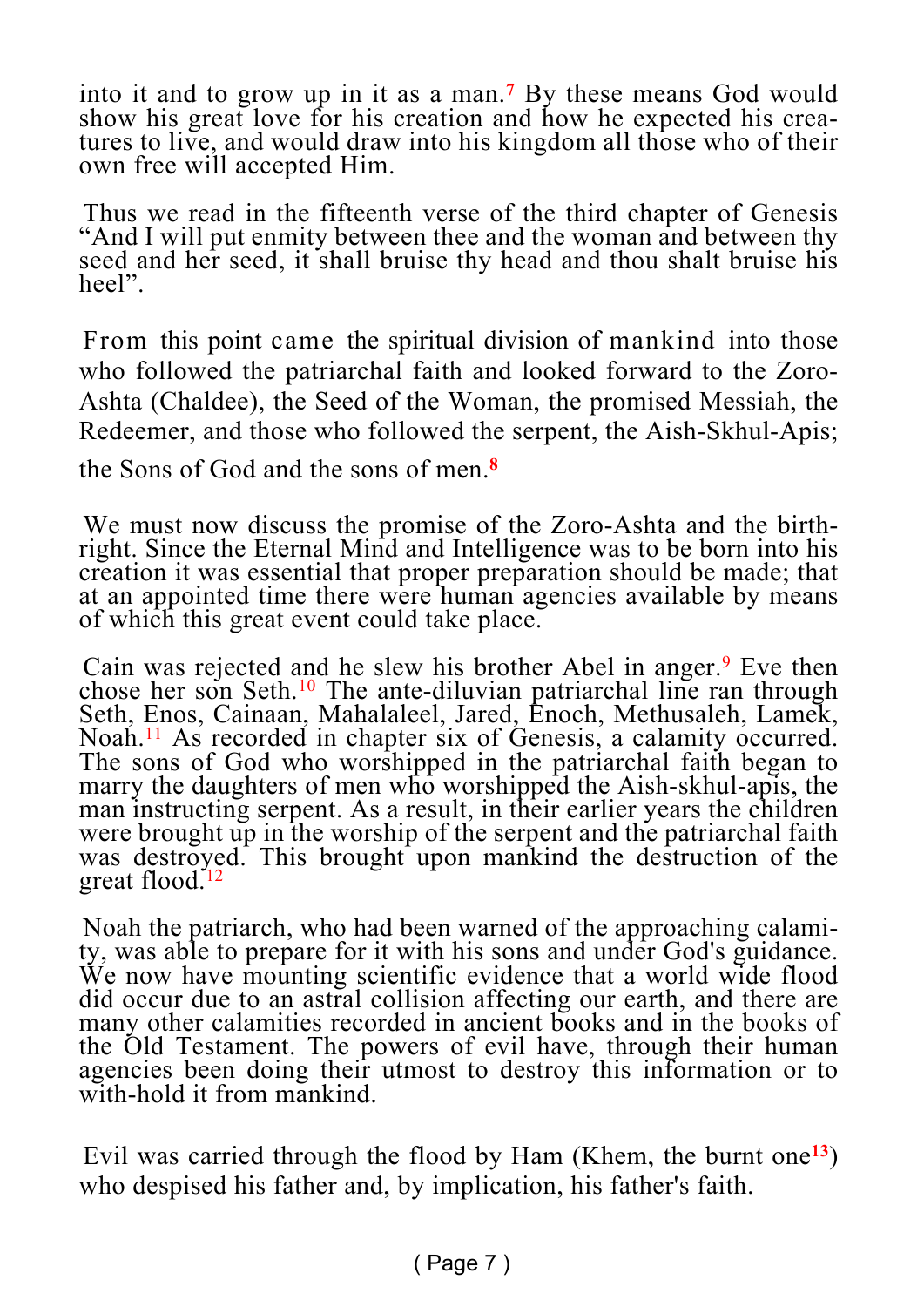#### **THE GREAT REBELLION**

After the Flood the patriarchal leadership, the promise and the birthright fell to Shem.**<sup>1</sup>** This promise of the Zoro-Ashta, the seed of the woman, passed from Shem through Arphaxad, Salah, Eber, Peleg, Reu, Serug, Nahor and Terah, to Abram.**<sup>2</sup>**

The seasons were re-established<sup>3</sup> and controlled by Shamash (Chaldee: the servant), the sun. The children of the patriarchs now began building a huge tower in shinar (the bush land). Its chief purpose originally was to act as a beacon to prevent people becoming lost in the surrounding bush.**<sup>4</sup>** Cush, Khus or Chaos the son of Ham instigated among his people the desire to change the purpose for which the tower was being built.**<sup>5</sup>** He wished it to be built as a temple to Shamash, the sun god. This fact was known to St. Paul, who wrote in Romans  $1:25$ , "Who changed the truth of God into a lie and worshipped and served the creature more than the creator who is blessed forever". The Aztecs and other peoples of central America built towers or pyramids on the top of which sacrifices were burnt to the sun god.

Cush is also known as Bel, the confounder or deceiver,**<sup>6</sup>** Merodach, the great rebel, and Nebo, the false prophet.**<sup>7</sup>** It was he who is reputed by ancient writers to have established the false religion of humanism, or the deification of man, and Satan worship, or black magic. He taught that as the serpent is the spiritual enlightener of mankind so also the sun is the physical enlightener of mankind.**<sup>8</sup>** Those who understood the hidden implications of these teachings were known as the 'illuminati', the enlightened ones, who rebelled against God and the patriarchal faith.

One of the sons of Cush was Nimrod. The name Nimrod comes from the Chaldee words `Nimr-Radhr,<sup>'9</sup> the tamer of the leopard. He is spoken of in mythology under the names of Osiris, Bacchus, and Tammuz, and is described either as a hideous Negro or as a handsome Caucasian wearing leopard skin. He was known as the mighty hunter b e c a u s e he organized and led out parties of men to destroy the wild beasts which had multiplied and were attacking and harassing the settlements of men.<sup>10</sup> Being a powerful leader it was easy for him to develop his organisation into an army. He conquered and subdued the early settlements and began building the city of Babylon<sup>11</sup> which his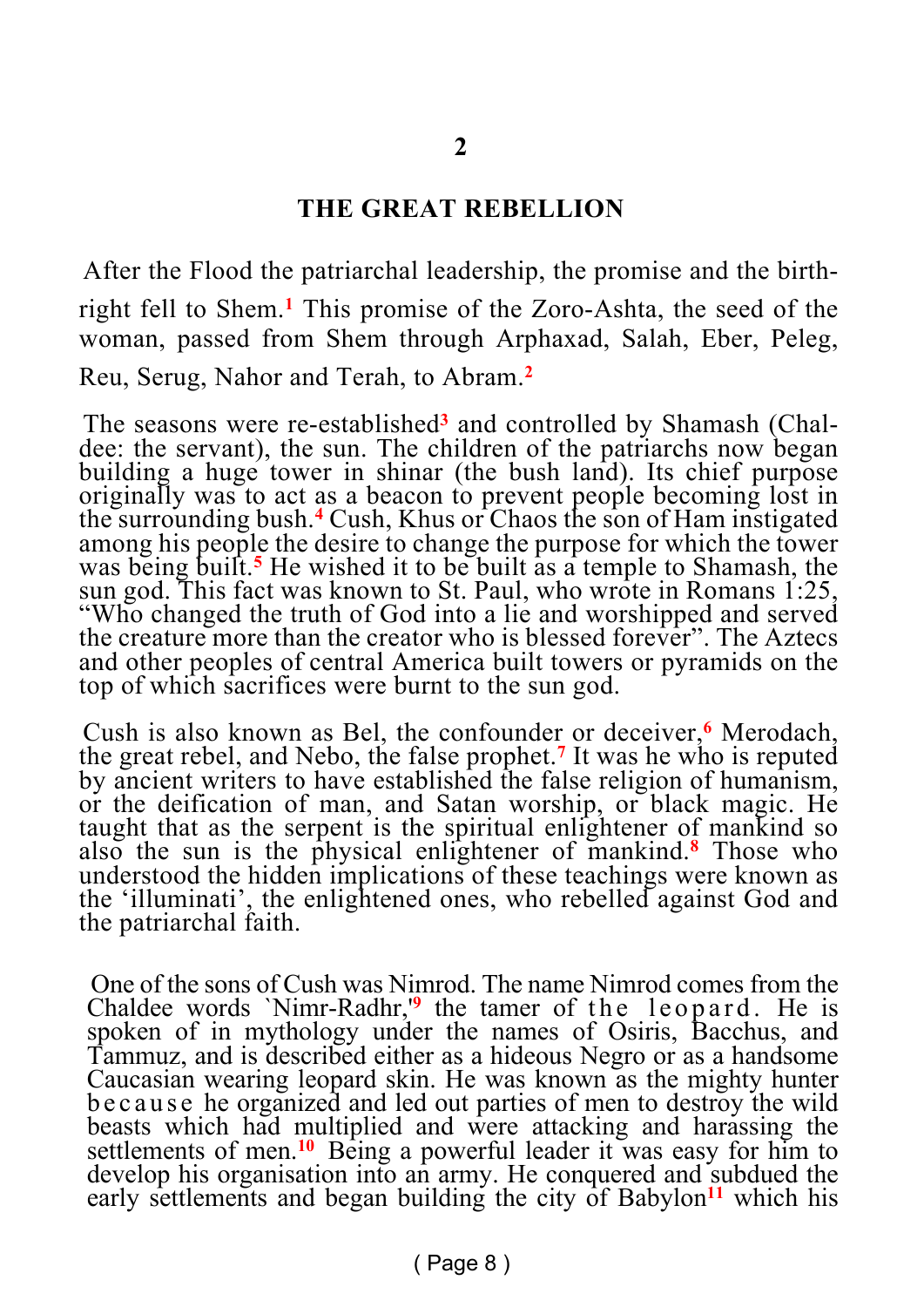wife Semiramis completed.**<sup>12</sup>** From Babylon, Nimrod gathered strength and went out with his army and conquered the settlements and built the city of Nineveh with its suburbs (rehoboth)**. <sup>13</sup>** Because of his building propensities he was later known as Ala Mahozim or the god of fortifications, and**1 4** likewise his wife Semiramis, was worshipped as Diana and Astarte, and wore the turreted crown on her statues, the crown of fortifications.**<sup>15</sup>**

Nimrod, depicted wearing the horns of a bull or a goat, spread terror throughout the settlements of mankind, but he did also organize them into communities.**<sup>16</sup>** Having freed them from the fear of wild animals he then set to work to free them from the fear of the Lord which is the beginning of wisdom.**<sup>17</sup>** The calamity of the great flood was still fresh in men's minds and the fear of the Lord pressed down very hard on those who felt that the curtailment of their sensual desires was intolerable. Nimrod introduced to men a system by which they were led to believe that a real spiritual change of heart was quite unnecessary and that in so far as a change was needed this regeneration could be carried out purely by external means. He carried on the pagan worship,**<sup>18</sup>** which had been initiated by h i s father, of Baal, the Lord or sun. He taught that fire was the symbol of the sun and of the serpent and that man, by passing through fire, could be baptized and freed from his sins. He was given the name Atlas**<sup>19</sup>** because he pushed up the heavens when they were pressing down too hard on mankind and he was honoured with the titles of 'Emancipator' and `Deliverer'. Because of the rite of baptismal purification by fire he introduced, he was called Khan-i-Baal, from which is derived the name cannibal, and Bolkh-Khan, Priest of Baal.**<sup>20</sup>** The Romans called him Vulcan and he was depicted with a hammer. Among the Nordic people he is also known as Thor and is represented**<sup>21</sup>** with a hammer. The vestiges of Baal worship and fire worship are still carried out in Allendale in Northumberland on New Year's eve to celebrate the Winter solstice. In Ireland there are many place names such as Ballymore (great Baal) and Bally shannon. All over Europe there are sun symbols found on rocks and standing stones. Nimrod was known later as Zoro-Astar, the seed of Fire.**<sup>22</sup>**

Nimrod led mankind to seek their chief good in sensual enjoyment and showed them how they might enjoy the pleasures of sin without any fear of the Wrath o f God. He took over his father's title of Merodach, the great rebel who had revolted against the patriarchal faith, and developed Satan worship and black magic. He created a disgustingly obscene**<sup>23</sup>** ceremonial in which one of the chief ceremonies was the deflowering of a virgin.

Cush and Nimrod were the originators of the Babylonian system**24** which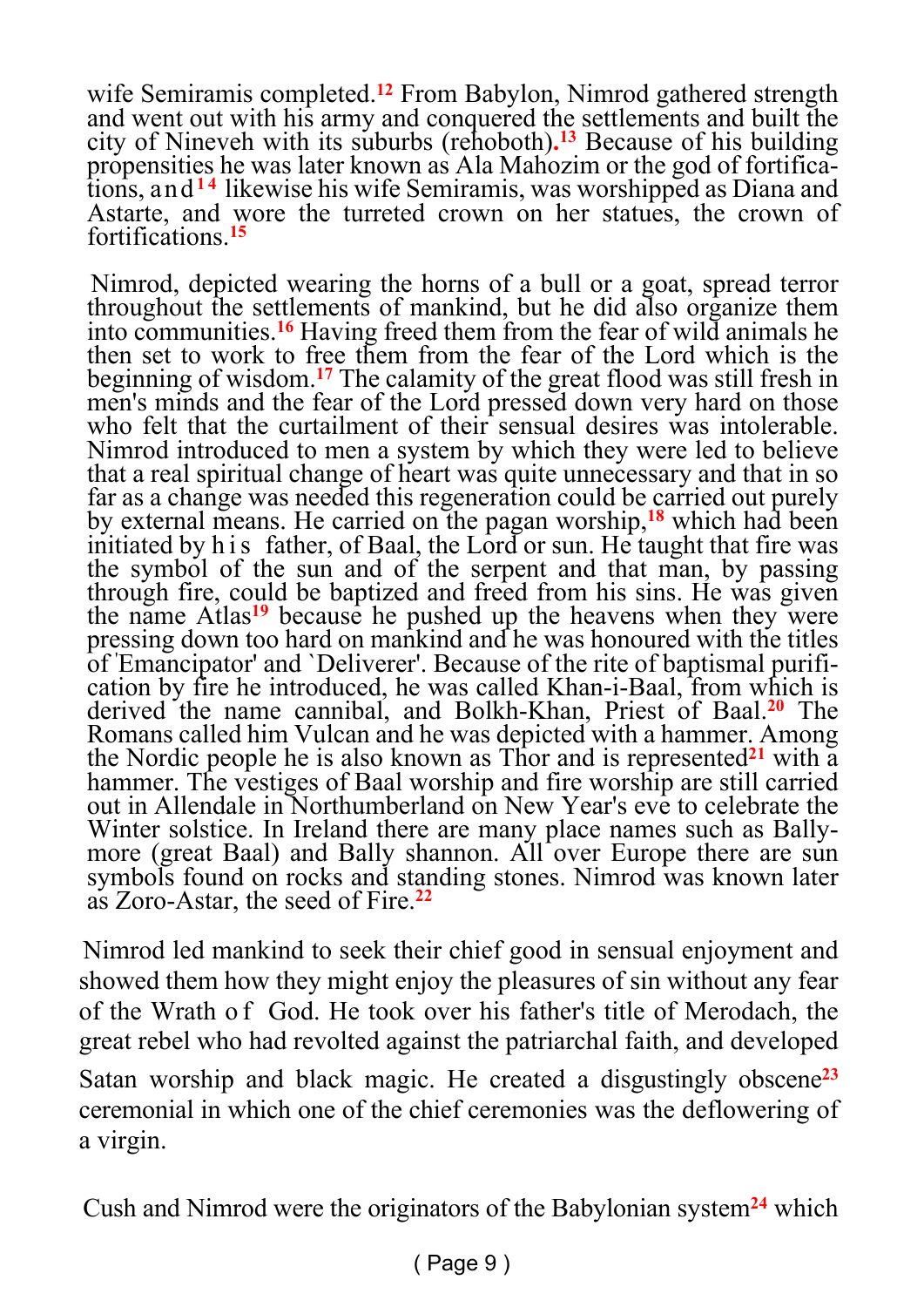was later developed by the Chaldean priestly cabal, and by which Nimrod was worshipped as Baphomet, the father of the temple of universal peace among men. Baphomet is a cabbalistic word for Tem. Oph. Ab or '*Templum omnium hominem pacis Abbas'* meaning "Father of the temple of Universal Peace among men". He was pictured as a great horned goat with wings and a female body. On his head was a torch, the lumen or lux, a sign of the new religion with which he is illuminating the world, in place of the old patriarchal faith on his forehead is the five pointed star standing for energy or enlightenment, the morning star. You will find this star on all communist flags and on the great European banks. The Morning Star is a communist newspaper. He is referred to in Isaiah 14:12, "How art thou fallen from Heaven, O Lucifer (Light bearer) son of the morning! How art thou cut down to the ground which did weaken the nations. For thou hast said in thy heart, I will ascend into heaven. I will exalt my throne above the stars of God --- Is this the man that made the earth to tremble, that did shake kingdoms?"

Nimrod and his armies were conquered and destroyed by Shem and his people and ancient history records that he was cut in pieces.<sup>25</sup> The death of Nimrod is still celebrated to this day in the Greatham sword dance in County Durham.

After his death at the hands of Shem and his sons, Nimrod was worshipped by the Cushites and Canaanites as Moloch (Molkh Gheber, Chaldee, meaning the great king) the God of fire and as Baal, the Lord of the son 26

He was even worshipped by the Anglo-Saxons as an evil malevolent god, Zero-nebo-gus, which is almost pure Chaldee for the son of the prophet Cush,**27** and human sacrifices were offered to him. The Christian missionaries depicted him as an evil looking black man with horns, cloven hooves and a tail, and in this guise he can still be seen on Saxon church walls. Mothers used to frighten their children to make them behave by saying that the Bogeyman would get them. `Bogey' is a diminutive of Zeronebogus.

The great rebellion aimed at the destruction of the patriarchal faith by Satanism, which still lingers on among the devotees of Black Magic, whose disgusting ceremonial is aimed at the overthrow of the Christian Faith. The chief ceremony is still the deflowering of the virgin and its devotees use a wafer consecrated by a Christian priest, if they can get one, an inverted crucifix and bodies of Christian dead. It still attracts the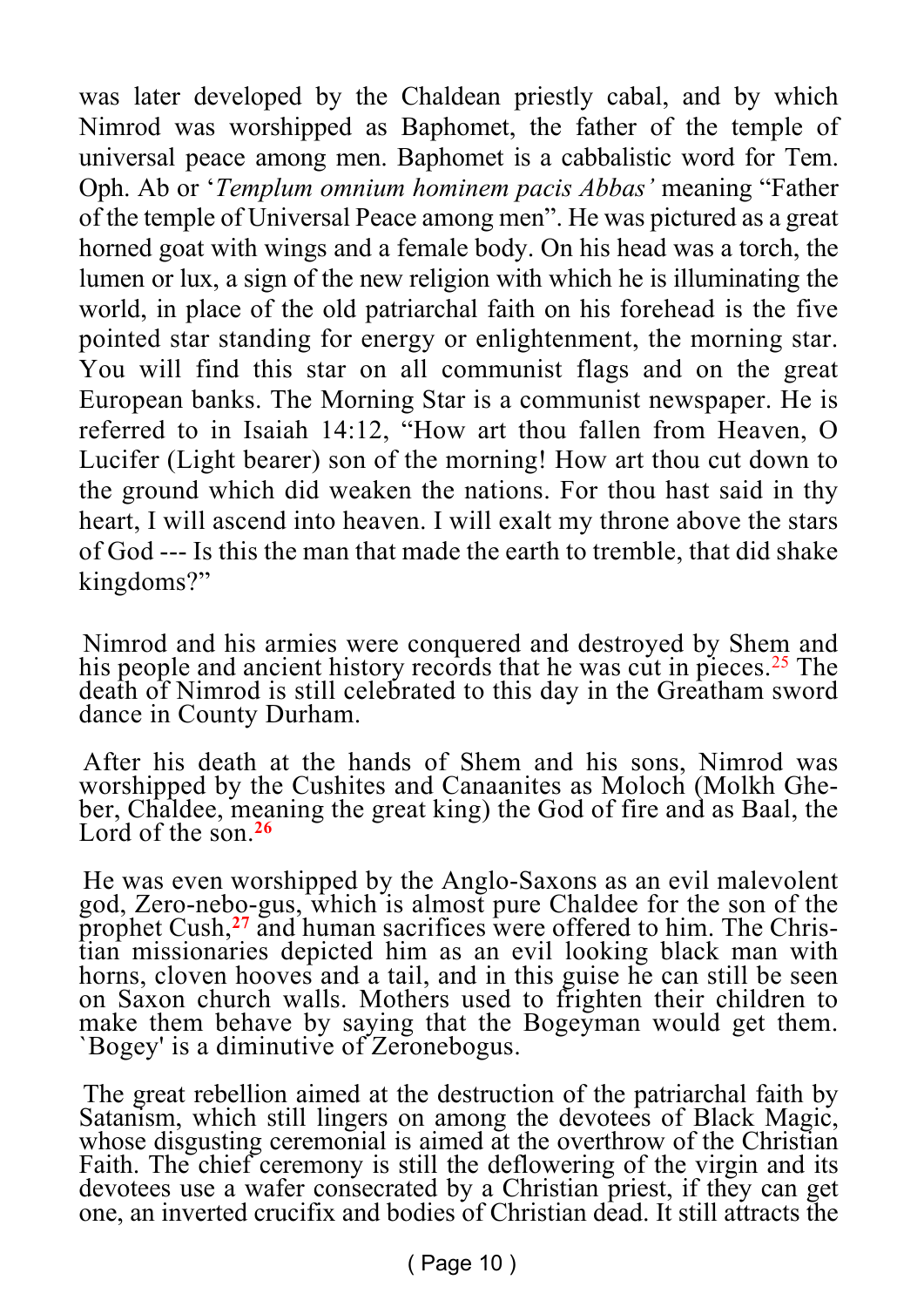carnally minded, for "The carnal mind is enmity against God for it is not subject to the laws of God, neither indeed can be".**<sup>28</sup>**

#### **3**

#### **THE FAMILY OF THE PROMISE**

After the great flood the human communities began to move away from the original centre. Many moved South into the grassy plains of Palestine and Arabia.**<sup>1</sup>** Others moved into the forests of Europe which had grown up after the ice retreated. The name Europe (Eporeu) has been said to be derived from Eber (Cabbalistic) from which the name Hebrew is also derived.

With the conquest of Nimrod and the Cushites the great apostasy went underground.**<sup>2</sup>** Terah and his two remaining sons, Abram and Nahor (Haran had died in Ur), left Ur of the Chaldees, with its worship of the moon god Sin (Shem, worshipped as the Lord of the Moon, the lesser light, by the pagans) and went to live in Haran.**<sup>3</sup>**

The patriarchs took very great care that the mothers of their children were of the patriarchal faith, to protect them from the beliefs and practices of the children of the serpent and to prepare the way for the promised Seed of the Woman, Abram married his half sister, Sarai, and Nahor, his brother, married Milkah, the daughter of the dead Haran.**<sup>4</sup>**

In Genesis 12:22 we read of the call of Abram, "Get thee out of thy country and from thy kindred and from thy father's house and I will make thee a great nation, and I will bless thee, and make thy name great; and thou shalt be a blessing, and I will bless them that bless thee and curse them that curse thee and in thee shall all families of the earth be blessed."

Abram, getting on in years and with no successor, lost his faith. At his wife's instigation he consorted with Hagar, her Egyptian handmaid, and to him was born a son, Ishmael.**<sup>5</sup>** Ishmael, the eldest son of Abram, is the father of the Arabs and the spiritual father of Islam. Abram was very fond of Ishmael but he was promised a son of a pure racial line through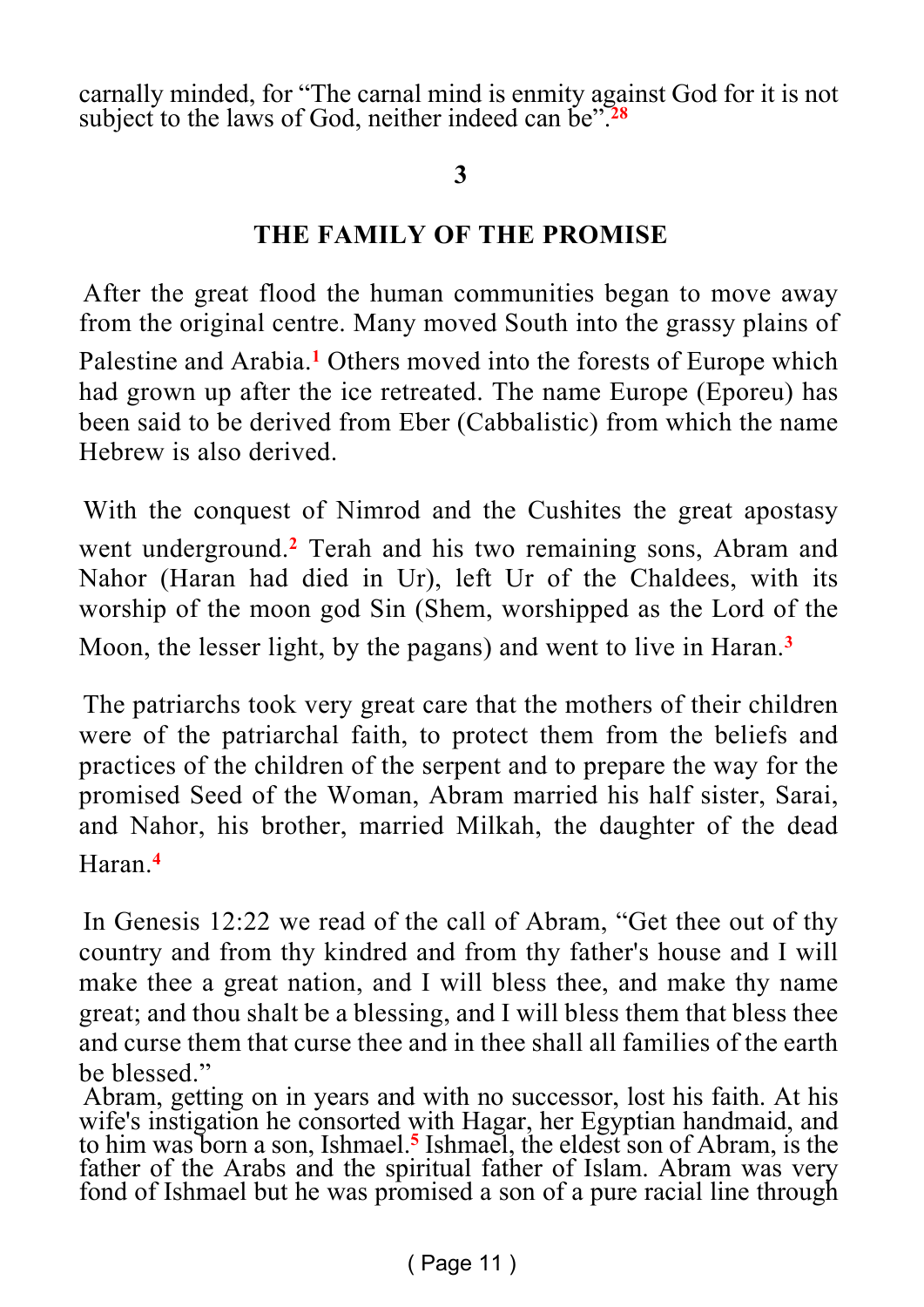Sarai, his wife. The three angels (from *angehei*—Greek for `messengers' ) who visited Abram on the plains of Mamre, and who showed anxiety about the birth of the son to Sarai, could have been Shem, Eber and Serug.**<sup>6</sup>** Shem is said to have lived for five hundred years after the flood.**<sup>7</sup>**

Climatic conditions in pre-flood years were different from those which followed. There was a water vapour canopy above the atmosphere around the earth**<sup>8</sup>** and this had the effect of filtering out the strong ultra violet rays of the sun and also of preventing the formation of deadly ozone gas close to the earth's surface. Therefore life survived much longer. Due to the climate of the earth being based on heat equilibrium, there was no rain, only a heavy dew in the evenings. This had an effect on the distribution of plant and mineral chemicals. Consequently there were numerous cases of Giganticism, Dwarfism and acromegaly (abnormal bone growth). This can be seen in the fossil animals being dug up by investigators. After the flood the gradual increase of ozone gas on the earth's surface and the increased strength of ultra violet rays caused a gradual decrease in the number of years lived by man.**<sup>9</sup>**

The two messengers who appeared to Lot in the Cushite city of Sodom as recorded in chapter nineteen of Genesis could have been Shem and Eber, Serug having died in the meantime.**<sup>10</sup>**

Abram's faith was tested in the call to offer Isaac as a sacrifice.**<sup>11</sup>** Ishmael was rejected as the bearer of the promise and the holder of the birthright and the line passed through Isaac.**<sup>12</sup>**

Extreme care was taken by Abraham to ensure that Isaac married into the patriarchal faith,**l3** and a marriage was arranged with Rebekah, the daughter of Bethuel, who was the son of Abraham's brother, Nahor.

#### **4 THE TWO PEOPLES**

The forces of Satan were determined to destroy this family of the promise and to prevent the coming of the Messiah. At this stage the destruction could have come about by the infiltration into the family of the pagan philosophies and customs of the Cushites and Canaanites.**<sup>1</sup>** Their sexual aberrations, their worship of Moloch and their attitude to life were inimical to the development of a healthy personality and were

contrary to God' s purpose for man.**<sup>2</sup>**

Rebekkah was told, "Two nations are in thy womb and two manner of people shall be separated from thy bowels. The one shall be stronger than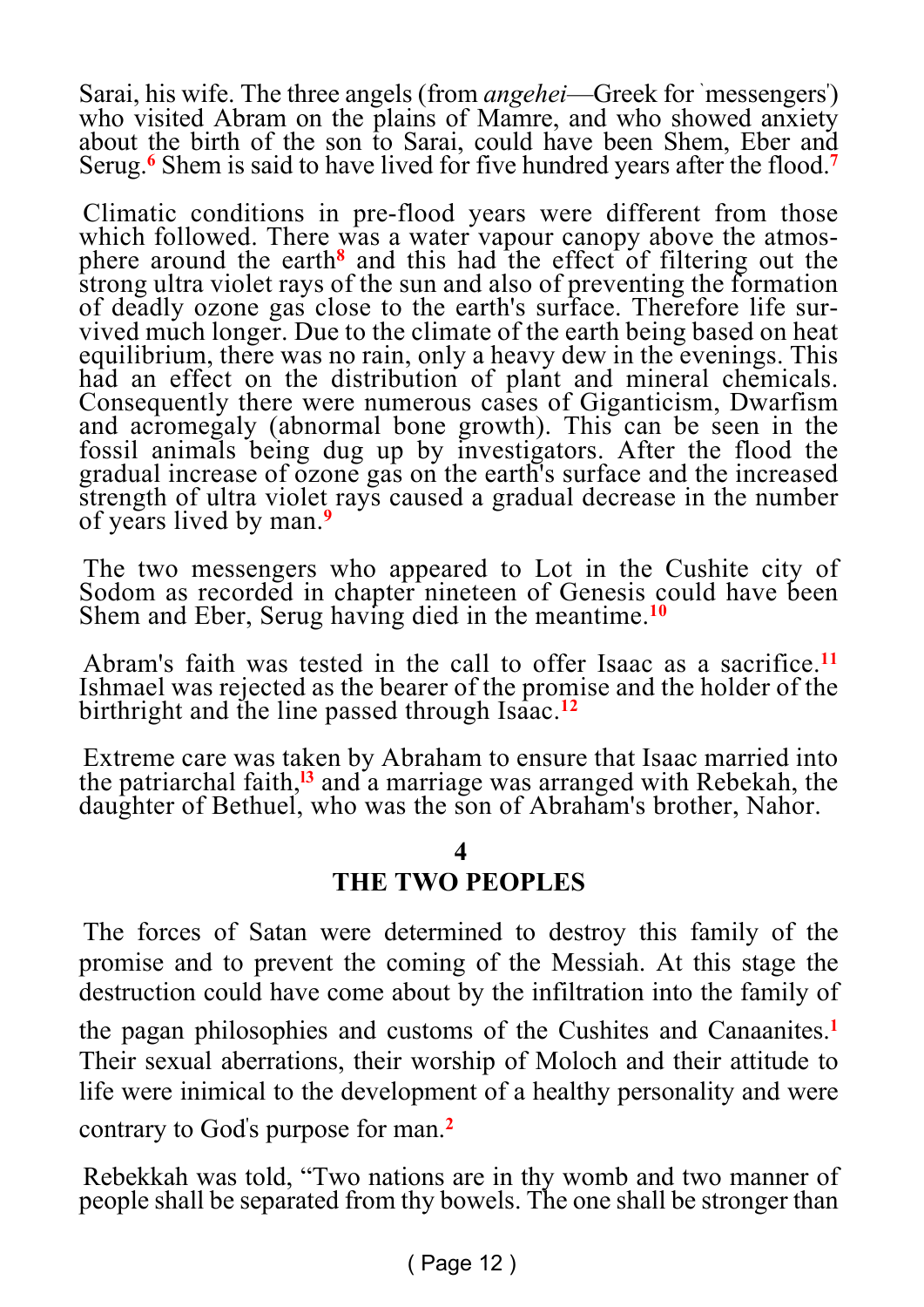the other people, and the elder shall serve the younger."**<sup>3</sup>** The elder was covered in red hair at birth and was called Esau the Red.**<sup>4</sup>** Esau cared little about his birthright, and sold it to his brother Jacob for red soup.**<sup>5</sup>** As the elder son he displayed a completely irresponsible attitude towards the promise of the Zoro-Ashta when he married two Canaanite women, the Hittites Judith and Bashemath,**<sup>6</sup>** to the distress of his mother,**<sup>7</sup>** who called them the daughters of Heth. Jacob, on the other hand, showed his regard for the birthright when he bargained for it with his brother. Jacob married Leah and Rachael, the daughters of his mother's brother, Laban,**<sup>8</sup>** and with the connivance of his mother he succeeded in gaining the blessing as well.**<sup>9</sup>** The blessing, as recorded in Genesis 27:28-29, runs as follows: "Therefore God give thee of the dew of heaven and the fatness of the earth, and plenty of corn and wine. Let people serve thee and nations bow down to thee: Be lord over thy brethren and let thy mother's sons bow down to thee: cursed be everyone that curseth thee and blessed be he that blesseth thee".

When Esau realized what he had done he was much distressed, and he married Ishmael's daughter, Mahalath, to try and make amends.**<sup>10</sup>** Satan's attempt to destroy the promise through Esau failed, Esau is Edom, the RED.**<sup>11</sup>**

The sons of Esau maintained that the birthright and the blessing given by Abraham and by Isaac had been stolen from their father by the fraud and deceit of Jacob, Israel, and this enmity persisted all down the ages.**<sup>12</sup>** The Israelites, the sons of Jacob, settled in Goshen in Lower Egypt, which was governed by the Hyksos, the Shepherd Kings of the same race as Abraham. Edom, the sons of Esau settled at Mount Seir between the Red Sea and the Dead Sea, under their dukes of the royal line of Esau.**<sup>13</sup>** They followed the religion of the Canaanites, with certain aspects of the patriarchal faith. Among the sons of Israel, the sceptre passed to the sons of Judah and the blessing to the sons of Joseph, Ephraim and Manasseh.**<sup>14</sup>**

When the Hyksos were driven out by the Hamite southerners Israel was enslaved.**<sup>15</sup>** They were delivered from their bonds by Moses, Aaron and Joshua, who led them towards the land of Canaan to settle there.**<sup>16</sup>** Edom refused to allow them to pass through their territory.**l7** Israel was instructed to pass round the edges of Edom but not to meddle with the people.**<sup>18</sup>** They were exhorted not to hate their brothers the Edomites, and to allow them to enter the congregation of Israel after the third generation.**<sup>19</sup>** King David had to put a garrison in Edom,**<sup>20</sup>** but in the days of Kehoboam, King of Judah, Edom revolted and set up their own king.**<sup>21</sup>**

There was constant vigilance to maintain the faith, both during the captivity and throughout the Exodus. Although many Israelites failed to maintain their worship of the One True God and began to sacrifice to Moloch and Baal, there were always the faithful few who retained the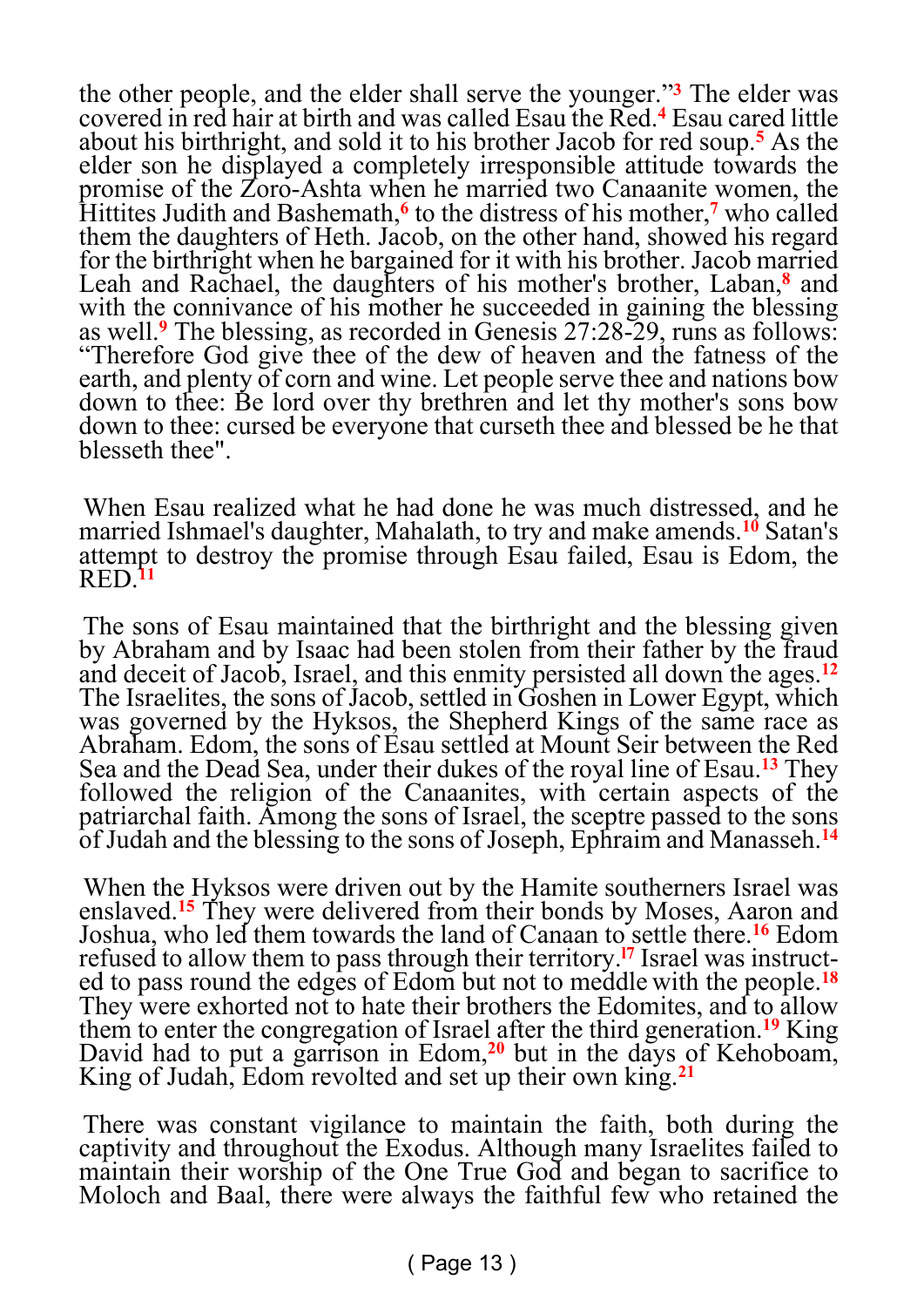faith.

The sceptre passed through Jesse to David. David failed his trust by marrying Bathsheba, the Hittite, having sent her husband, an officer in his army, to his death in order to do so. He passed on the kingdom to their son, Solomon. Although he began his reign well he later fell away from the faith.**<sup>22</sup>** He was interested in building and instituted an organization based on the mystery religions of Isis and Osiris.**<sup>23</sup>** Solomon desired power more than the service of God and of his people. The promise of the Messiah passed through his half brother Nathan as well as through his own son.**<sup>24</sup>**

The sons of Solomon failed to maintain the kingdom in its entirety; Rehoboam wanted to be a tyrant like the gentile kings,**<sup>25</sup>** and the House of Israel rebelled against him and made Jeroboam their king. Israel now divided into two kingdoms, the Kingdom of Israel and the Kingdom of Judah.

#### **5 THE MYSTERY OF INIQUITY**

The forces of evil had come to realize that they would be unable to destroy or hinder the coming of the Zoro-Ashta and so they set to work to establish a counterfeit messiah. The Chaldean priestly cabal had deified Nimrod on his death. He had led the great apostasy, the rebellion of the mighty ones against heaven, and had set up a new order of things, a new world. He first gathered men into communities,**<sup>1</sup>** he was the first mortal to reign as king-dictator,**<sup>2</sup>** and he was the first to offer idolatrous sacrifice.**<sup>3</sup>** He set mankind free from the patriarchal faith. He was depicted as the stump of the tree that had been cut down but with a new shoot coming from the roots.**<sup>4</sup>** Nebuchadnezzar, king of Babylon, was one of his worshippers and his dream of the stump of the tree that was hewn down was brought home to him by Daniel, (4:26) "That kingdom shall be sure unto thee, when thou hast known that the heavens do rule. The carnal mind is enmity against God and is not subject to His Law".

Nimrod had married a beautiful but foul woman, Semiramis, the wife of another man.**<sup>5</sup>** She had blue eyes and golden hair.**<sup>6</sup>** She was also deified and worshipped as Astarte, Athena, Venus, and also under many other names in different countries.**<sup>7</sup>** After the death of Nimrod, Semiramis was said to have had a son by the spirit of her departed husband,**<sup>8</sup>** and so it came about that the son was said to be the incarnation of his own father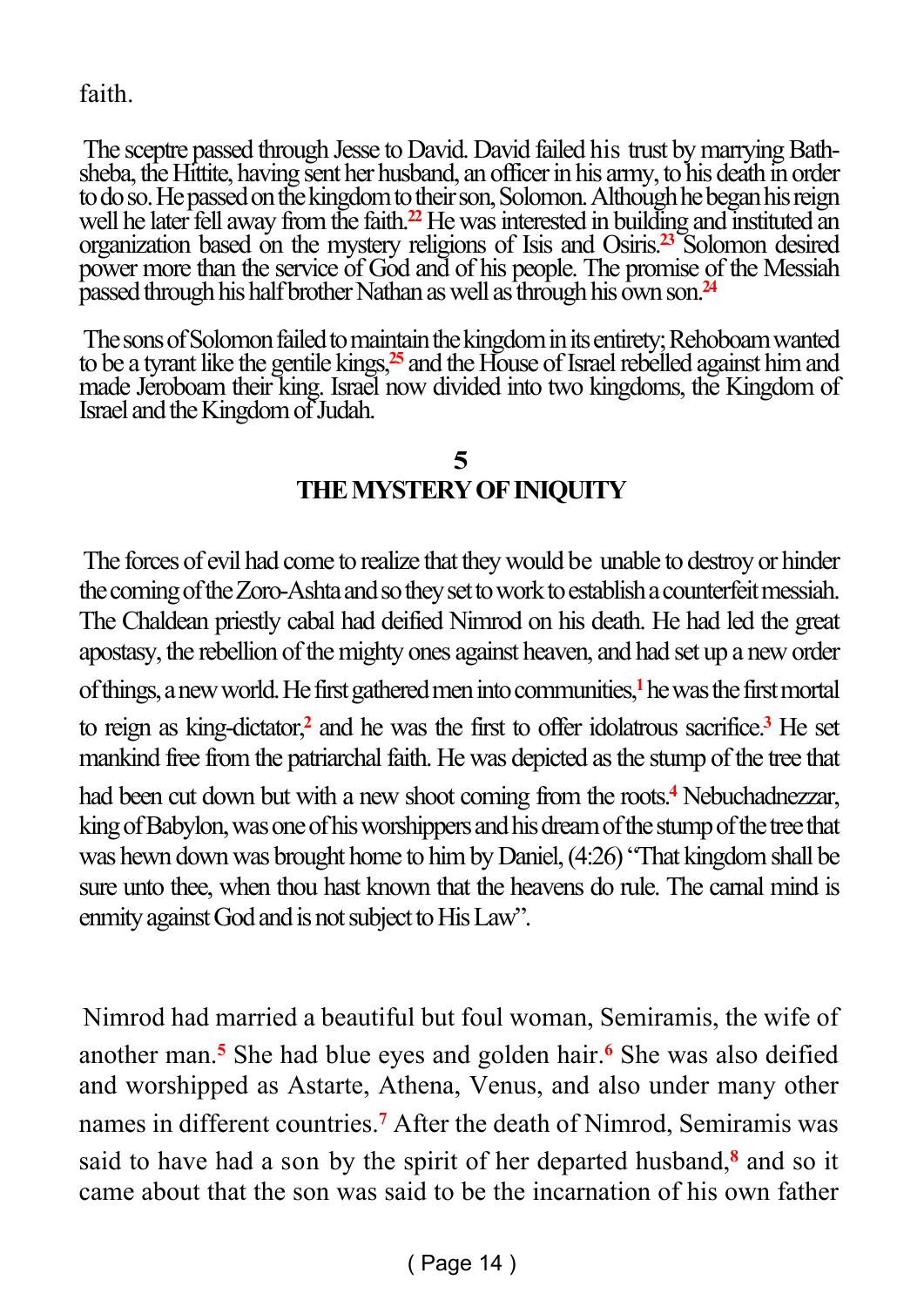and that this son was also her own husband. Thus Nimrod was depicted as the stump of a tree that had been cut down and from the roots of which a shoot grew. It was customary among our pagan ancestors to burn the yule log on the last day of the old year, (Winter solstice) and to set up the young fir tree on the first day of the new year. The Christmas tree is a relic of this custom. It is interesting to note that the new paganism in Russia makes Christmas the festival of the fir tree. The priestly cabal of the Chaldees therefore began the Mystery of Iniquity, the mystery religions the cult of the counterfeit Messiah, which spread throughout the world from Chaldea:**<sup>9</sup>** Rhea and her son Tammuz or Adonis; to Egypt, Isis and Osiris or Horus; to India, Isi and Isiwara; to Greece, Irene and Plutus; to Rome, Fortune and Juppiter Puer. In Scandinavia Nimrod was known as Odin or Adon, Lord, and his son was Baldur, from the Chaldee Baal-Zer, the seed of Baal.**<sup>10</sup>** The cult of mother and son was found by

Christian missionaries in China and also in central America.

Initiates into the mystery religions were made to drink a cup of drugged wine and under this influence became highly emotionally charged.<sup>11</sup> They were then shown the mysteries and taught their hidden meanings. The plan behind all this was to gain control of men and women in mind, body and soul and then to use them to further the aims of the cabal for world power.**<sup>12</sup>** Subversives are using the same technique today to gain control of the young. Recently in Scandinavia an issue of a communist journal enclosed a paper impregnated with the drug L.S.D. The reader was directed to soak this paper in water and drink the solution and was led to believe he would then have a pleasant experience. Initiates were led further into the mysteries by stages, passing through different grades, until they were completely enmeshed and could only be freed by death. In the mysteries men were taught to worship the unholy trinity of father, son and mother. The mother was sometimes signified by a dove and was called Juno.**<sup>13</sup>**

The people of Israel had been warned not to become involved in any way with the Canaanites and their religious practices, and they were forbidden to marry among them.**<sup>14</sup>** They were told that should they allow themselves to become corrupted by the Satan worship of the surrounding Cushites and their degrading practices they would receive the punishments of the seven times.<sup>15</sup>

However the majority of the people of Israel and Judah rebelled against their patriarchal faith and followed the pagan customs of the Canaanites which debauched their character, weakened their family life and destroyed their nation, and they were attacked and led into captivity by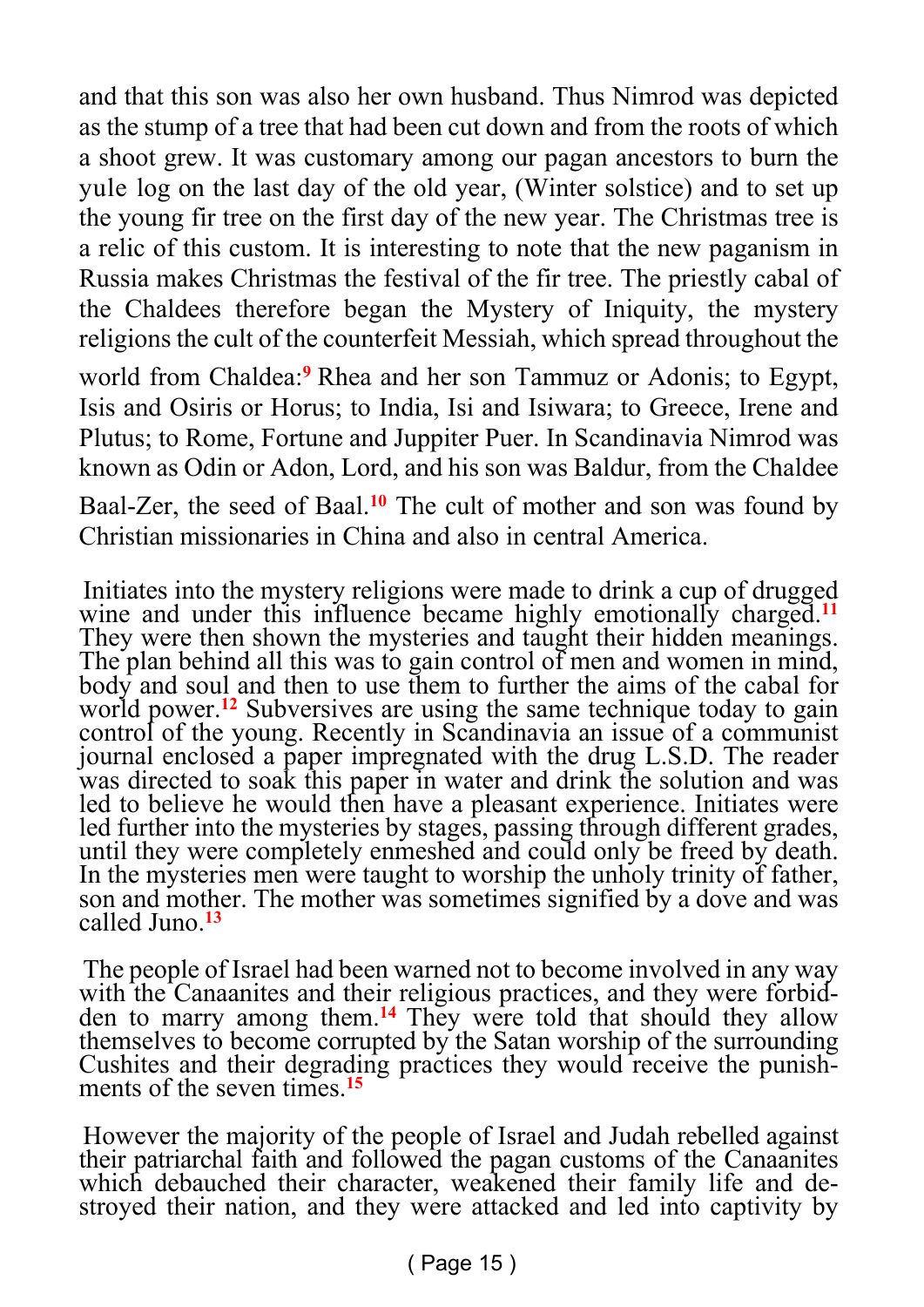their enemies. Israel, the northern kingdom, was taken into captivity by the Assyrians in 719 B.C.**<sup>16</sup>** and was lost among the nations.**<sup>17</sup>** Jesus Christ refers to them as the lost sheep of the House of Israel.**<sup>18</sup>** The southern kingdom, Judah, was taken into captivity by the Babylonians in 588 B.C.**<sup>19</sup>**

#### **THE JEWS AND EDOM**

In 536 0.C. Cyrus or Khurush, king of the Persians, destroyed the Babylonian empire and the Chaldean priestly cabal fled from Babylon to Pergamos and set up their centre of operations there.**<sup>1</sup>** This centre is referred to by St. John the Divine in Revelations 2: 13 as Satan's seat where Satan dwelleth.

At the same time a remnant of Judah, with many Babylonian half-breeds together with the sons of Zadok, returned to Jerusalem with Ezra to rebuild the temple and the walls of the city in 536 B.C.**<sup>2</sup>**

The sons of Zadok, the Sadducees, were the descendants of Zadok the High Priest. They were the cultured elite of Judah. They were humanist men of letters who believed in the secularization of religion. They denied the immortality of the soul; the coming of the Messiah and the dependence of the free will of man on the divine will of God.**<sup>3</sup>**

In 113 B.C., John Hyrcanos forcibly incorporated the Idumeans (Edom), the sons of Esau, into Judah.**<sup>4</sup>** These Idumeans looked forward, like the Ishmaelites, to a powerful dictator-Messiah who would rule the world. The Idumeans intermarried with the Jews. The Sadducees became the ruling party amongst the Jews under John Hyrcanos and retained this role up to the time of the Idumean, Herod.**<sup>5</sup>** The Idumeans then gradually took over control of the Jews. Herod Antipater, the Idumean, was made pro-curator by the Romans in 47 B.C.**<sup>6</sup>**

The Jews had begun a proselytizing campaign**<sup>7</sup>** which had brought forth Our Lord's condemnation as recorded in Matthew 15, "Woe to you scribes and Pharisees, hypocrites, for ye compass sea and land to make one proselyte, and when ye have made him ye make him two fold more the child of hell than yourselves". With the conjunction of the Idumeans and the Sadducees the policy and principles of humanist materialism were joined to the expected promises made to Isaac and Jacob which were claimed by Esau.**<sup>8</sup>**

The Idumeans and Sadducees brought in Hellenistic philosophies which the Scribes and Pharisees attempted to counteract,<sup>9</sup> but the Sadducees dominated the Sanhedrin and built up a complete network of control of the various synagogues of the Diaspora.**10** They were in contact with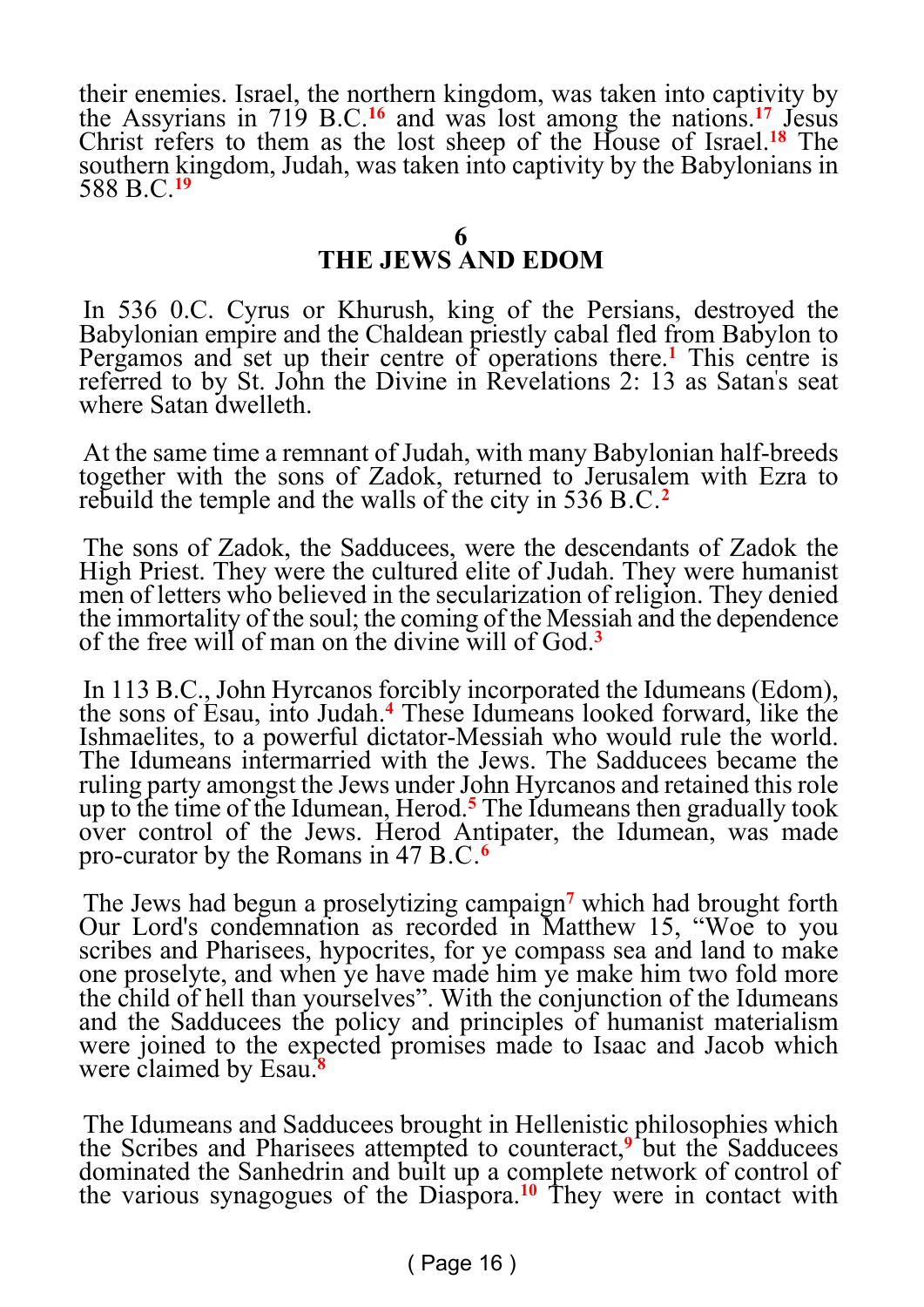these synagogues through officials called `Appostoloi', those who were sent. A great number of synagogues had managed to gain control over their own law courts from the gentile authority.**<sup>11</sup>**

**7**

#### **THE TRUE MESSIAH**

Seven hundred years before the Christian era the prophet Isaiah predicted the birth of the True Messiah. "Therefore they Lord himself will give you a sign; Behold, a virgin shall conceive, and bear a son, and shall call his name Emmanuel" . **<sup>1</sup>** "For unto us a child is born, unto us a son is given; and the government shall be upon his shoulders: and his name shall be called Wonderful, Councillor, The Mighty God, the Everlasting Father, The Prince of Peace".**<sup>2</sup>** "And there shall come forth a rod out of the stump or stem of Jesse, and a branch shall grow out of his roots, and the spirit of the Lord shall rest upon him, the spirit of wisdom and understanding, the spirit of counsel and might, the spirit of the knowledge and of the fear of the Lord".<sup>3</sup> Other prophecies concerning this event are found throughout scripture.

When the Messiah was born in Bethlehem as predicted,**<sup>4</sup>** the ruling king was Herod the Great, an Idumean. Satan, working through Herod, made an attempt to destroy Christ. This is described in picturesque language by St. John the Divine in Revelations 12 where he depicts Israel as a woman clothed with the sun and with the moon at her feet and on her head a crown of twelve stars representing the twelve tribes of Israel. She is with child waiting to give birth. Before her is a great red dragon waiting to devour the child as soon as it is born. The red undoubtedly stands for Edom, and for Esau the red; while the dragon is the Aish-Skhul-apis: Satan.**<sup>5</sup>**

Herod the Idumean, a prince of the line of Esau, recognized in Jesus Christ, a Prince of the Royal House of David of the line of Judah and Jacob, a rival to his throne and power and he was therefore determined to kill him.<sup>6</sup> This attempt failed.

All through His ministry the Lord Jesus Christ was dogged continually by the persistent hatred of the Idumeans and Sadducees and by many of the Pharisees whom they dominated. The Lord called these men a generation of vipers,<sup>7</sup> and He also told them "Ye are of your father the devil".**<sup>8</sup>** The Idumeans among them told Christ that they, unlike the sons of Israel—Jacob, had never been in bondage to any man.**<sup>9</sup>** Israel had been in slavery in Egypt and in captivity in Babylon. St. John called them "Those that say that they are Jews but are not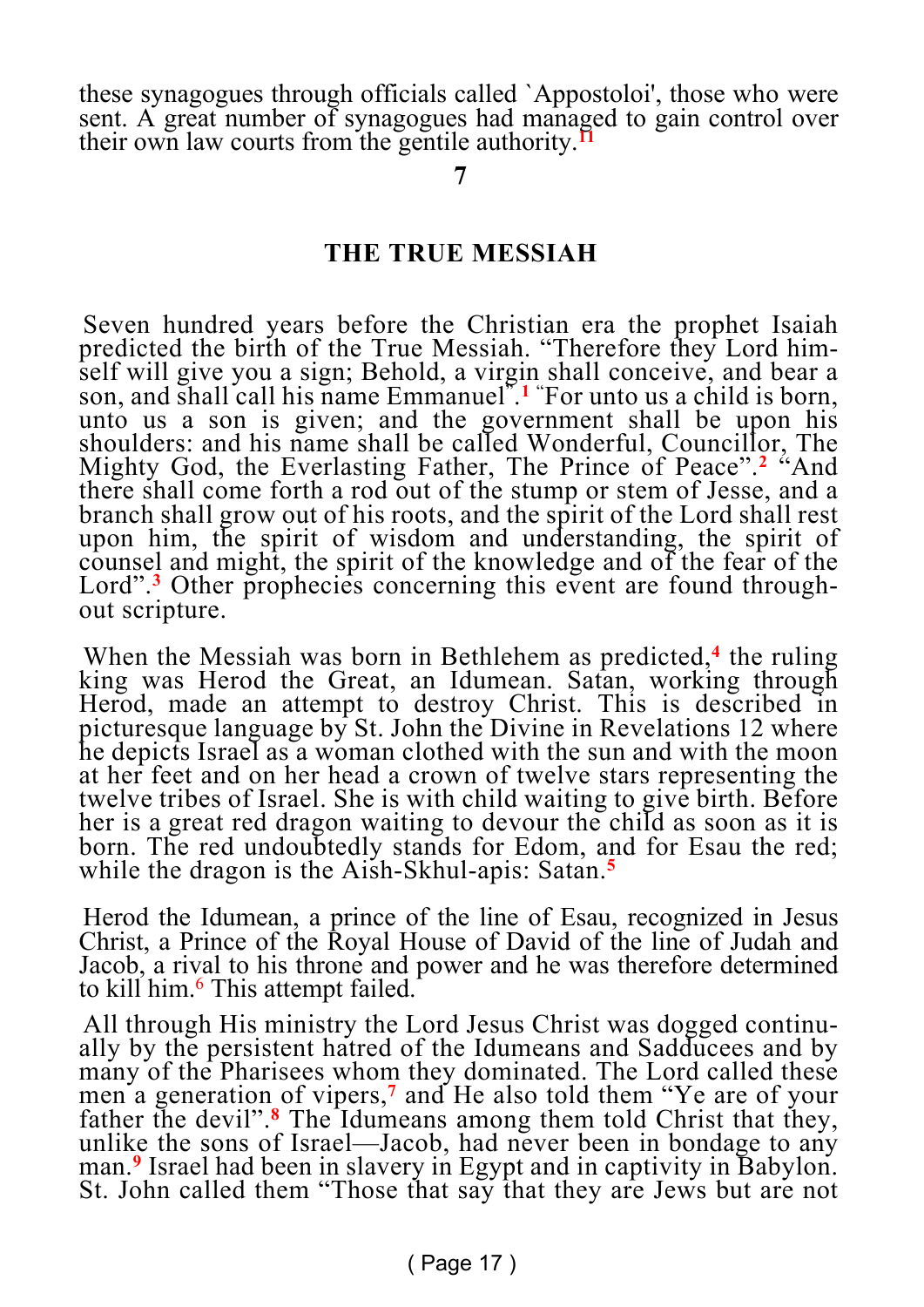Jews but are of the synagogue of Satan".**<sup>10</sup>**

We know that Jesus Christ is the Zoro-Ashta, the promised Seed of the Woman, the Immanuel—God with us, the Infinite Mind and Intelligence, incarnate in his own created universe. We see all around us the spiritual forces of evil seeking to gain world power over God's creation so that they can destroy it.

The Lord Jesus Christ, as a man, resisted the temptation to become a powerful earthly ruler and come under the power of the mystery of iniquity, which is the Babylonian system.**<sup>11</sup>** We read in Luke 4:5, "And the devil, taking him up into a high mountain, showed him all the kingdoms of the world in a moment of time. And the devil said unto him, all this power will I give thee, and the glory of them; for that is delivered unto me; and to whomsoever I will I give it. If thou wilt therefore worship me all shall be thine. Jesus answered and said unto him, get thee behind me Satan, for it is written, Thou shalt worship the Lord thy God, and Him only shalt thou serve".

Jesus deliberately played down His kingship...He entered Jerusalem on an ass and when the Jews would crown Him king in the temple he escaped from their midst.**<sup>12</sup>** He taught his disciples, as recorded in Matthew 20:25, "Ye know that the princes of the gentiles exercise dominion over them, and they that are great exercise authority over t h e m but it shall not be so among you, but whosoever would be great among you let him be your minister and whosoever would be chief among you let him be your servant even as the Son of Man came not to be ministered unto but to minister and to give his life for many".

He attired himself in the clothes of the lowest household slave, the washer of feet, and proceeded to wash his disciples' feet. "Ye call me Lord and Master and ye say well; for so I am. If, then, your Lord and Master have washed your feet, ye ought also to wash one another's feet for I have given you an example that ye should do as I have done to you".**<sup>13</sup>**

Jesus affirmed that he was the Holy One of Israel before Annas, Caiaphas and the Sanhedrin.**<sup>14</sup>** To Caius Pontius Pilatus, the Governor of Judaea sitting in judgement on him, He affirmed that He was the promised King of Israel.<sup>5</sup> It was the Idumeans— Sadducees Annas and Caiaphas, nominated by King Herod and appointed by the Roman Authority, who were responsible for the arrest and crucifixion of the Lord Jesus Christ in the greatest miscarriage of justice in history.**<sup>16</sup>**

After the crucifixion and the dispersal of the followers of Christ the Sadducees and the Idumeans thought that there was an end to the matter. They had not bargained for the resurgence of The Church with such boldness after the resurrection.**<sup>17</sup>** The fact that Jesus Christ was the Messiah who had risen from the dead as the scriptures had foretold began to exert great influence on the synagogues. The Idumean controlled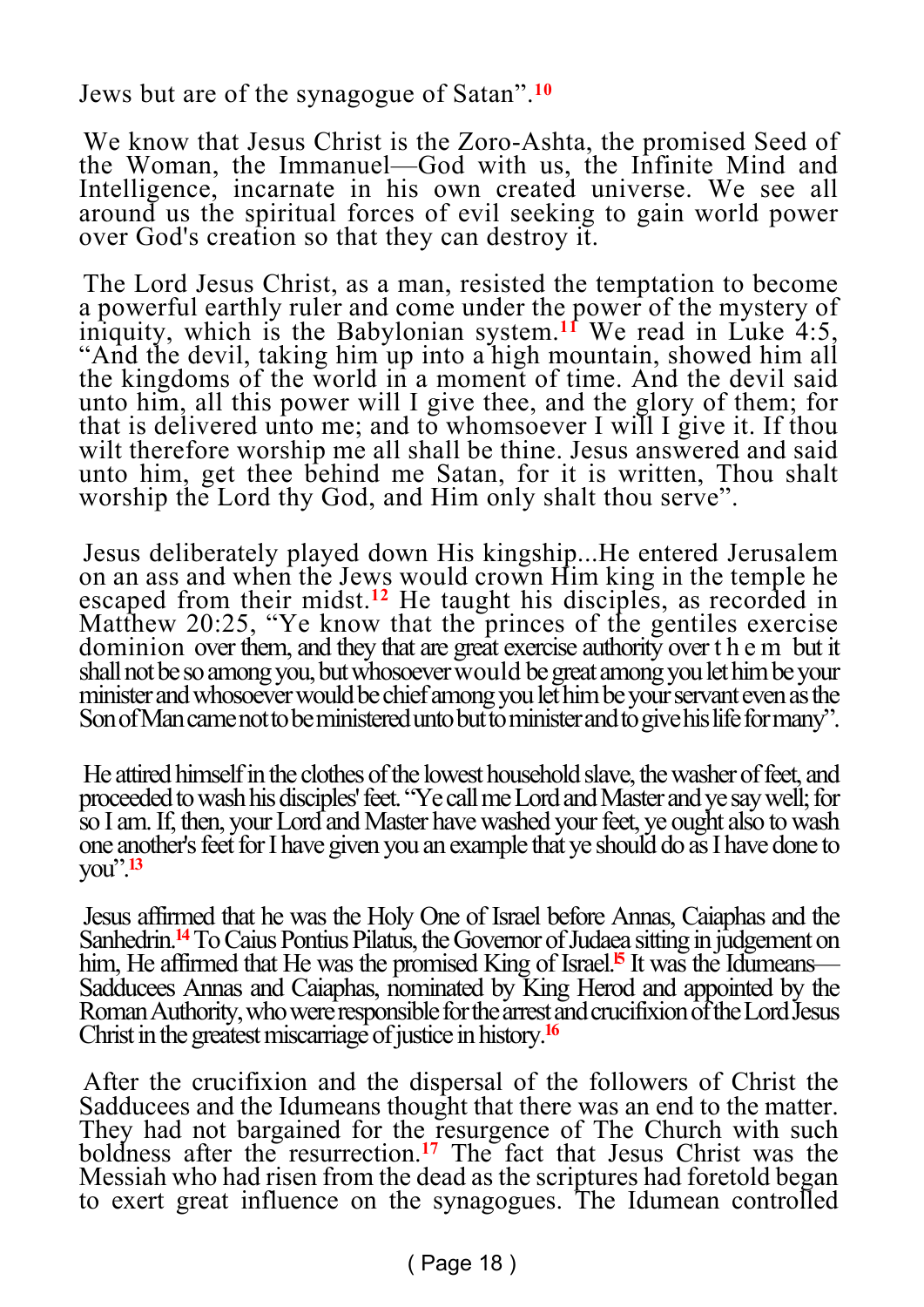Sanhedrin were deter-mined to stamp out this defiance of their authority and spiritual control.<sup>18</sup> The person chosen for the task was Saul of Tarsus, an Israelite of the tribe of Benjamin, a member of the Sanhedrin and a man of great learning.**<sup>19</sup>** Saul was versed in Greek philosophy; ancient history and the temple intrigues. He was also well read in the ancient scriptures.**<sup>20</sup>** He began his task of rooting out Christ's followers with great severity, but again Satan's plan was forestalled. Saul became aware that he was persecuting the followers of the promised Messiah, the Son of the Blessed.**<sup>21</sup>** He became the greatest missionary the Church has ever known, and this was devastating for the enemy because he knew all the latter's plans and the devilish conspiracy behind it all. If one reads St. Paul's letters with a knowledge of ancient history and the sacred scriptures one can see the extent of his knowledge.

The hatred of the Sadducees and the Idumeans against Saul of Tarsus was tremendous and is still so today among certain sections of Jewry.' They did their utmost to destroy him, but unfortunately for them Saul of Tarsus, who after his conversion became Saint

Paul, was a Roman Citizen and was therefore under Roman protection.**<sup>23</sup>** The Faith spread throughout the Roman Empire and Tertullian states that even parts beyond the control of Rome had accepted Christ as ruler.**<sup>24</sup>**

#### **9**

#### **THE SECOND ATTACK ON THE CHRISTIAN CHURCH**

The First attack on the Christian Church by the Sanhedrin failed. The second attack now came from another quarter. Rome had become the seat of Pontifex Maximus, the great Bridge Builder. His chief seat had originally been in Pergamos whence the Chaldean priestly cabal had fled from Cyrus.**<sup>1</sup>** The Pontifex Maximus was responsible for bridging the gap in the knowledge of the devotees who were initiated into the mysteries, and for divulging the hidden meaning of names and words, so that they could understand the double talk and the double think. A person who was initiated into the mysteries passed through various stages, being led deeper and deeper, passing from one grade to the next, a system adopted by Freemasonry from the mystery religion of Isis. Once the devotee was caught into the inner web the full truth was revealed to him and there was no way of escape except by natural or violent death. The devotees were used, in their various grades and capacities, to further the interests of the priestly cabal to gain world power.**<sup>2</sup>**

The Pontifex Maximus was assisted by numerous priests called Heirophants or interpreters. Julius Caesar secured the title of Pontifex Max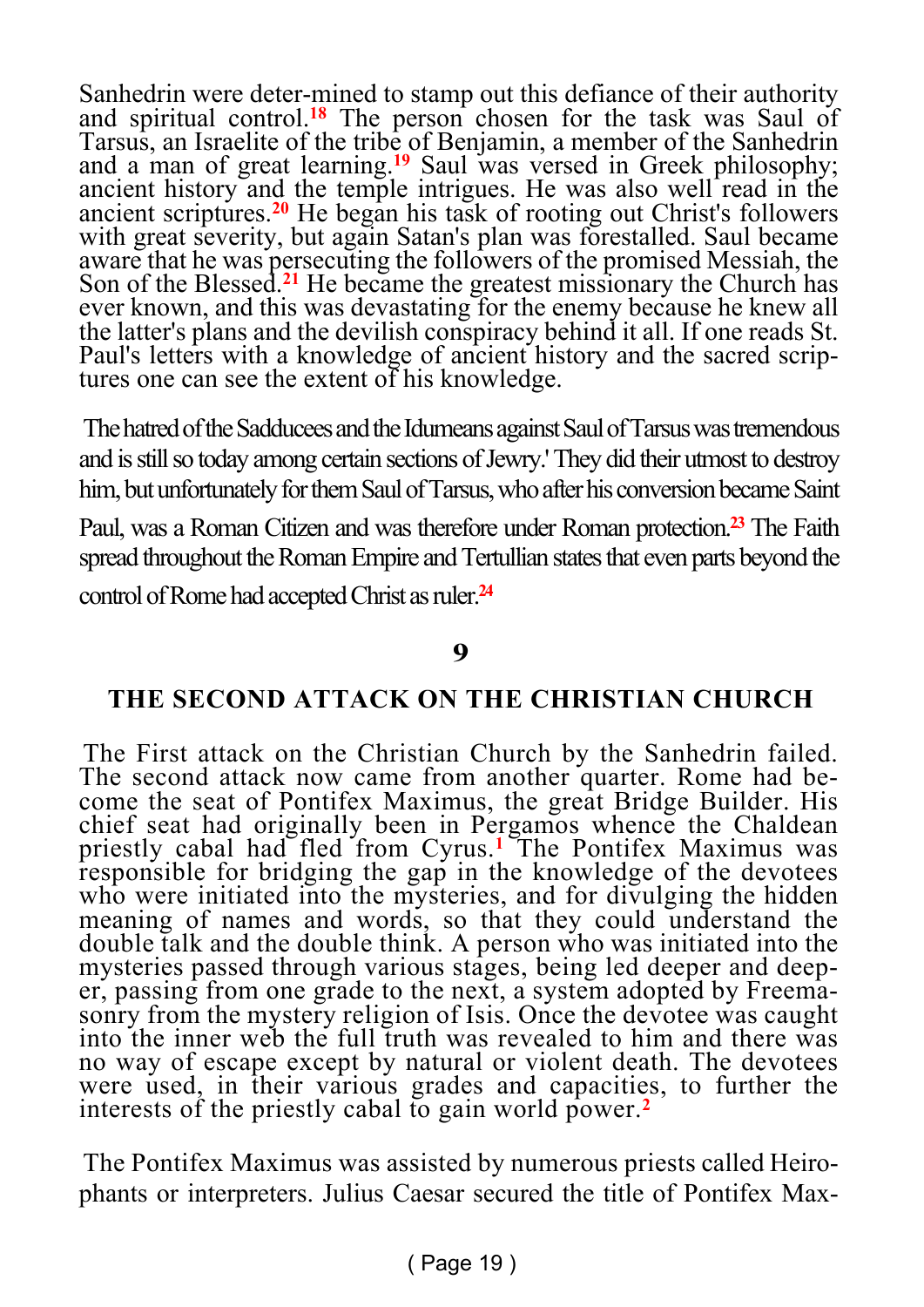imus and it became a title of the Roman Emperor.**<sup>3</sup>** When the Emperor Augustus was styled as a god, all citizens were required by law to offer incense to his statue.**<sup>4</sup>** We are reminded again of the passage in Genesis 3:4-5, "Ye shall not surely die, for God doth know that in the day ye eat thereof then ye shall be as gods knowing good and evil", ye shall become the Illuminati, the knowing ones. The Christians refused to offer incense to the statues of the Caesars, or to eat food offered to idols. They kept themselves aloof from the worship and ceremonies of the mysteries and their attendant debaucheries. They were therefore accused of disloyalty to the emperor and of plotting to overthrow the state, and of other crimes. For this reason they suffered ten terrible persecutions, from the reign of the emperor Nero to that of Diocletian, who boasted that he had extinguished the name of Christian from the face of the earth. This was a period lasting for about one hundred and fifty years.**<sup>5</sup>**

After a period of rule by the Emperor Maximinus, Constantine the Great became emperor.<sup>6</sup> He was the son of a British princess of the Silures, Helen. Certain authorities state that this Helen was a slave woman from the East, but this is disputed. With his assumption of the imperial purple, Christianity became the state religion.**<sup>7</sup>** Satan, having failed to destroy the Christian faith by an outside attack, now attempted to destroy it from within. The forces of evil work through human agencies. Saint Paul knew this and wrote in his letter to the Church in Ephesus 6:12, "For we wrestle not against flesh and blood, but against principalities, against powers, against spiritual wickedness in high places".

As Christianity became the state religion, it was required by law of all officers of the state that they must be members of the Christian Church. Many state officials became Christians in name only, receiving Christian baptism but remaining devotees of their mystery cults**. 8** Priests of the mysteries became Christian priests in name only, and the services of the church were so organized that Christians and devotees could worship side by side and place their own interpretation on the services and ceremonies.**<sup>9</sup>** With the disappearance of the Roman Emperor the title of Pontifex Maximus was adopted by the Roman Bishop.**<sup>10</sup>** In time pagan infiltration and faithlessness within the church caused the pure Christian Faith to be superseded by pagan image worship. Diana, Astarte, The Star of the Sea, known to the pagans as Mea Domina, or my Lady, became identified with the Virgin Mary; the false messiah took the place of the true one, and salvation was said to come by good works and strict ceremonial, instead of by Faith in the One Lord Jesus Christ.**11**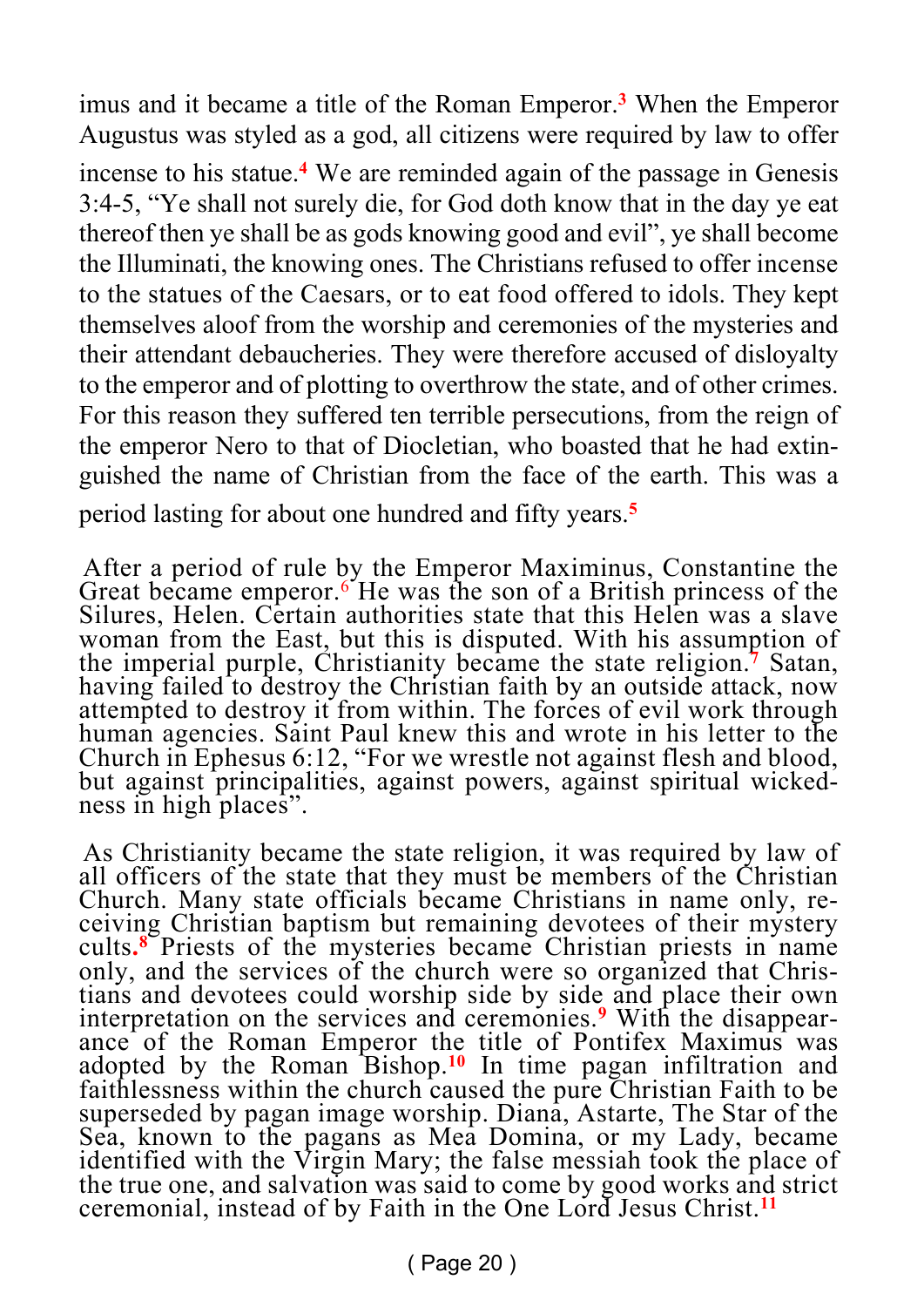W i th the church there were, however, many whose faith remained intact, and although access to the bible had been proscribed to the laity, many of whom were illiterate and could not have read it anyway, many faithful pastors kept the faith alive. John Wycliffe and John Huss began to give the Faith back to the people. Wycliffe translated the Vulgate bible into English and trained his poor preachers. Huss was burnt alive at the stake after the Council of Constance in 1414, although he had been given a promise of safe conduct by the emperor.**<sup>12</sup>**

#### **10**

#### **THE REFORMATION AND DEVELOPMENT OF HUMANISTIC PHILOSOPHY**

At the Reformation the great teaching of justification by faith alone, as expounded by Saint Paul and Saint Augustine, ousted in many places the pagan dogma of justification by ceremonial and good works. One of the causes of the reformation had been the revival of learning. Greek scholars fleeing from the Turks, who had sacked Constantinople, brought with them to Italy their books and their learning. Men in the West began to study the Old and New Testaments in the original Hebrew and Greek. Along with the spread of fresh knowledge of the Christian Faith there arose also the spread of Humanism, the religion of Humanity, serving human rather than divine interests. The most fertile elements of humanistic mysticism were drawn froth the Kabala,<sup>1</sup> a compilation of Jewish oral tradition which gave a mystical interpretation of life and of man's existence. It was an esoteric doctrine that is, meant only for the initiated. Those who understood these teachings were known as the Illuminati. The Kabala was concerned with the mystical speculations about the hidden meanings of scripture, and indeed was derived from every religion and philosophical system known to the ancient world, including ideas from Plato, Aristotle and Philo.**<sup>2</sup>** The Universal Jewish Encyclopaedia defines it as `a secret doctrine . . . born in ancient Babylonia.**<sup>3</sup>** Its full development did not take place until the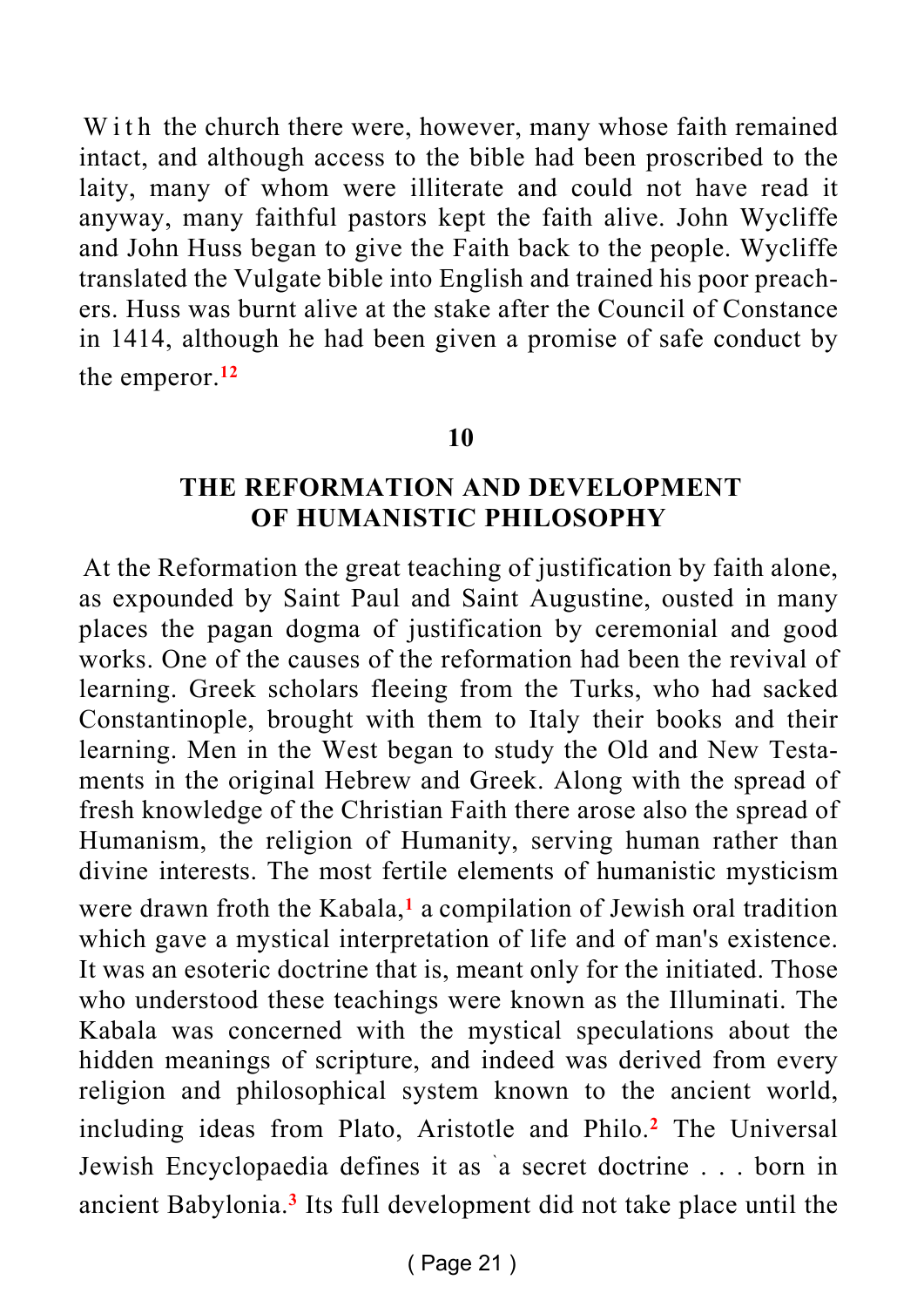end of the first millennium of the Christian era.**<sup>4</sup>** The doctrine moved from the East to the West with the shifting position of the Jewish centre.

The Kabala consists of two parts, the Kabala Lyunith, which is speculative, and the Kabbala Massith, which is experimental and practical. The former deals with the sensual world and the latter with the talismanic use of the divine name, the chief purport of which is to hasten the coming of the Messiah, King David, King of all the world.**<sup>5</sup>** The Kabbala is closely connected with the occult and sets out to destroy both the basic doctrine and indeed the whole edifice of Christianity. It was the revival of learning that brought the Kabbala into modern thought. One of the philosophers who brought the Kabbala into prominence was Agrippa (1456-1533), a magician and dealer in the occult who taught Hebrew in Cologne, where he was born, and in Paris, Spain and England. Reuchlin, who died in 1422, compiled a Hebrew Lexicon and grammar. Others engaged in Cabbalistic teaching were Agrippa of Cardano (d. 1576), Paracelsus (d. 1540), Weigel (d. 1588), and Jacob Boehme (d. 1684), who influenced the philosophers Schelling, Hegel and Schiller.**<sup>6</sup>** It was Baruch Spinoza, (1632-1677), however, who laid the basis of modern humanistic philosophy and he drew his inspiration from the Kabbala. He influenced the writers and leaders of the new learning, particularly those of France before the French Revolution. Spinoza came to loggerheads with the Jewish religious authorities and was excommunicated in 1656. He remained in this state until his death and did not join any other organization. Spinoza wrote, "In so far as a miracle is supposed to destroy or interrupt the order of nature or her laws, it not only gives us no knowledge of God but contrariwise makes us doubt of God and everything else. What is meant in scripture by a miracle can only be a work of nature".**<sup>7</sup>**

The Kabbala is now being studied in conjunction with the Christian Bible in Jerusalem and Germany with the purpose of solving nature's mysteries by the use of man's reason and Man's intelligence and powers of deduction from facts presented by the natural world.**8**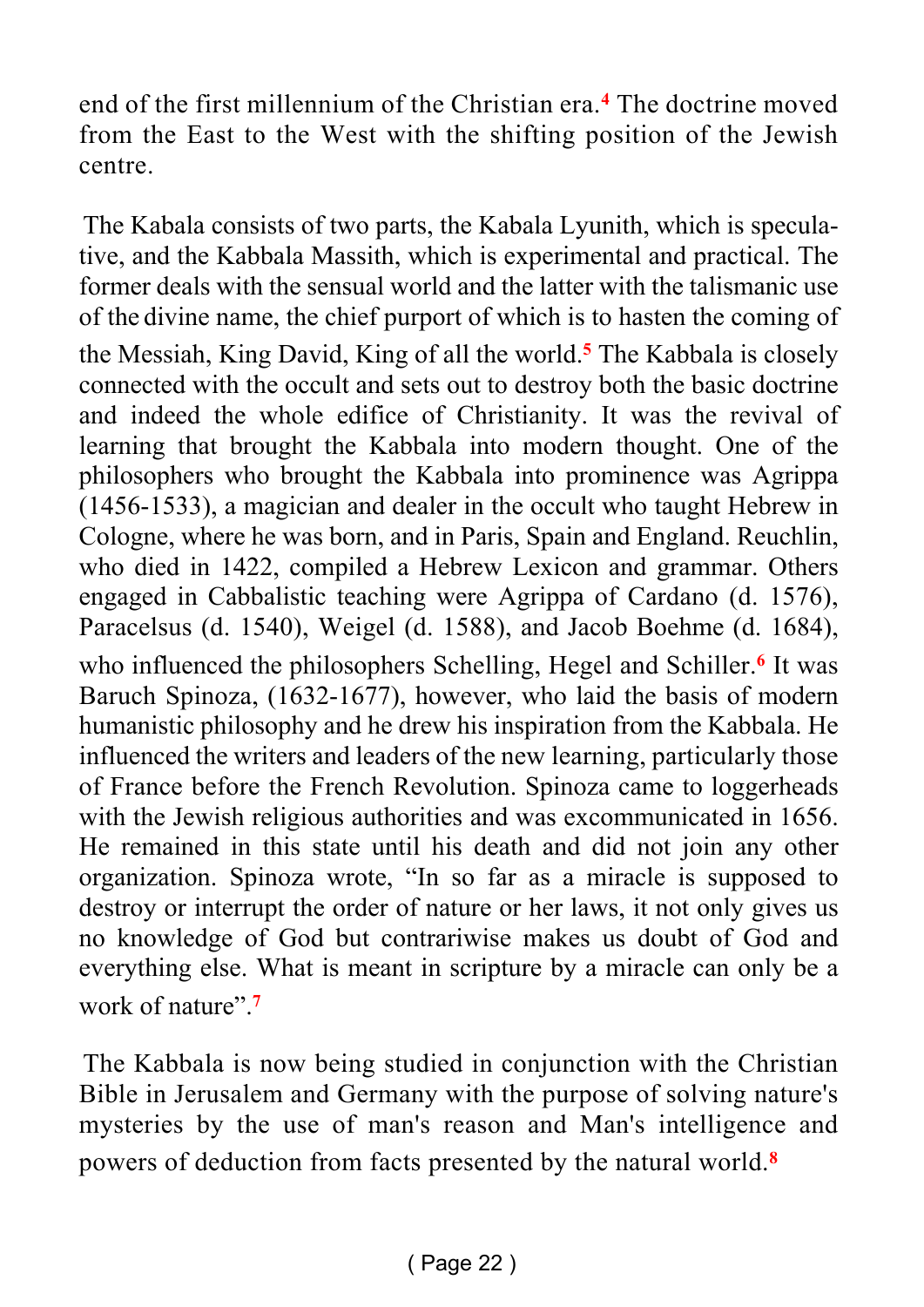#### **USURY AND THE DEVELOPMENT OF CAPITAL**

The forces of evil work through human agencies to destroy God's plan for man. Throughout the ages, and especially in modern times, there have been many good, patient and kindly members of the Jewish community who have given great service to the host communities among whom they have lived. Their only fault has been that they have failed to recognize Emmanuel when he came amongst them. They look forward patiently to his coming as a good and just ruler of all mankind.

Because of the exclusive attitude of the Jewish community in the countries in which they settled they were ostracized by the Gentiles. They maintained the old rule that only children of the third generation of a mixed marriage with a gentile could be admitted into the congregation.**<sup>1</sup>** In many instances they were badly treated by the Gentiles among whom they settled and the only occupations open to them were money lending and usury, a practice forbidden to Christians. Consequently they financed commerce and trading enterprises, and lent money to kings for their wars and to noblemen to pay their gambling debts.

Complete power was in the hands of the elders who were able to excommunicate members from the congregation. This was a terrible thing to a Jew living in a hostile community. It put him at the mercy of the Gentile authority.**<sup>2</sup>**

The Jews had been expelled from Britain by King Edward I in 1290.**<sup>3</sup>** They were re-admitted by Oliver Cromwell.**<sup>4</sup>** In 1693 the National Debt was inaugurated which meant that there was a pool of ready money lent by creditors to the state at a fixed interest which could be drawn upon in time of need. In 1694 Patterson was instrumental in forming the Bank of England**<sup>5</sup>** and in 1695 the Bank of Scotland was formed.**<sup>6</sup>**Moneys placed in these banks consisted of gold and silver coin and bullion. It was the Scotsman, John Law, who created the idea of modern capital. Law termed the gold stored up in the bankers' vaults as "dead riches". He saw that real wealth consisted of the natural resources of a country together with man's labour, knowledge, skill and intelligence, and that these five factors working in co-operation created wealth. He foresaw that the gold and silver lying idle in the bankers' vaults could be used to finance the creation of real wealth which would bring back future dividends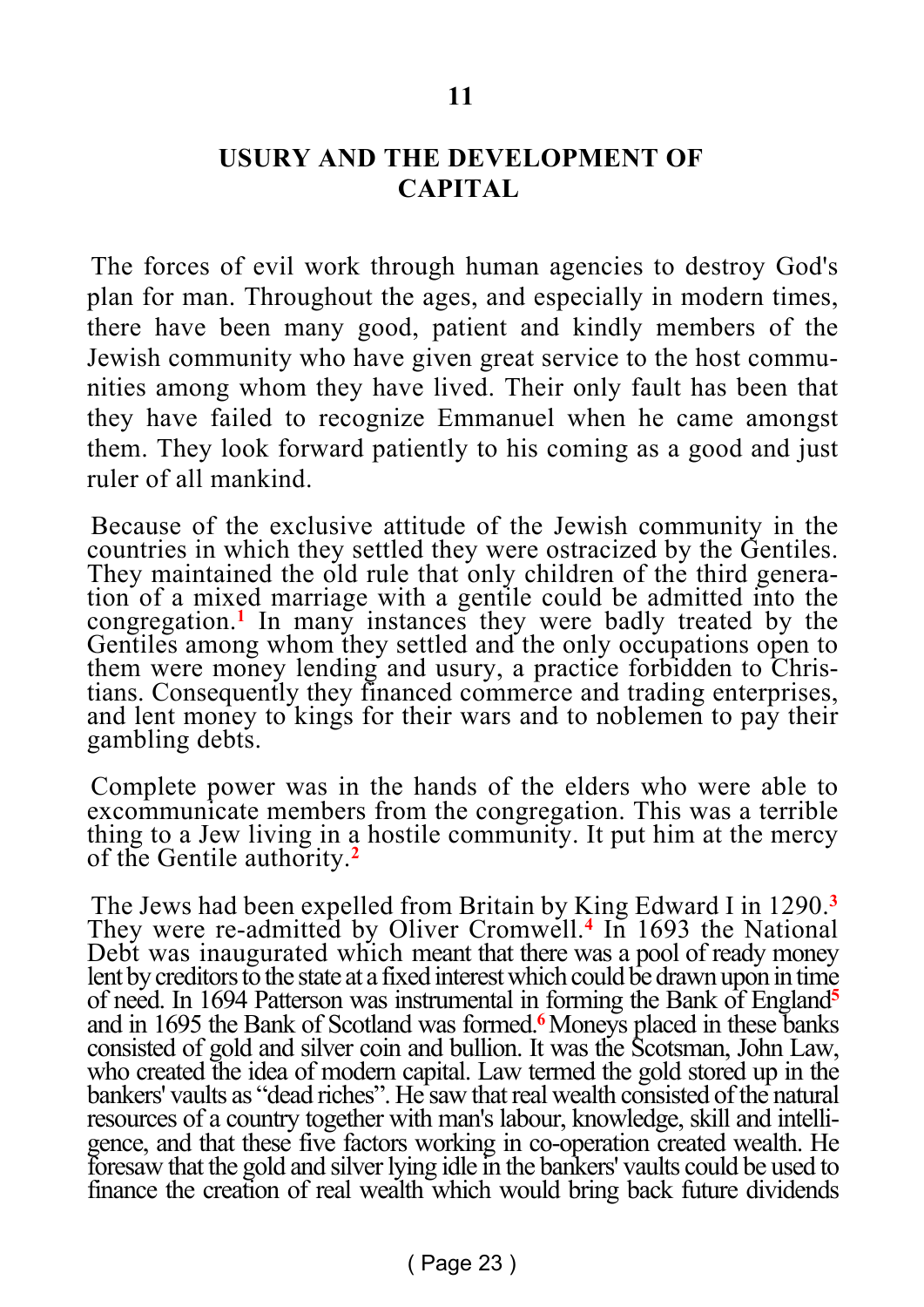from the profits of the future wealth created. These profits were based on the power of the country to produce consumer goods. In the sixteenth and seventeenth centuries European trade was expanding and money was borrowed for setting out trading expeditions. Part of the share in the profits went back to the bankers and the money lenders who lent the money. Money was borrowed on the security of property. Law's idea was that money could be borrowed, not on the security of gold and silver, nor on the promises to pay based on the security of property, but on the ability of men to make the earth bring forth her increase.

John Law founded the Royal Bank of France and then the Mississippi Stock Company. By promising handsome profits he managed to withdraw much of the gold and silver which had been hidden away in 'the homes of France. He issued shares and paper money with promises to pay and shares in the future profits in the development of the Mississippi valley. The company went bankrupt because Law lent the money to King Louis XV at 3 per cent interest and the people sent out to develop the Mississippi valley were entirely untrained and unable to make the area prosper. But the principle had been established, to realize as capital in the present the expectation of profit in the future, and this opened up the road to commercial and industrial expansion. Law's ideas fell into the hands of those specially trained to use it over the centuries, the money lenders. Because of their international character and connections they were able to develop the techniques of the tradein-expectations on a world wide scale. Unfortunately the power fell into the hands of an international conspiracy which commenced with the French Revolu-

tion, a conspiracy to gain control of the world.**<sup>7</sup>**

#### **12**

#### **SOCIALISM AND THE FREEMASONS**

Modern Freemasonry began with the formation in Britain of the Grand Lodge in 1717. The idea was derived from the Kabbala with its occult law and esoteric doctrine. Like the old mystery religions, an initiate was taught the first steps and then proceeded to higher grades by learning further stages in the doctrine. Freemasonry borrows the name and the elements of its organization from the mediaeval craft guilds. Its first Grand Master was Phillip, Duke of Wharton, elected in 1722. In 1723 James Anderson, a Presbyterian minister, drew up the constitution and rituals. These have not changed much since that day. It became a philosophic association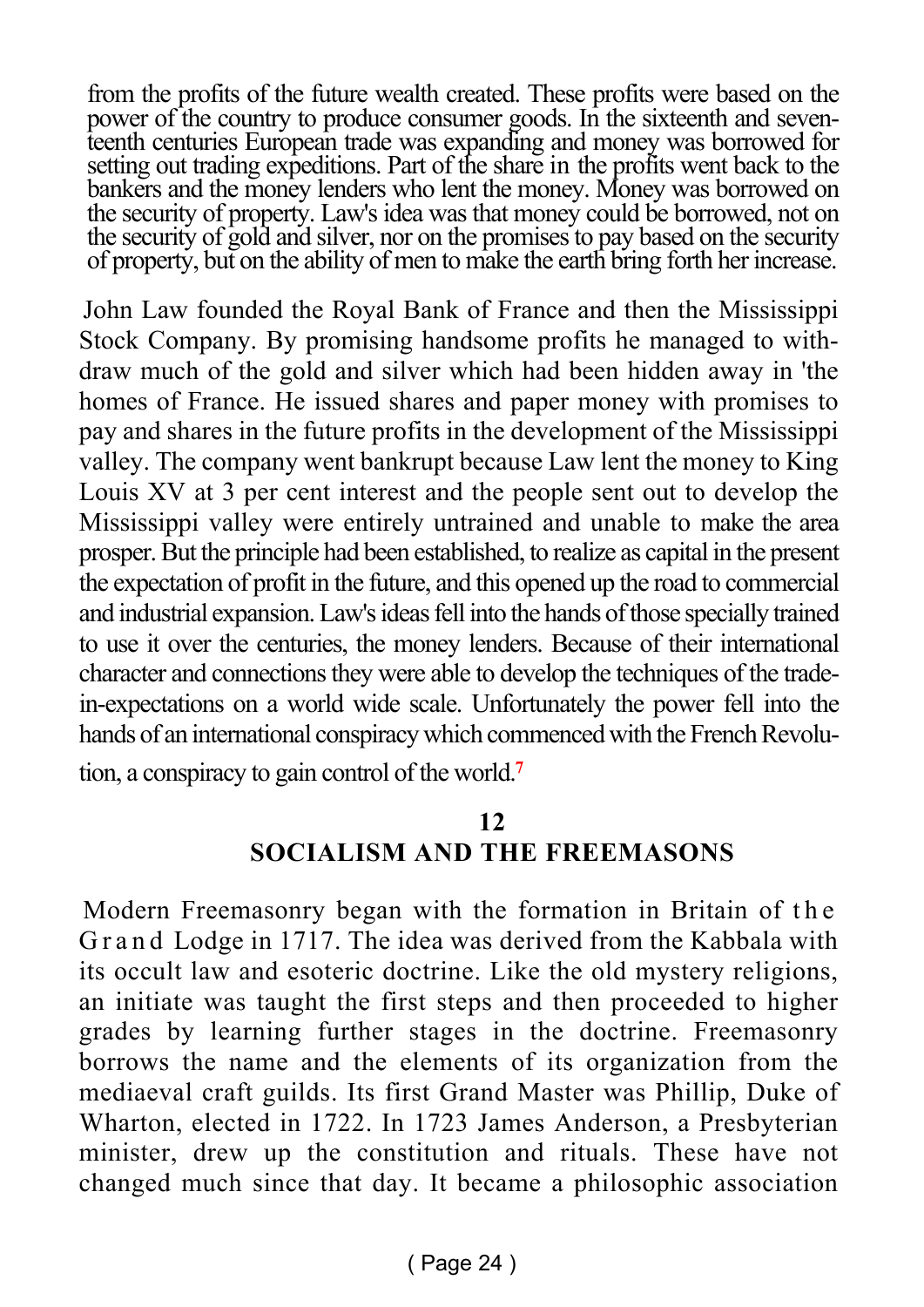with a propagandist purpose. It was defined as "A peculiar system of morality veiled in allegory and illustrated by symbols". It is defined in the manuals as ` the activities of closely united men who employ symbolic forms borrowed principally from the builders' art and from architecture to bring about a universal league of mankind. Now if it had kept to its aim as a purely philosophic and philanthropic organization it would not be a threat to the Faith in Jesus Christ, but the faith of masonry is of that religion in which all men agree, "the universal religion of humanity".**<sup>1</sup>**

The Jews had not achieved full emancipation in the Gentile society in which they had settled, but they found in Masonry, whose system is drawn from the Jewish Kabbala, the means of coming to terms with Gentile society. They became enthusiastic Freemasons and founded new lodges. The idea was carried to France, to Germany and to the New World. The founders of revolutionary socialism, Marx and Engels, were Freemasons.**<sup>2</sup>** In describing Freemasonry, the Universal Jewish Encyclopaedia states that it is "the acceptance of all men of all creeds on equal terms".**<sup>3</sup>**

Freemasonry would have been a harmless social organization if certain influential members of Jewry had not secretly turned its aim of bringing about the golden era of the Masonic Universal Republic into a plan to conquer the world.**<sup>4</sup>** The Grand Lodge of Freemasons of Great Britain refused to have anything to do with continental masonry and still does not recognize lodges of the Grand Orient.

The whole socialist movement is largely of Masonic origin.**<sup>5</sup>** It aims at a world brotherhood of men and equality for all. This is a wonderful and laudable aim but it depends on those in whose service it is to be used. It is known that many Bishops and clergy are Freemasons, but this is not so on the continent of Europe. On the surface Socialism can be said to aim at the socialization or collectivization of wealth and the abolition of private property, but in actual fact Socialism calls for a total change in society, a complete change in its structure, without compromise. It aims at the destruction of everything, monarchy, religion, the family, the home, and much in personal, private life.**<sup>6</sup>** The Jewish writer, Walter Brody, wrote in The New Masses, (p. 14, 1936 ed.) "The undeniable problem of the Jew can only be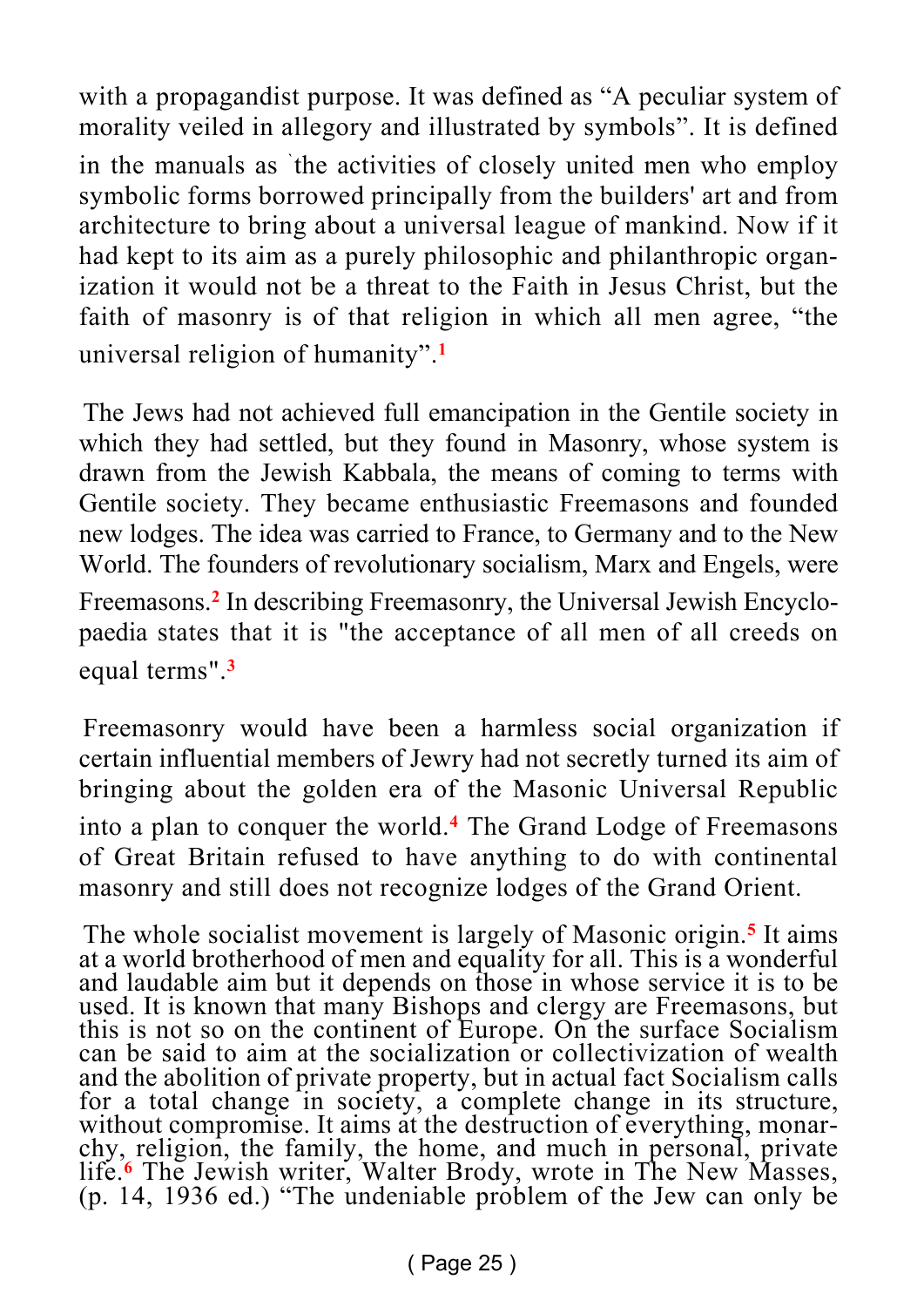solved in a socialist society".

Socialism did not spring from the desires of the industrial workers. Lenin wrote, "The idea of Socialism sprang not so much from the physical distress of manual workers as from the moral distress of mental workers. The people who flock to Socialism are the inadequate and the frustrated, the wealthy and the proud, whose desire for power over others and whose ambitions have been frustrated. They are activated by personal ambition rather than by love for their fellow men. They are people who feel that the self discipline imposed by a God-directed society is an intolerable burden frustrating the free expression of their sensual desires."**<sup>7</sup>**

**13**

#### **THE RENEWAL OF FAITH**

In the early part of the eighteenth century, Britain had fallen to a very low level in moral apathy. This moral torpor abounded on a world wide scale, and it was due to John and Charles Wesley, and to Moravian missionaries based on Bohemia, that it was overcome. The missionary zeal of John and Charles Wesley and of Whitfield began to be felt. This resulted in a complete change in British life. There was an upsurge of Christian evangelism comparable to that of the early church. Social changes began to take place, the abolition of slavery, the control of child labour in mines and factories, the prohibition of women working down mines, educational programmes for the working people, prison reform, nursing reform, education acts and reform of corrupt local government, and so on. German and British missionaries began to work overseas in Africa and Asia, later to be joined by missionaries from Canada, the United States and Australia. Bible societies were established and began printing the bible in many other tongues. The whole scene was set for social change. The revival of the Christian Faith in the late eighteenth and nineteenth centuries, the reading and understanding of the bible, caused social changes which, if they had continued, could have led to the establishment of a reign of justice and peace.

However, the forces of evil, the tares sown among the wheat, now began to take over and turn this move for social change towards their own ends.**<sup>1</sup>**

#### **14**

#### **THE NEW RELGION**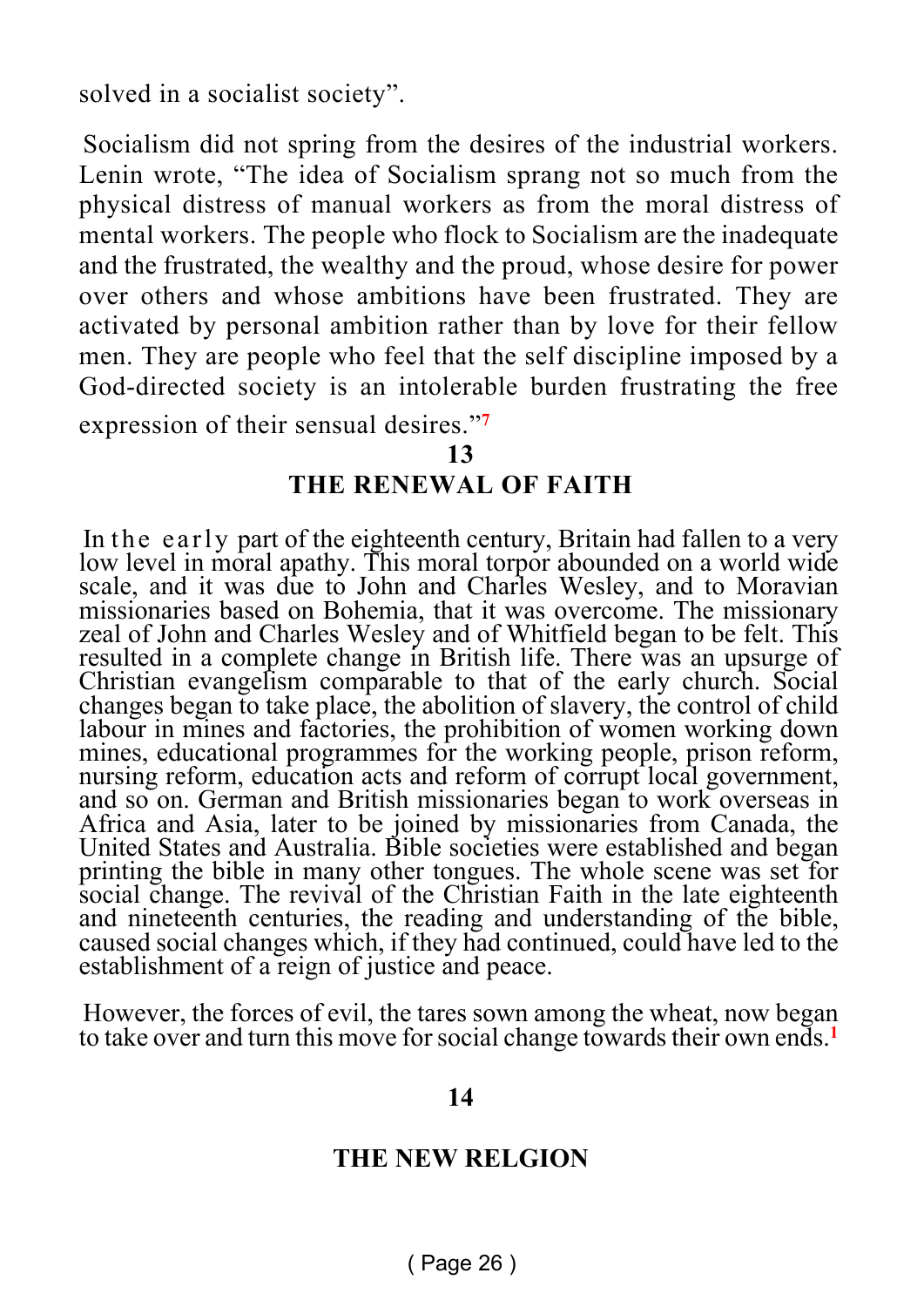"The thing that hath been, it is that which shall be; that which is done is that which shall be done: and there is no new thing under the sun".**<sup>1</sup>**

The New Faith is nothing but the old faith of Nimrod, the faith of Humanism restated. In its new form its apostles were Schiller, Schelling and Hegel. All were influenced by Jacob Boehme and the Kabbala.**<sup>2</sup>**

The New Religion teaches that man begins life in inorganic matter and develops to become an individual personality. The collective mind of man is the Absolute Mind or the mind of the universe. This Absolute Mind, or mind of the universe, is a perpetual process of development. The Absolute Mind is, however, greater than the sum total of all the individual minds and is not the creator of all things.**<sup>3</sup>**

Mankind has been striving to become the absolute throughout its whole existence. The highest realization of the individual ego and of the absolute is genius. Therefore genius is to be worshipped and venerated. Here again we see the ancient sin, "Ye shall not surely die, for God doth know that in the day ye eat thereof ye shall become as gods knowing good and evil",**<sup>4</sup>** divinized man rather than transcendent God.

There are many faithful members of Jewry who devoutly await the coming of the Messiah as predicted, by ancient literature, but the more radical Jewish philosophers, as well as many non-Jews, are in revolt, like Nimrod, against the restrictions on individual freedom imposed by religious faith. The modern atheistic Ashkenazim believe that they, as a group mind, are the Messiah. Maurice Samuel, writing in *You Gentiles*,  $(p, 73)$  states, "the whole day is saturated with God or with Jewishness. Our Jewishness is not a creed, it is ourselves, our totality". Henry Woton, writing in *A Programme For The Jews and An Answer to All Anti-Semites*, (p. 143) says "the communal soul is the soul of Judaism".

#### **15**

#### **THE ATTACK UPON THE FAITH**

As in Judah after the return from Babylon, so in Britain in the eighteenth and nineteenth centuries there were the Sadducees, cultured men of letters, who wished to see a secular religion in a secular state.

Taking into account the influence of Baruch Spinoza, let us begin with Hutton (1726-1797). He was a physician and amateur geologist, and wrote A Theory of the Earth which influenced Charles Lyell.**l**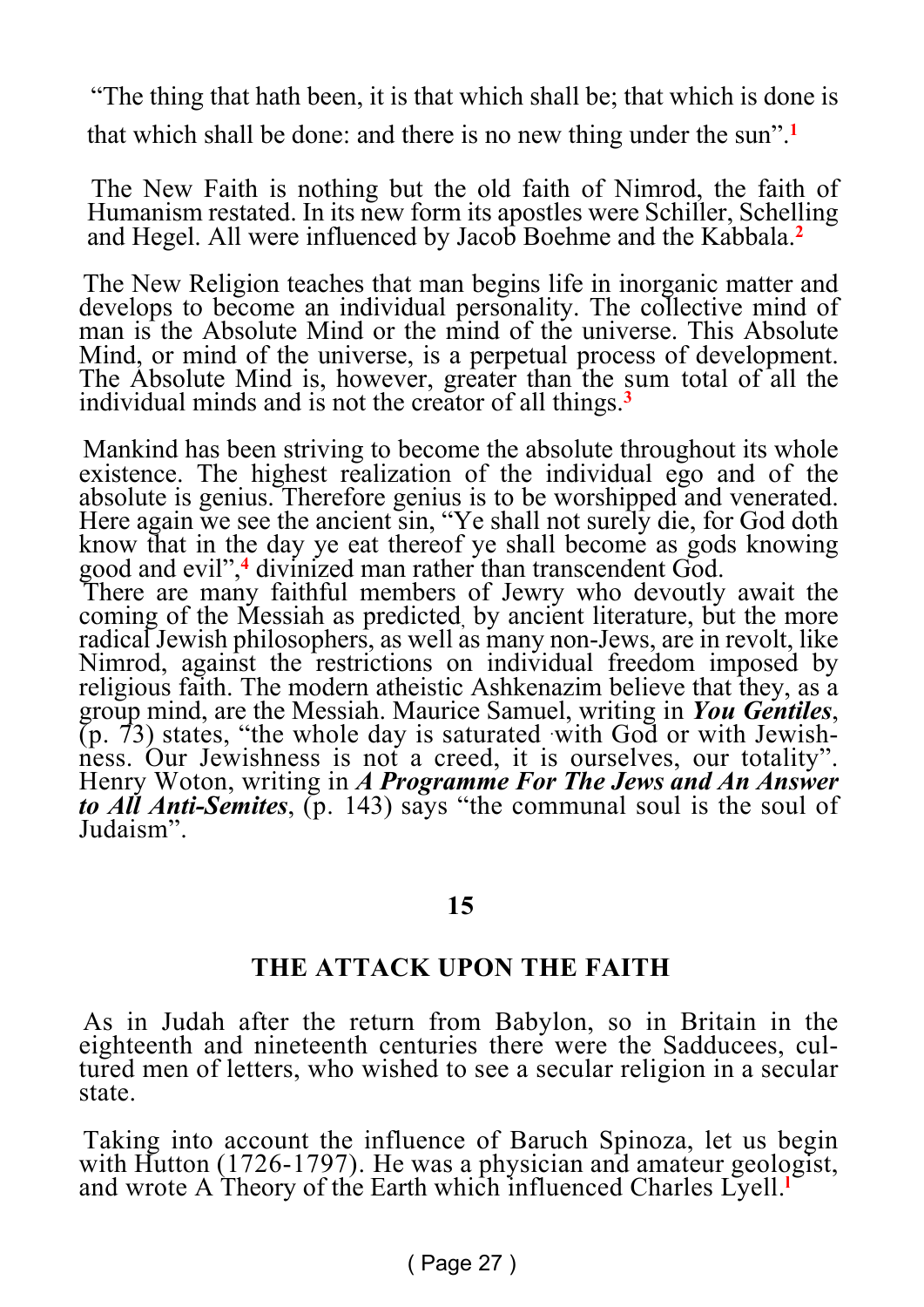Charles Lyell (1787–1875) was a student of geology. He devised a time chart of the ages of the earth and wrote The Principles of Geology. He taught the doctrine of Geological Uniformitarianism, which shows that changes in the earth's structure have taken place in an orderly fashion throughout millions of years. On the other hand, the students of the Bible, the Classics and History taught Catashropism, which holds that much of the shaping of our planet has been caused by cosmic disasters. Lyell devised the 'Pleistocene' and 'Eocene' ages. The dates of these ages can not be verified but his ideas were accepted blindly by scholars of his day even though they were opposed by the Christian scholars Newton, Hailey and Whiston.

Lamarck produced a theory that as the environment in which an animal lives affects its sense organs and its nervous system this in turn has an effect on the glandular system, and that therefore changes in the animal's environment can alter its physical construction. This theory is unacceptable, since no man nor animal has shown any change for the past five thousand years. Such changes may have been the case in the ante-diluvian days when there was possibly a different climatic system, less ozone in the atmosphere, and no ultra violet rays reaching the earth's surface. Both Lyell and Lamarck had an influence on Charles Darwin.

The main anti-spiritual propagandists of the day were Voltaire and Immanuel Kant. Both were violently anti-Genesis and determined to destroy the Israelite-Christian philosophy.

Immanuel Kant (1724–1804) was a renegade Christian. He had been educated as a Lutheran priest but became one of the leading sceptics of his day. He founded the school of German Rationalists, among the members of which were Feuerbach, Hegel, Marx and Neitzsche.**<sup>2</sup>** They attempted to discredit Genesis and the rest of the Old Testament writers. They taught, among other things, that there had been no Hittites nor Jericho, that Moses could not have written the first five books of the Old Testament, since writing had not been invented in Moses' day, and that Jesus Christ was a figment of man's imagination, since no such person could have ever lived. All their criticism has been disproved by modem researchers in history and archaeology.**<sup>3</sup>**

Another man of the times was Jean Jacques Rousseau. He taught that there was no original sin, that the sufferings of man was caused by society, that civilization produced property, and that republican government would restore the lost heritage of man. He believed in the enthronement of man's reason.

Charles Darwin (1809-1882) was a biological uniformitarian, who believed in the orderly process of biological change taking place on earth over millions of years, culminating in the creature man. He was influ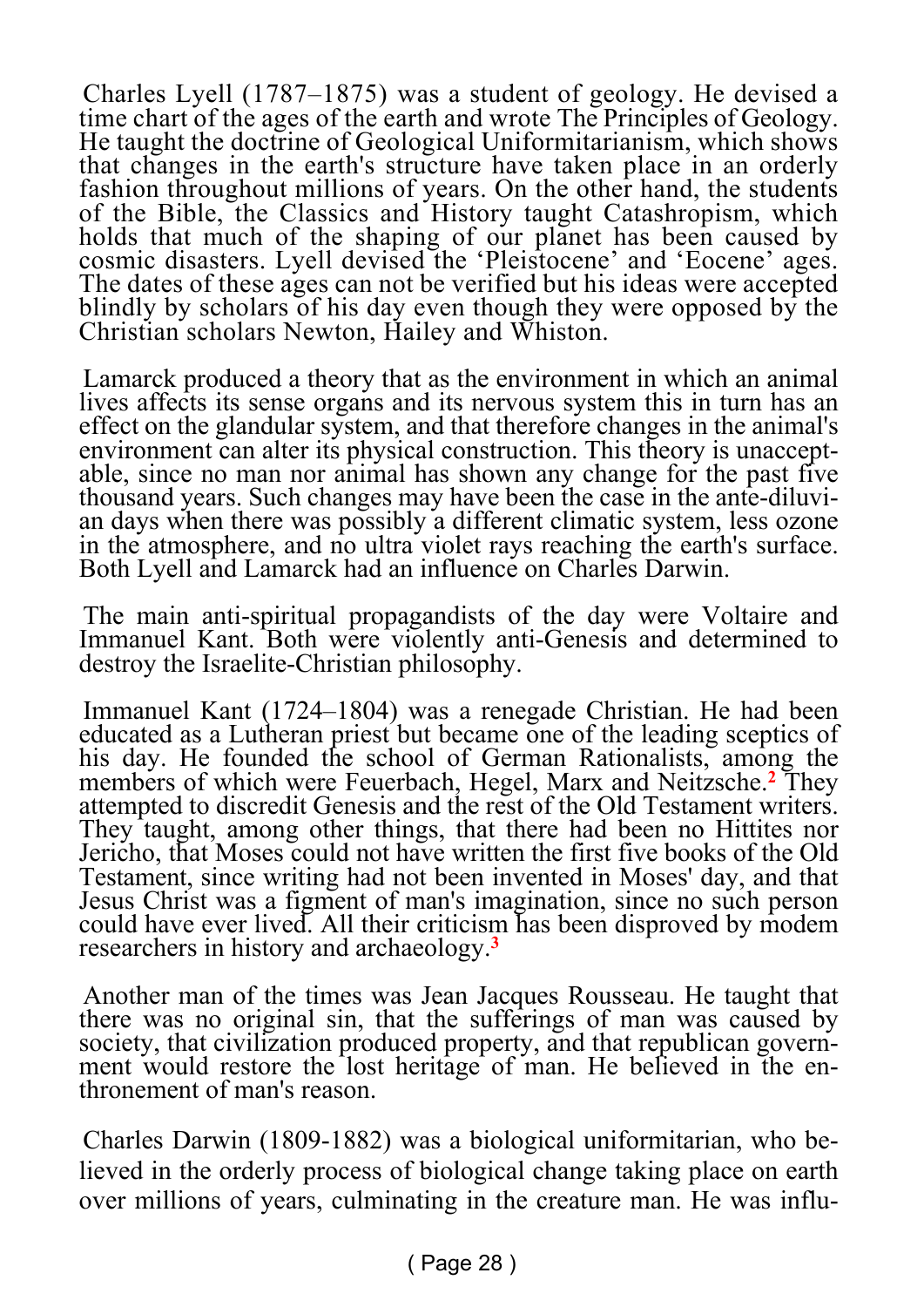enced by the writings of Lyell and Lamarck. Darwin taught that an animal can transmit to its progeny the characteristics that it has acquired due to the influence of its environment. He reduced man to the state of an animal. He put forward the theory that man had evolved from an ape. This theory was attacked by the Christian scholars Mendel and Pasteur and has been disproved by modern genetics and endocrinology. It has led men of science such as Dr. Leakey to dig in ocean laid silt to try and find the missing link between man and the animals. The nearest one so far found has been the Piltdown Skull, and this has been proved to be a forgery.

Another teaching of Charles Darwin was the survival of the fittest. But the mammoths and the sabre toothed tigers have been considered by biologists to have been the fittest animals that have ever lived. Where are they now? They have not survived.

The stage was now set for the arrival on the scene of the anti-religious revolutionary propagandists, of which Karl Marx was one. His book *Das Kapital* was directed against what he termed Capitalism, but he failed to attack the banks, particularly the International Bankers who supply the finance which is behind capitalism. This rather significant omission has been much overlooked. He also drafted the Communist Manifesto in 1848. His real name was Moses Mordecai Levi.

Marx was influenced by the works of Spinoza, the kabala and Immanuel Kant. But there is more behind Karl Marx than this. He was a Freemason and in close contact with Baron Lionel de Rothschild and Hertz and Heine.**<sup>4</sup>**

The theory of Charles Darwin that man had evolved from the lower animals, and the transmutations and trans-mission of acquired characteristics, suited his ideas perfectly. He asked Darwin's permission to dedicate *Das Kapital* to him. Darwin refused.**<sup>5</sup>**

Marx argued that as man is an animal which can be changed by environmental changes and since these changes can be passed on genetically to his progeny, then, if the right environment can be established, and man forced into this environment, evolution can be assisted and the ideal man, the ultimate communist, can be created.

Marx demanded not only the right to order the type of environment in which man would develop but also the total inclusion of all mankind. He stated that the situation could only be created by violent revolution and that all those who resisted should be exterminated. What Marx would carry out by force the Fabian Socialists would do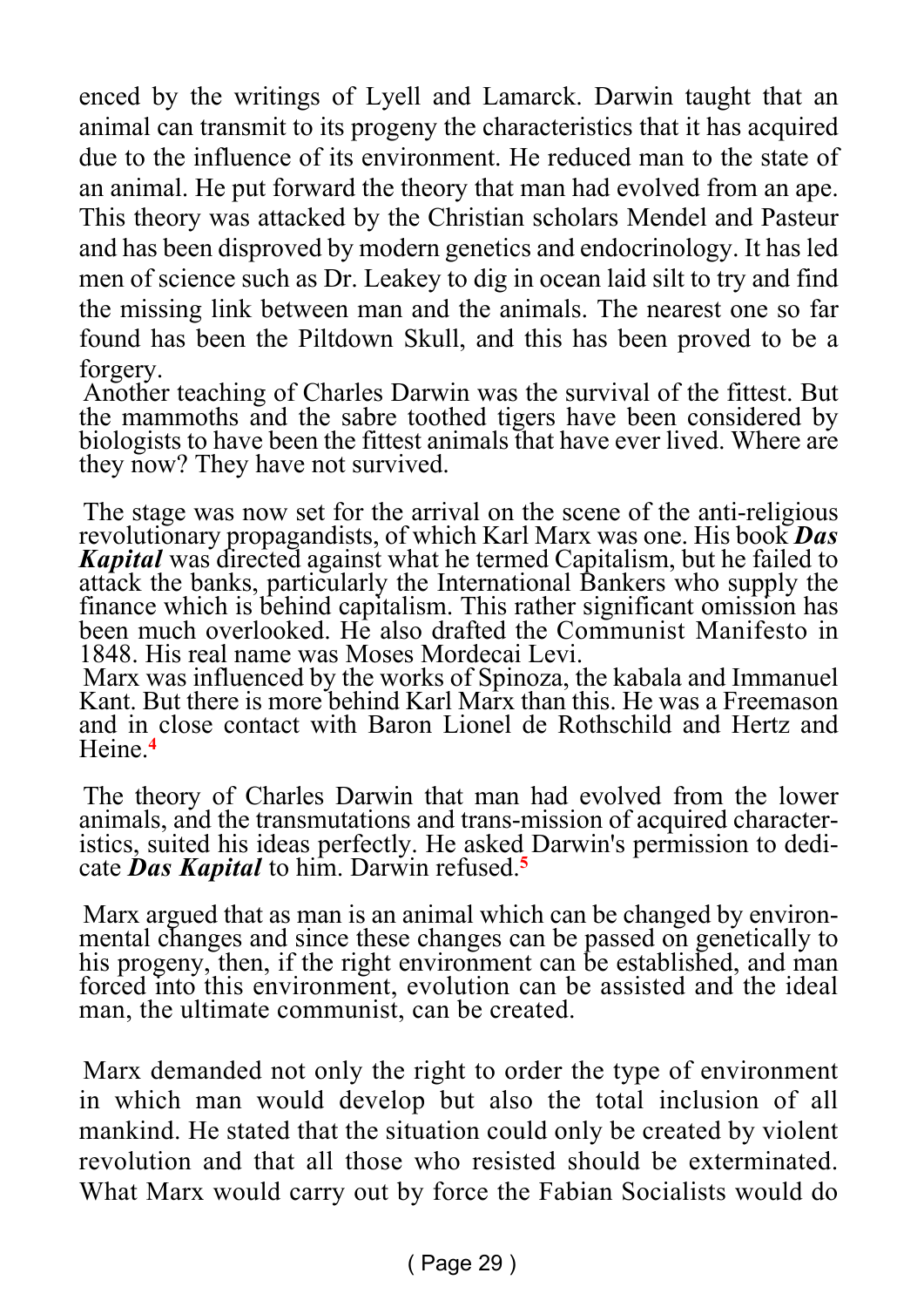by stealth, by re-education and propaganda. The early members of the Fabians, founded on 4th January 1884, were George Bernard Shaw, who joined in April 1884, Edward Carpenter (Poet Laureate of British Socialism), Havelock Ellis (Apostle of free love), Frank Podmore and Sydney Webb. Shaw, a self admitted Communist, wrote, "The working class wants to be bourgeois. It is people like myself, of the upper and middle classes, who are the revolutionary element in society. The proletariat is the conservative element." (*An Intelligent Woman's Guide to Socialism and Capitalism*.)

The idea that a social and mental mould could be established in which all mankind would develop could be expanded into a plan to exploit the "animal" man and to reduce "Homo Sapiens" into "Homo Stultum"—making mankind willing slaves of the masters who will control the world. This plan was put into operation. All ideas of nationhood, family and patriotism would be destroyed, and mankind would become a mixed mass without any roots or loyalty, dependent entirely on those who controlled them. All the middle class would be ruthlessly slaughtered and all national leadership destroyed. Fabian socialists however would bring this about by stealth rather than revolution. Rabbi Lewis Browne wrote in *How odd of God,* published in 1924, "We Jews must remake the Gentiles. That is what the communists are trying to do in Russia".**<sup>6</sup>**

Sigmund Freud denied that man had a spiritual nature. He reduced man's soul to the material "Ego" and "Id". He formed the dogma of "Psycho-sexology", based on his observations of low life in his native Vienna, and attempted to apply this to Anglo-Saxon and Celtic society with disastrous results. Freudian psychology aimed to cure mental stress, but more and more people in Anglo-Saxon the Celtic countries are in mental institutes than ever before. They are not suffering from mental disorders but from spiritual disorders and the Lord Jesus Christ would treat these disturbances as spiritual ones. They have mostly been caused by the acceptance of the teachings of Sigmund Freud. Under the heading "The Mind, Next Challenge for Biology" the *Science Journal* of November 1969 made the following observations about Sigmund Freud: "his ideas about the origin of mental distur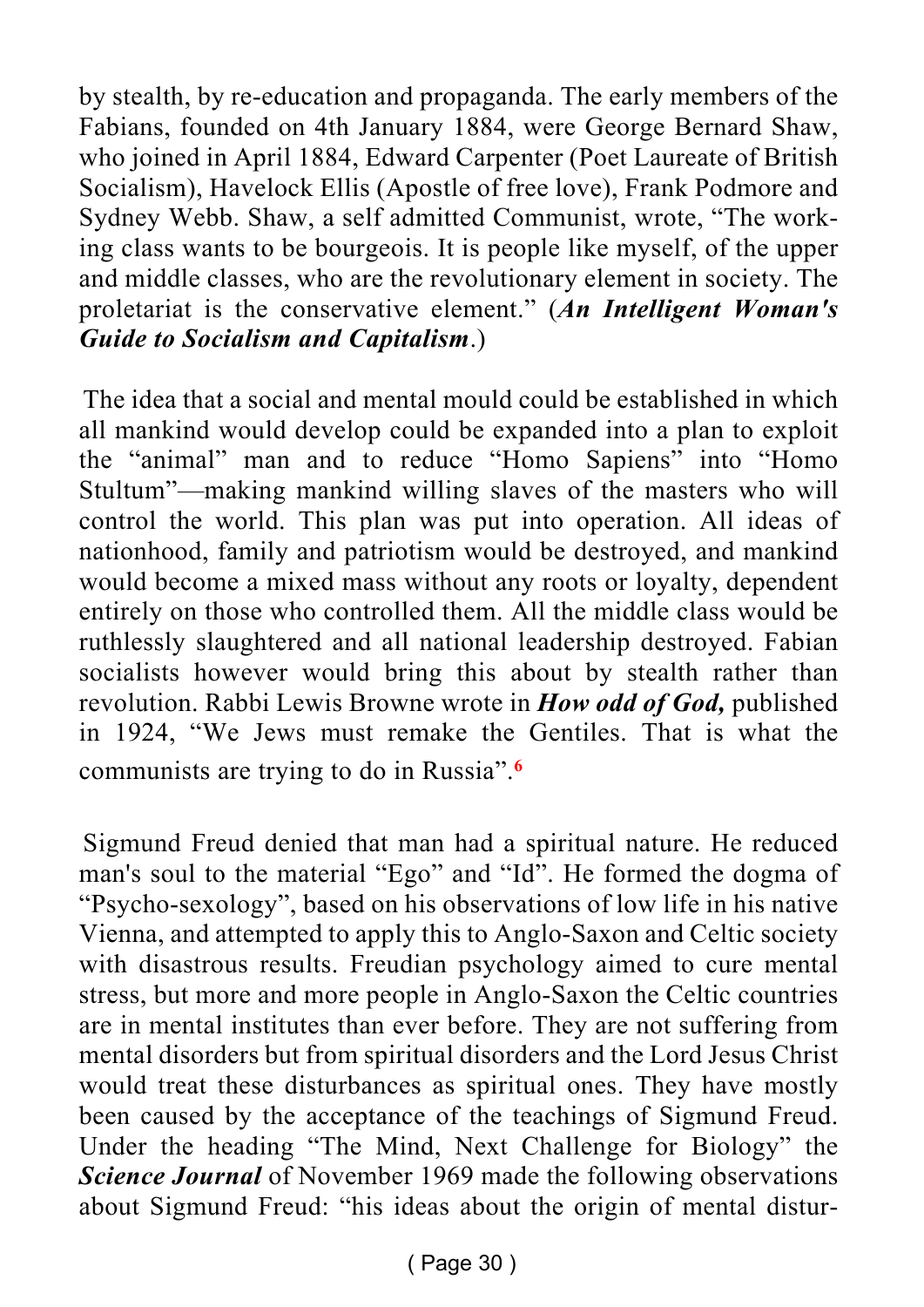bance seem often to be deliberately alienated from science, and sometimes from common sense."

Of the German school of Humanistic Rationalists, Marx influenced Lenin, and Neitzsche influenced Rosenberg and Hitler.

#### **16 SPREADING THE FALSE DOCTRINES**

During the eighteenth and nineteenth centuries many of the intelligentsia in Britain, for one purpose or another, wished to destroy the faith in Christian doctrine. Many lost their faith. A doubt had been cast upon the validity of the Christian Faith, and an opening was made for the acceptance of anti-Christian philosophies and propaganda.

The declared policy of the Fabian Society was to work for World Revolution, not through a worker's uprising but by means of what Webb called 'the Process of Gradualism'. To this end they embarked upon a policy of penetration of educational establishments and institutions and the indoctrination of young scholars, political parties and the Civil Service. In 1894, Sydney Webb, as Chairman of the Fabian Society, established the London School of Economics from the legacy of a member. Both Beatrice and Sydney Webb taught at the school and, though both were atheists, they were interred in Westminster Abbey by a grateful Socialist government.

The London School of Economics was endowed in 1920 by a millionaire Jewish banker, Sir Ernest Cassel, "to train the bureaucracy of our future socialist state." Its principal was Harold Lasky, a Marxist revolutionary.

New faculties were established in the universities in the fields of Economics, Politics, Psychology, Sociology, Anthropology and additions were made in the faculties of Philosophy. .

Between the two world wars a great number of English speaking foreigners with odd sounding names, many with university degrees, came into Great Britain from East and Central Europe. They were Marxist atheists. They took up teaching posts in the new faculties and began indoctrinating the younger generation of the British people. They poured scorn on the Christian Faith, Christian Ethics, Patriotism and Culture, so that sound philosophy, Theology and History were supplanted by false teachings and endless experiments and researches.

Students entering universities between the war years and after World War Two were influenced by these men. If they could indoctrinate one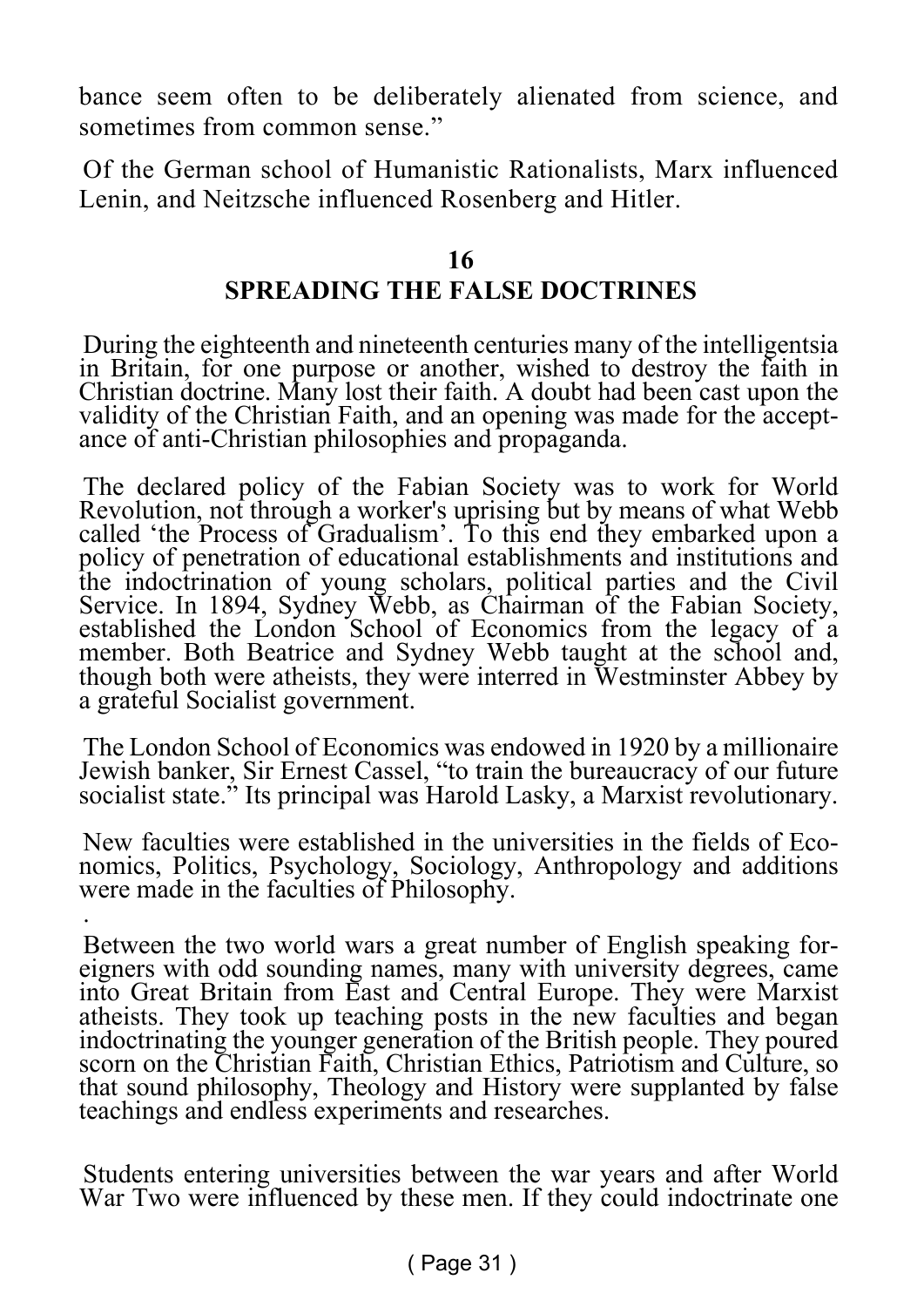generation they felt they would be able to succeed. These students are now lecturers in our universities, teaching training colleges and theological colleges; they are editors, reporters and journalists, they are script writers and stage authors, they are in the B.B.C. and Television, and indeed in every area of public instruction. Those who have been so indoctrinated are unwittingly doing the work set before them and continue the indoctrination of the young. So indoctrinated are they that they feel insecure in any other belief. This was intended.

The humanist attack has been especially directed against the Celto-Saxon Nations since these nations have been the source of the resurgence of evangelical Christianity. The whole trend is to destroy the Faith, Morals and Culture of Christian Society.

Christian S. Rakovsky, a top communist and a founder of the communist state, affirmed that Christianity is the major obstacle to their ambitions since all the political and economic phenomena of the bourgeois states are only its consequence, and Christianity controlling the individual is capable of annulling and choking the atheistic state**<sup>1</sup>** Berdyaev, a Russian Christian philosopher, said before he died that there were only two ideologies that really mattered, Christianity and Communism. The conflict between these two represents the ultimate issue for civilization.**<sup>2</sup>**

The basis of teaching in education, economics, politics, philosophy, sociology and anthropology has been transferred from the Christian Faith and the Prophets to that based on atheistic principles, in order to further the cause of world government, the world government of the Anti-Christ.

Attempts are now being made to rewrite biological and genetic text books in accordance with the false teachings of Franz Boas, who was a member of a communist front organization.**<sup>3</sup>**

#### **17 BEHIND THE SCENES**

Nimrod and the Babylonian kings were complete despots, having power of life and death over their subjects, whom they controlled in mind, body and soul. After the destruction of Nimrod the Chaldean priests organized a system to enable them to regain control—the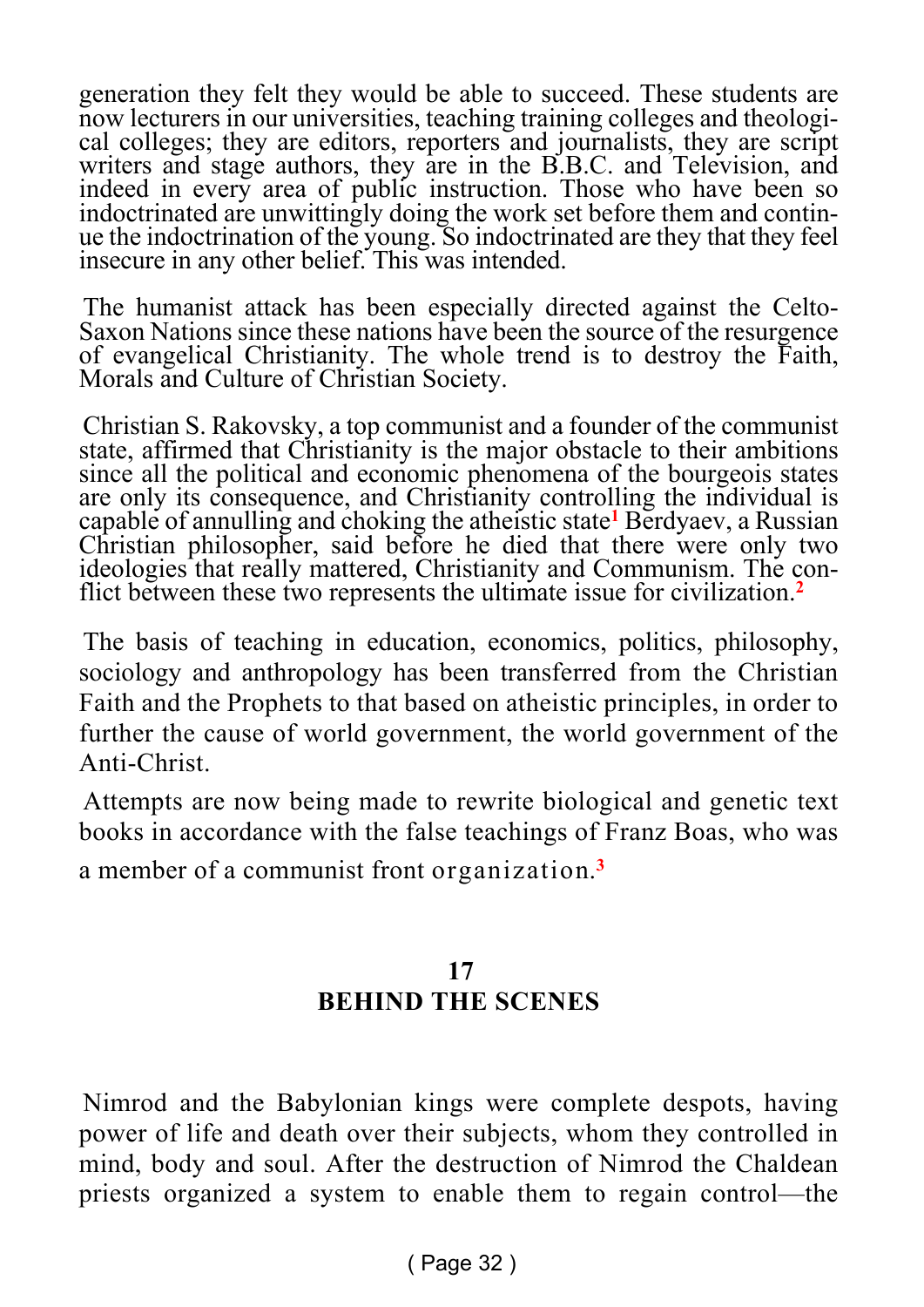Babylonian System of the Mystery cults,**<sup>1</sup>** which set up the Anti-God in the past, and which will set up the Anti-Christ in the near future. For make no mistake, a study of Daniel 7, 8, 9, 11; 2 Thess. 2:1–12; 1 John 2:22–23 and Rev. 11, 13, 17, 18, and 19 shows the character of the Anti-Christ and therefore of this age of which he will be the epitome.

"This know also that in the last days perilous times shall come. For men shall be lovers of their own selves, covetous, boasters, proud, blasphemers, disobedient to parents, unthankful, unholy, without natural affection, truce breakers, false accusers, incontinent, fierce, despisers of those that are good, traitors, heady, high minded, lovers of pleasures more than lovers of God; having a form of godliness, but denying the power thereof—ever learning and never able to come to the knowledge of the Truth".**<sup>2</sup>** "For false Christs and false prophets shall rise, and shall shew signs and wonders, to seduce, if it were possible, even the elect".**<sup>3</sup>**

In 1773 Professor Adam Weishaupt, who had probably been a Jesuit priest, became a Satanist and founded a secret society, the 'Illuminati'. Weishaupt had been initiated into an ancient esoteric order by one, Kolmer, who had come from the East. He adopted the ancient Chaldean sign O as the symbol of his organization. This symbol among the ancient Chaldeans was the Zoro-Ashta. (See Chapter Two.) The purpose of Weishaupt's secret movement was to bring about the complete destruction of Western Christian Society. He intended to destroy social authority; nationality and religion, to abolish the holding of private property, to plan social and political reform and to reorganize society as subordinate to a Master Race. The Abbe Barruel wrote in 1797, "In the desires of a terrible and formidable sect, you have only reached the first stages of the plans it has formed for that general revolution which is to overthrow all thrones, all altars, annihilate all property, efface all law and end by dissolving all society." (*History of Jacobinism*.)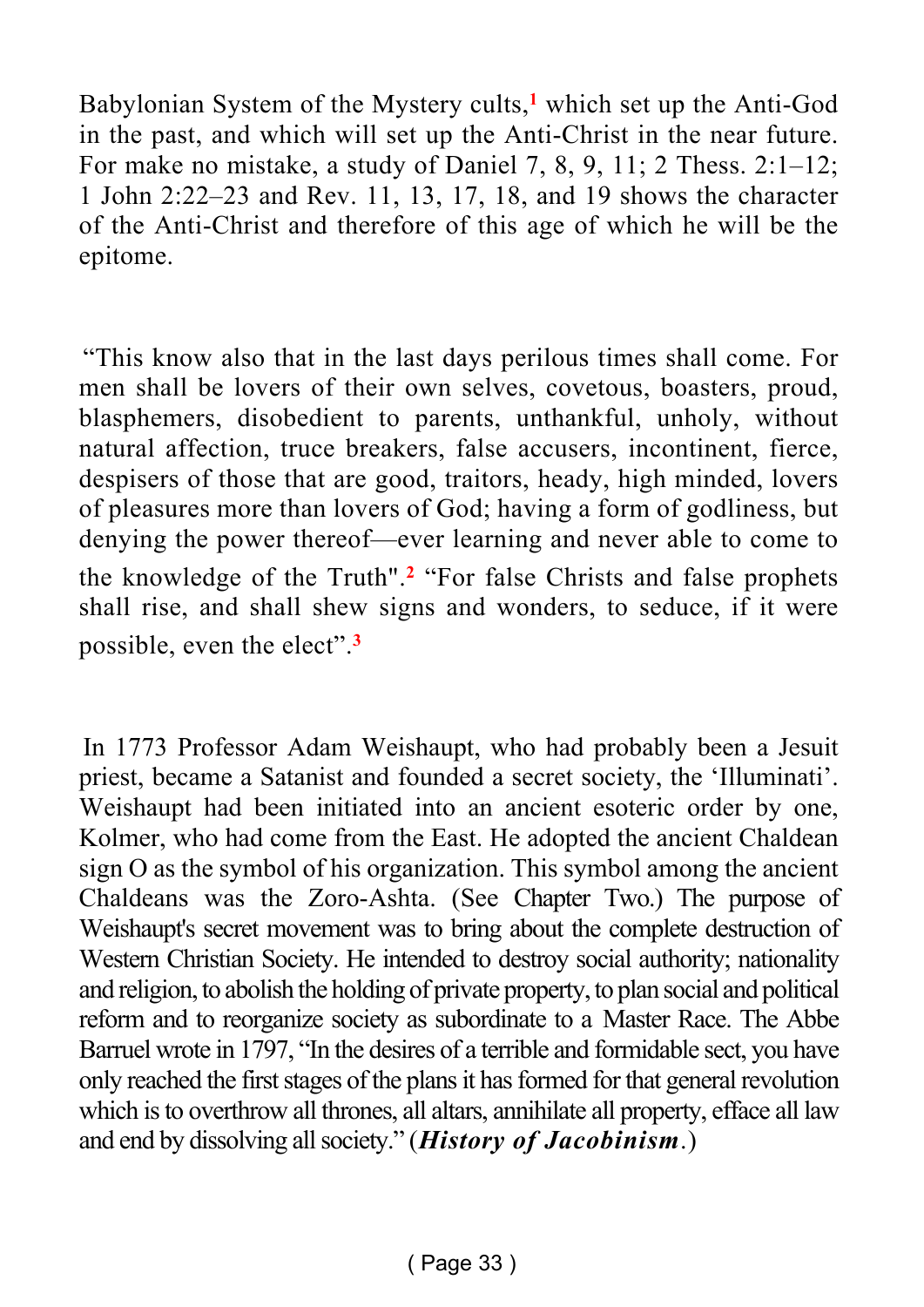Weishaupt's organization set out to steer the French Revolution further than its stated political objectives in order to establish the pure communist state. He organized the Communist League which gained control of the Masonic clubs and their slogans of Liberty, Equality and Fraternity.**<sup>4</sup>** These Masonic clubs were based, as we have said, on the ancient esoteric religions and its adherents were only allowed to know enough to carry out their immediate tasks. As an adherent became initiated into the higher grades and learnt further secrets he became more and more under the control of the power behind the scenes. When the time comes the Freemasons of the Grand Orient will be the first to be slaughtered, as occurred during the French Revolution, since it is through these Masonic orders that men are advanced to higher places of responsibility of the government, civil service, police force and commerce and trade, they will be the first to go because they have learned too much.**<sup>5</sup>**

During the French Revolution a small group of mysterious and careful people led by Meyer Amschel gained from the State of France the privilege of making and issuing the currency.**<sup>6</sup>** The revolutionaries were quite unaware of the power of this sovereign right of the crown or else they would have retained it for the Republican state. The paper money thus issued consisted of promises to pay in gold or silver the amounts stated on the notes. As these became legal tender it was possible to issue, if necessary, as much as fifty times the real wealth held in gold and silver and securities in paper tokens, and thus to increase the holding of real wealth from the repayment and interest on loans. The innermost power, the 'Illuminati', appropriated to themselves the treasures of the nation and distributed it to friends and associates.

The arrival of Napoleon Bonaparte put an end to the terror and Napoleon set out on the conquest of Europe. Meyer Amschel, knowing the movements of Napoleon, was able to buy up properties and securities very cheaply before Napoleon attacked a country and then to sell at great profit when the country settled down under French rule. By securing shares in the armaments and other industries supplying the sinews of war the banker gained untold wealth and the banks of the five Rothschild Brothers, his sons, were established in all the capitals of Europe. Baron Lionel de Rothschild once said, "Give-me the right to issue and control the nation's currency and I do not care who governs that country."**<sup>7</sup>** They created inter-national credit money in the form of cheques, endorsements, promises to pay and discounts. They were able to lend many times more than the amount of real wealth that they actually held, and as they were established in different countries they were able to lend one country money in the currency of another. It is admitted that this was beneficial for the conduct of trade, but by intrigue and arranging wars and discord between nations they could increase their holdings of real wealth from the interest paid on loans or from the rise in the value of shares, particularly in the armaments industry. Governments borrowed money to buy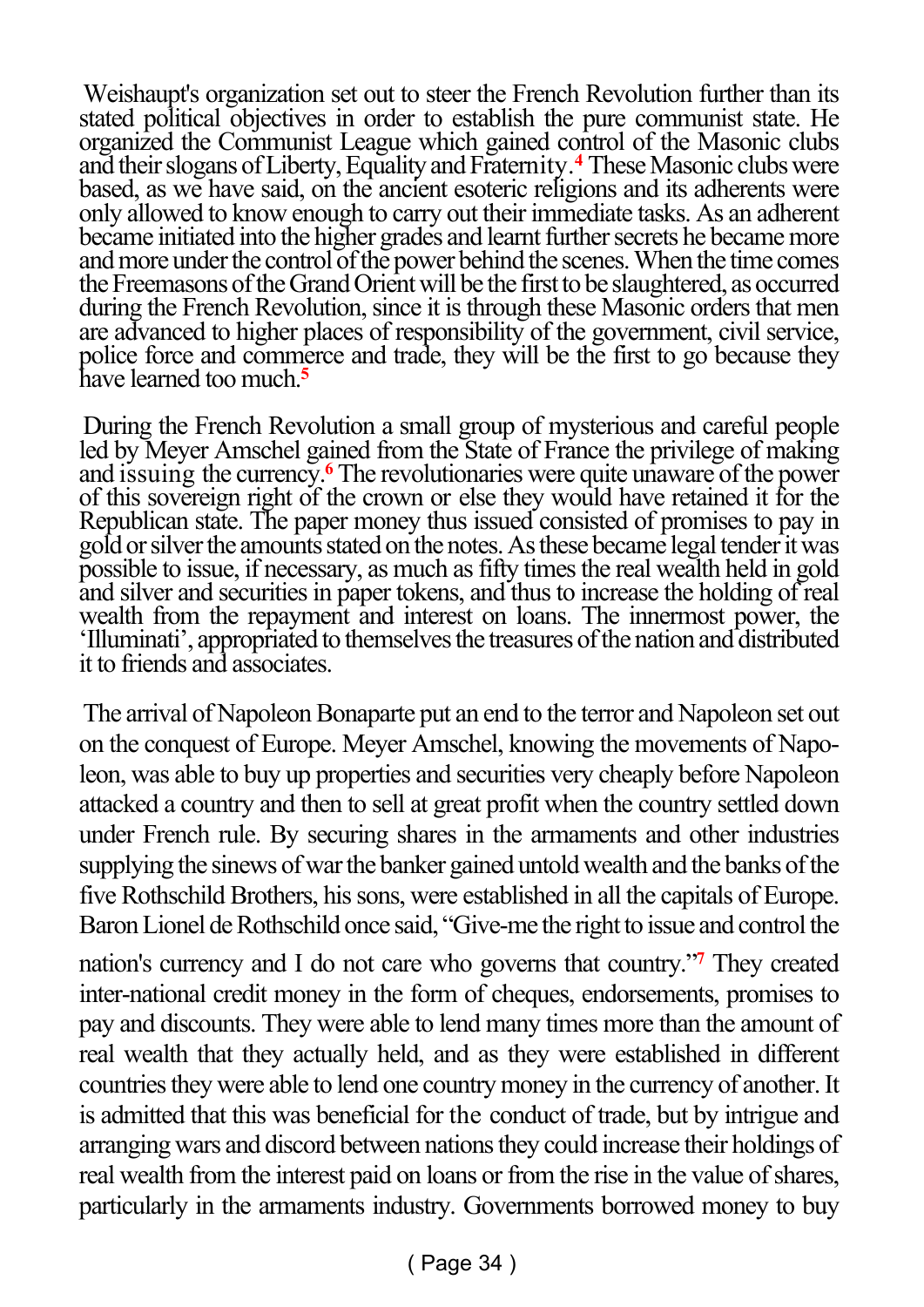arms and equipment and repaid their loans in gold and securities or in the currency of the nation, together with the interest.

The Communist League, which developed into the First Communist International, came under the control of Baron Lionel de Rothschild. and had amongst its chiefs the revolutionaries Marx, Herzen and Heine.**<sup>8</sup>**

In 1840 the poet Heine wrote, `Communism, though little discussed now and loitering in hidden garrets on miserable straw pallets, is the dark hero destined for a great, if temporary, role in the modern tragedy . . . it would be war, the ghastliest war of destruction. . . . The second act is the European and the World Revolution, the great duel between the destitute and the aristocracy of wealth; and in that there will be no mention of either nationality or religion; there will be only one fatherland, the globe and only one faith, that in happiness on earth. . . . How could the dream end?

"... I do not know; but I think that eventually the great sea serpent (Britain) will have it's head crushed and the skin of the Northern bear (Russia) will be pulled over its ears. There may be only one flock and one shepherd—one free shepherd with an iron staff, and shorn alike, bleating alike human herd. The future smells of Russian leather, blood, godlessness and many whippings. I should advise our grandchildren to be born with-very thick skins on their backs."**<sup>9</sup>**

It was possible that the Rothschilds were the chiefs of the first secret communism.

Marxism, like masonry, is also based on the system of the ancient mystery religions. The initiates in Marxian Revolutionary Communism ioined a cell and knew only their immediate cell leader. He was an activist. Each cell was given a particular task to do, such as to infiltrate a benevolent society, a professional body or a government department. The cell leaders knew only their immediate contacts. Both Marxian Communism and Masonry on the continent are conspiracies for revolution, but the communist is the active revolutionary while the continental Freemason is being used by the conspiracy and does not know the main purpose behind it. The aim of the conspiracy is to break down the Christian Faith and Social Order and to set up an Atheist world state in its place.**<sup>10</sup>**

John Law's discovery that expected future profit could be realized as capital in the present, brought production in industry under the control of the financiers and the money-lenders, for the capitalist system of production is determined by finance.**<sup>11</sup>** Finance is controlled by those who lend money to gain a profit on the proceeds and profits of future production.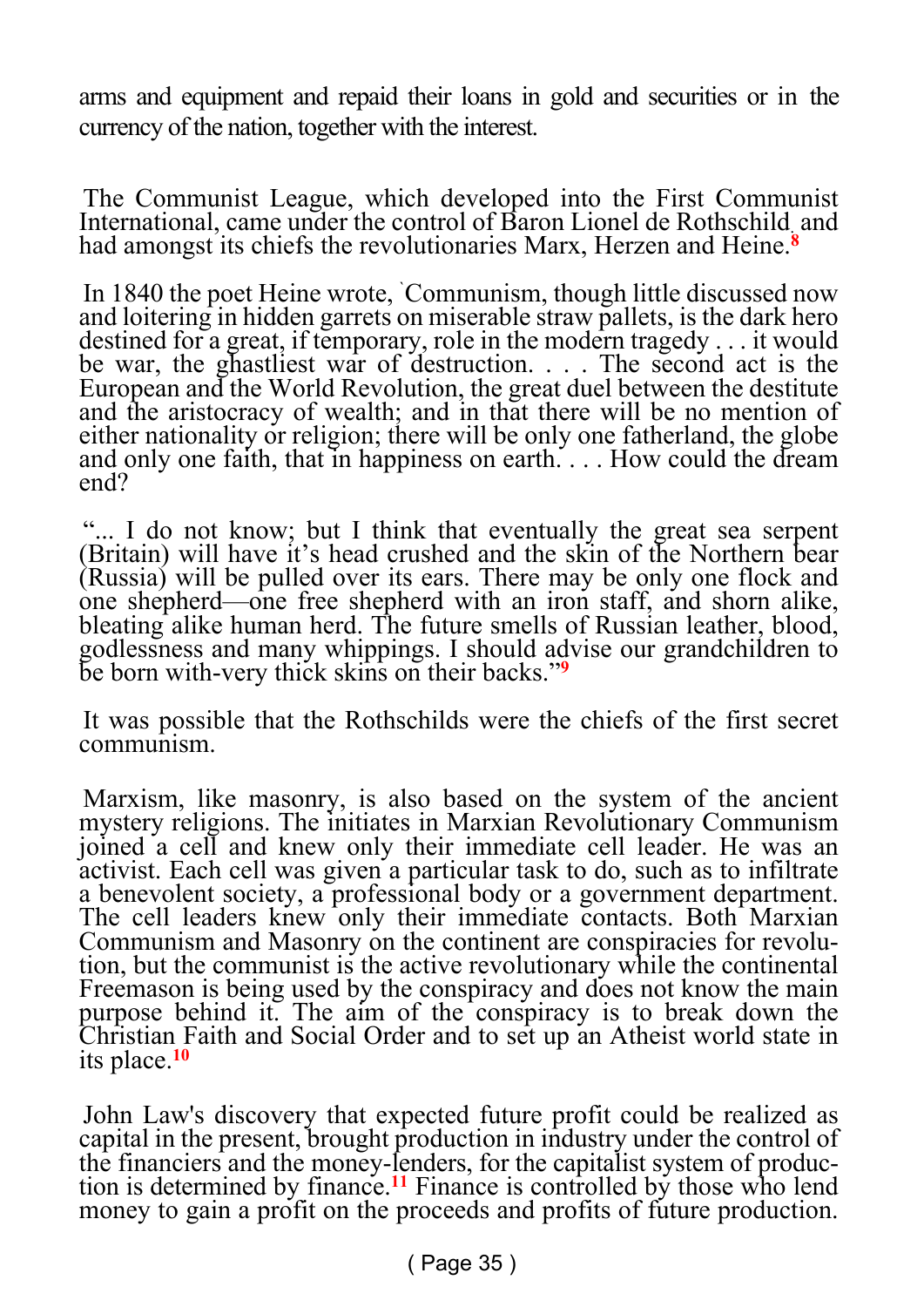Finance is controlled by a clique of world bankers and these world bankers are controlled by the power that is planning world revolution and a bid for world power.

With the national currency and securities gained in re-payment of debts and the interest accruing the International Financiers bought up shares in industry, commerce and trade. Money was lent to their own people to expand their own businesses in the consumer industries or to set up businesses in another country.**<sup>12</sup>**

When they had bought up the majority of shares in a company they were able to take over control and to place one of their own men in charge. This is happening in the vital industries of Electrics, electronics and armament, where in Britain today American big business is taking over.**<sup>13</sup>**

By this means they gained control of the stock exchanges.

By this means they gained control of the agencies of mass information media, the newspapers, journals, wire-less broadcasting and television, and were enabled to get their own nominees appointed. These nominees were in a position to control the selection of employees. The recent appointment of four out of six applicants to the B.B.C. who had been left wing activists in their colleges and universities looks very suspicious.

By setting up colleges and educational foundations they were able to get their nominees into the fields of education and public instruction. The international financial clique therefore founded the Finance, international and the Revolutionary international, the first being monopoly capitalism, the second Communism,**<sup>14</sup>**

Theeodore Herzl, the World Zionist leader wrote in The Jewish State, "When we [Jews] sink we become a revolutionary proletariat, the subordinate officers of the revolutionary party; when we rise, there rises also our terrible power of the purse".

With the help of capital the Zionists created an enormous accumulation of wealth with which to take over control of national industries, organizations of public instruction and public information, so as to be able to mould the minds of those people they consider to be Gentiles. With their political arm they push the proletariat, the 'proles' of George Orwell, into a series of strikes which sow the seeds of an attitude of hopelessness. At the same time they create an organization to unite the proletariat and drive them to revolution. Where there are no social problems they cause them to be fabricated—such as coloured immigration into Britain. One must ask who made the suggestion that numbers of people from Barbados should be invited into Britain to run the bus services, and that they should be provided with houses and all facilities?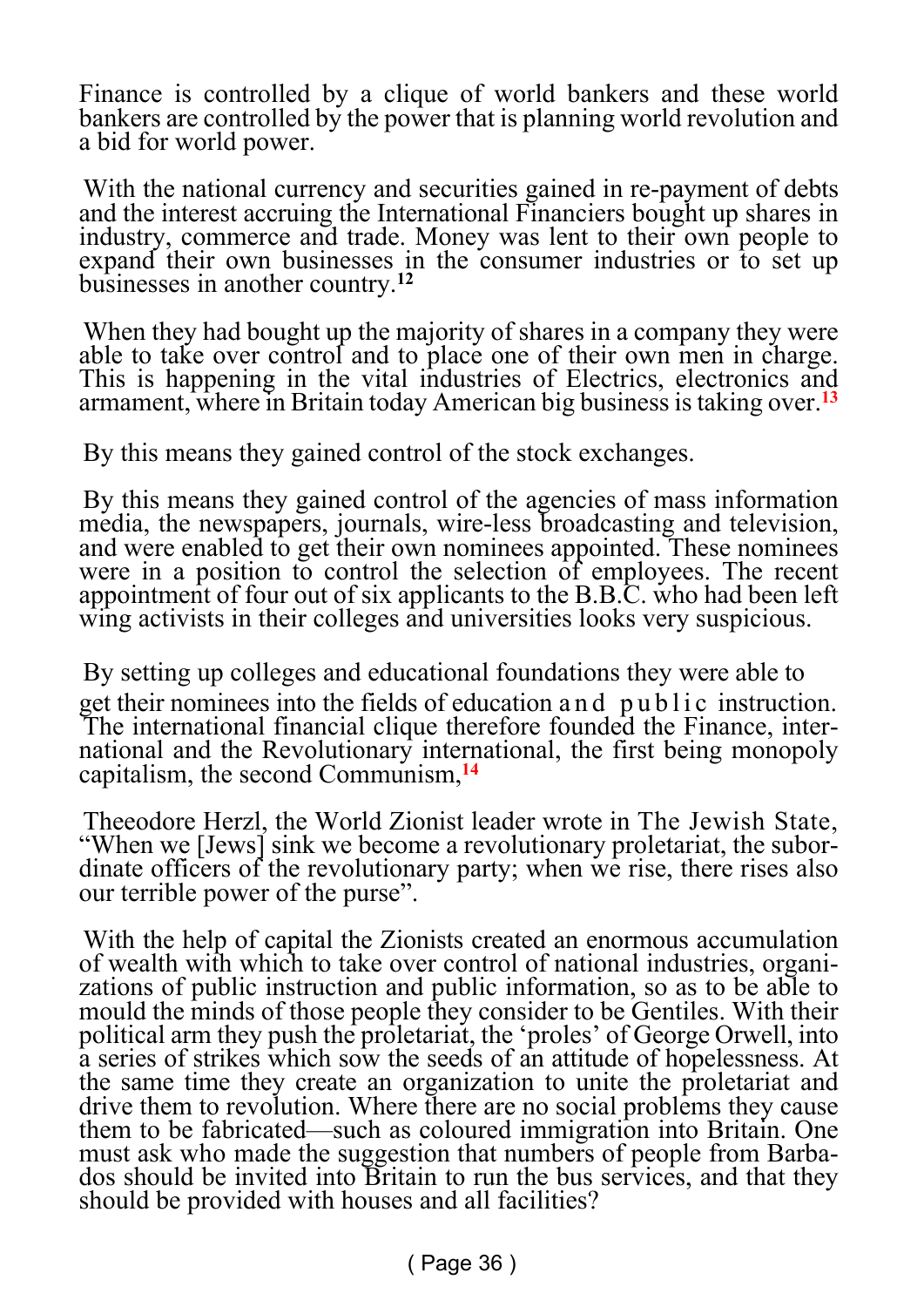Where there are social problems they inflame and aggravate them. In Ulster there has always been friction between the Roman Catholics and the Protestants but the Civil Rights movement is a Communist front organization directed from London. This movement is not Irish but internationalist, and aims at setting up one Commune throughout Ireland.**<sup>15</sup>**

In Kenya just after the war the relationship between all races was extremely good, but with the return of people indoctrinated by the London School of Economics and directed from overseas, a wedge was driven between the different racial groups and the rise of Mau Mau forced the African people to follow the party line.

The government, in order to maintain stability and keep up the social services, are loath to increase taxes and have to borrow at a high rate of interest. This money is paid back with interest out of the real wealth of the nation, and so the future prosperity of the nation is placed in pawn to international usurers.

Owing to their control of money, the international financiers and international bankers can create a scarcity in one country and cause an economic disaster in another. This fact can be used to blackmail governments to follow a policy in the interests of the financiers but detrimental to the nation. Such a case occurred in the United States in June 1962,**<sup>16</sup>** with far reaching results, when the Kennedy administration intervened in the dispute over fixing of the price of steel. This power can be used to force Britain into the Common Market against the wishes of the people.

We have witnessed the take-over of the Pergamon Press, which had a rapid rise to financial success, by an 'American' organization, also in the multi-million bracket, an affair in which the Rothschilds were interested. Who finances these organizations? We have seen the appointment of an 'American' director in one of our main electronic industries and attempts made to take over our armaments manufacturing industries.

The powers behind international finance and the inter-national banks are out for world revolution and world power.**<sup>17</sup>**

#### **18 THE SECRET PLAN IN ACTION**

The ancient prophets (Ezekiel 37) foretell that Israel and Judah will once more be united under their Messiah-King who will rule from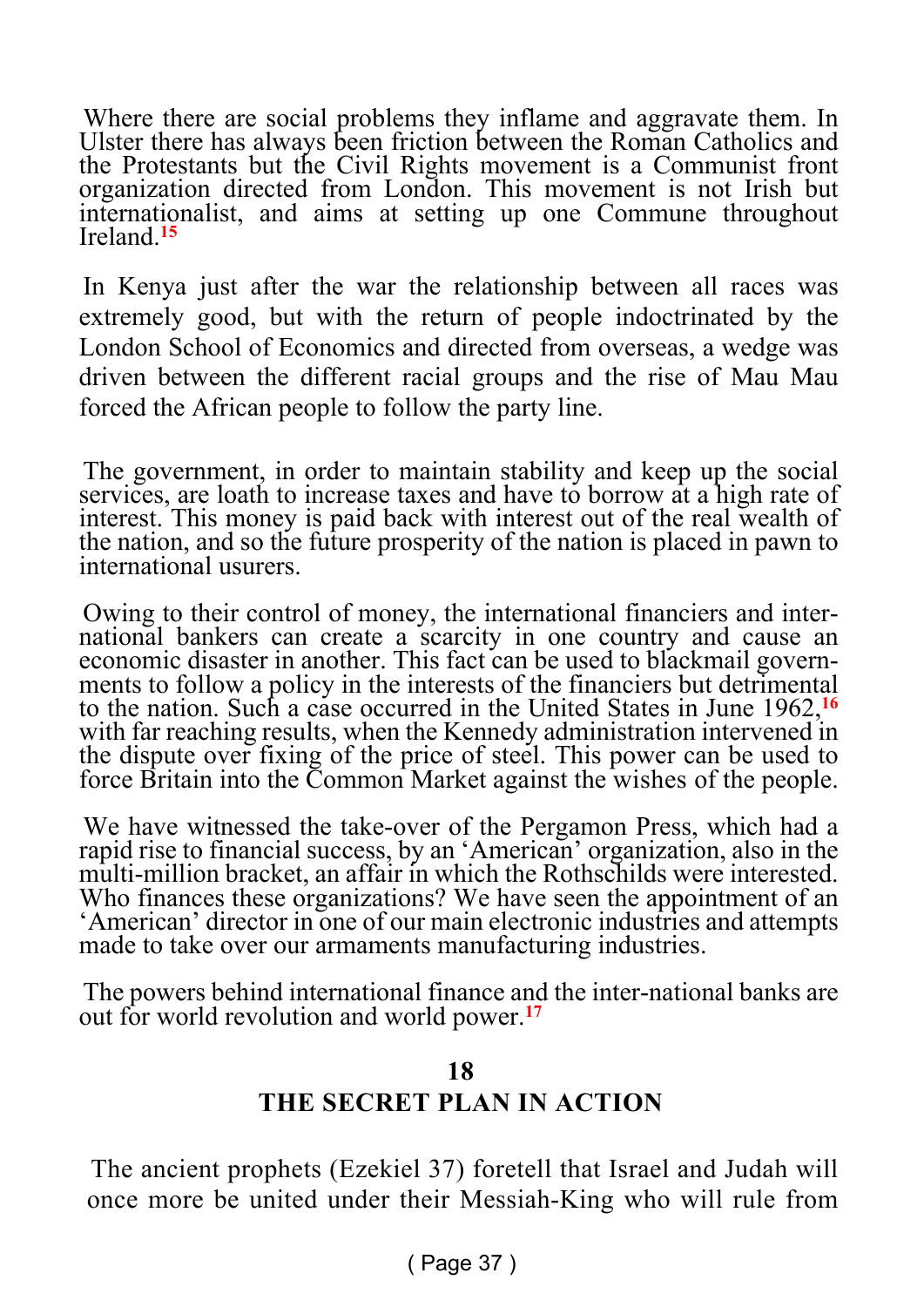Jerusalem. We have already shown that today we are witnessing a spiritual war between the forces of Good and the Forces of Evil, and that the powers of Satan have presented to mankind a substitute in an attempt to forestall the Messiah. Anti-Christ must come before the Lord Jesus Christ comes in all his glory and destroys the impostor and his followers. And so we find satanic powers working through men to prepare for the anti-Christ, following the same time table laid

down by the ancient prophets of Israel.**<sup>1</sup>**

Israel had been told that if the people mixed with the Canaanites or became contaminated by their religion they would come under the discipline of the 'seven times' . A 'time' in Hebrew prophecy was 360 years, and therefore seven 'times' is equal to 2520 years.**<sup>2</sup>**

In 719 B.C. the northern kingdom of Israel was over-thrown by the Assyrians. If one adds 2520 years to this date one arrives at A.D. 1802. At this time Britain was united with Ireland and the Napoleonic wars began.

In 588 B.C. the southern kingdom of Judah was over-thrown by the Babylonians. 2520 years added to this date brings one to A.D. 1917. In 1917 General Allenby marched into Jerusalem and freed the city from the Turks.**<sup>3</sup>**

In 537 B.C. a caravan of 42,360 members of the Tribe of Judah and Benjamin, together with Babylonian wives and 7,337 slaves of both sexes, left Babylon for Jerusalem under the leadership of Zerubbabel.

They were later joined by 1,500 families under the scribe Ezra.**<sup>4</sup>** If one adds 2,520 years to this date one reaches the year A.D. 1984. George Orwell, a one time Communist, has written a book entitled 1984. This year will also be the 70th Jubilee of the arrival of the Israelites in the promised land under Joshua; and in 1984 Halley's Comet will be closest to the Earth's orbit on its way around the Sun.

By attempting rigidly to maintain the purity of their race and religion the Jews had remained apart from the nations among whom they dwelt. They were a nation without a home. The ancient prophecies had stated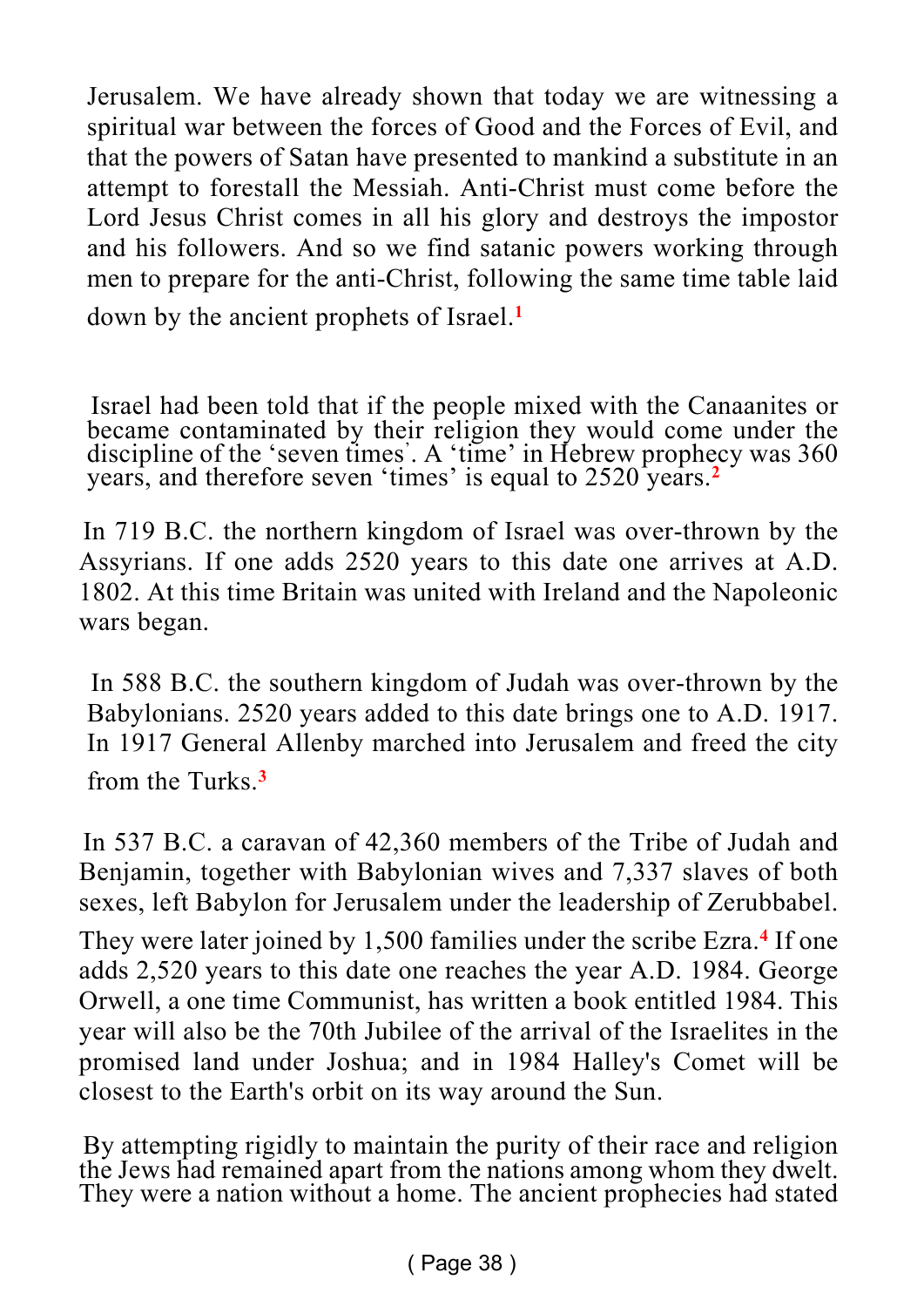that Israel would go back and possess the land of Philistia, Palestine.

In 1837 Benjamin Disraeli became the first Jew to become a Member of Parliament in England. He was a friend of Baron Lionel de Rothschild, a leading member of the Communist Syndicate. In those days the idea of setting up a national home for the Jews in Palestine was very remote. Palestine formed part of the dominions of the Sultan of Turkey and was peopled by Arabs. The problem was to get Jewish settlers into the country.**<sup>5</sup>**

In 1851 Sir Moses Montefiore, a British Jew, bought a number of orange orchards in Palestine. He was one of the originators of modern Zionism.**<sup>6</sup>** In order to effect a settlement in Palestine it was necessary to gain the friendship and approval of the Sultan of Turkey who ruled over the territory. The Sultan of Turkey was also ruler over the Christians in the Balkan Peninsula and in Armenia. These Christians were members of the Eastern Orthodox Church. Russia had designs on the territories of Turkey and believed that the Sultanate was disintegrating. The Zionists feared Russian control of Palestine. It was essential to isolate Russia from the Christian West, and to this end, in 1854, the Crimean War began. Russia was the natural protector of the Christians in the Balkans, where the people were beginning to demand "home rule" from Turkey. The world was then confronted with the incredible spectacle of the Christian nations, Britain and France, being instigated to go to war on the side of Moslem Turkey against Christian Russia.

By the terms of the Treaty of Paris, 1856, the integrity of the Ottoman Empire was guaranteed from Russian attack. The Sultan, on his part, promised reforms and self government for his Christian subjects. Wallachia and Moldava became self-governing.

In 1875 the Khedive of Egypt, a regular spendthrift, must have attempted to borrow more money from the Rothschilds and was possibly told to sell his shares in the Suez Canal. The information that the Khedive wanted to sell his shares was passed on to Disraeli, now Prime Minister of Great Britain. Disraeli then borrowed £4,000,000 from the Rothschilds at an interest which Cecil Roth, in *The Magnificent Rothschilds*, estimated to be about £80,000. It was found subsequently that this money could have been advanced by the Treasury in the normal way and thus have saved the British Taxpayer. £80,000.**<sup>7</sup>**

Disraeli announced that the purpose of buying the shares was to give Britain control of the Suez Canal as a shorter sea route to India, and so in the long term the purchase aided the erection of the Zionist state. Now the Canal was controlled by Britain and France.**<sup>8</sup>**

Meanwhile the Sultan of Turkey failed to carry out the terms of the Treaty of Paris under which he had promised reforms to his Christian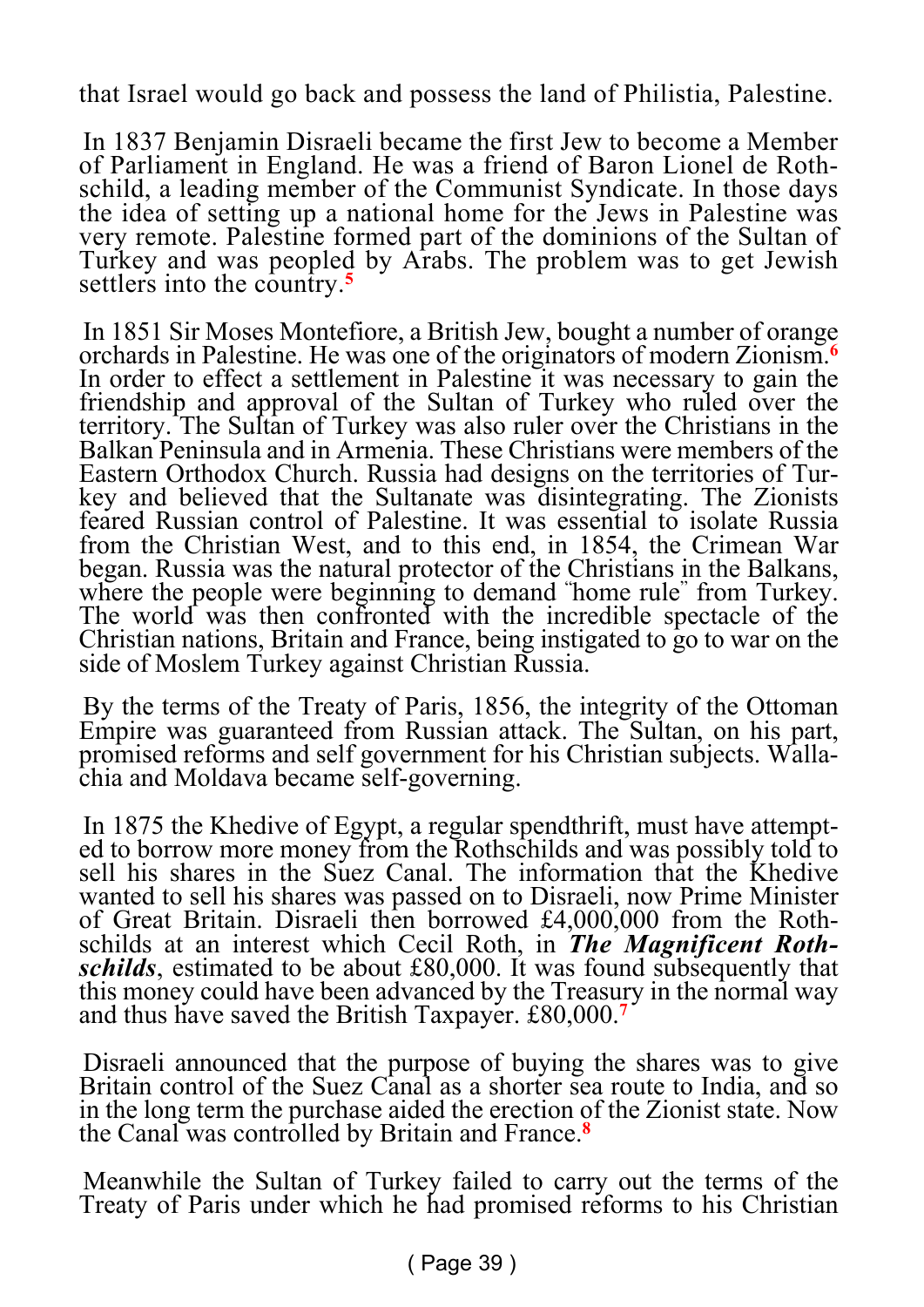subjects. The province of Herzegovina revolted in 1875, followed by Serbia, Bulgaria and Monte-Negro. These revolts were put down with massacres and appalling cruelty by the Turks.

The Czar of Russia, claiming to be the champion of the Christians, invaded Turkish territories in Europe and declared war in 1877. The Russians began a siege of Constantinople. The Turks were forced to sue for peace.

The Zionists contacted the Sultan of Turkey and stated that they would take his side in the dispute and influence Western governments in his favour if he would allow Jewish settlement in Palestine under his suzerainty. This was agreed.

Disraeli, now Lord Beaconsfield and Prime Minister of Britain, stated that the atrocity stories were untrue and favoured action against the Czar. Gladstone came out of retirement and summoned the nation to support the Bulgarian Christians against the Turks. The British nation, as usual, were divided against their own interests.

When Britain intervened there was a danger of war between Britain and Russia. Disraeli and Lord Salisbury met the Russians and the Turks in Berlin under the presidency of Bismark, the German chancellor, and the Treaty of Berlin was signed in 1878. By this treaty one million Bulgars were given a form of self-government and then thrown once more on the mercy of the Turks. For these services the Sultan agreed that Jewish settlers could enter Palestine. A little later the authority of the Sultan himself was threatened by the Young Turk movement, which was itself directed by the hidden hand.**<sup>9</sup>**

In 1882 Baron Edmund de Rothschild started the Jewish colonization of Palestine under the charter of the Sultan. The orange orchards of Moses

Montefiore were taken over and became the Mikveh Israel Colony.**<sup>10</sup>** By 1900 the Zionist movement had become extremely militant. Their leader, Dr. Theodore Herzl, formulated the policy of the National Jewish State and wrote, "the return is a matter of political moment to the powers that

have an interest in Asia,"**<sup>11</sup>**—it was the shortest route to Asia through the Middle East. The statements of Herzl give us an insight into his thoughts. Communism is to be used to break down the Gentile world, particularly the Western nations, and International Money power is the move to build up the World State. Harry Woton states "the Jews have a right to subordinate to themselves the rest of mankind and to be masters over the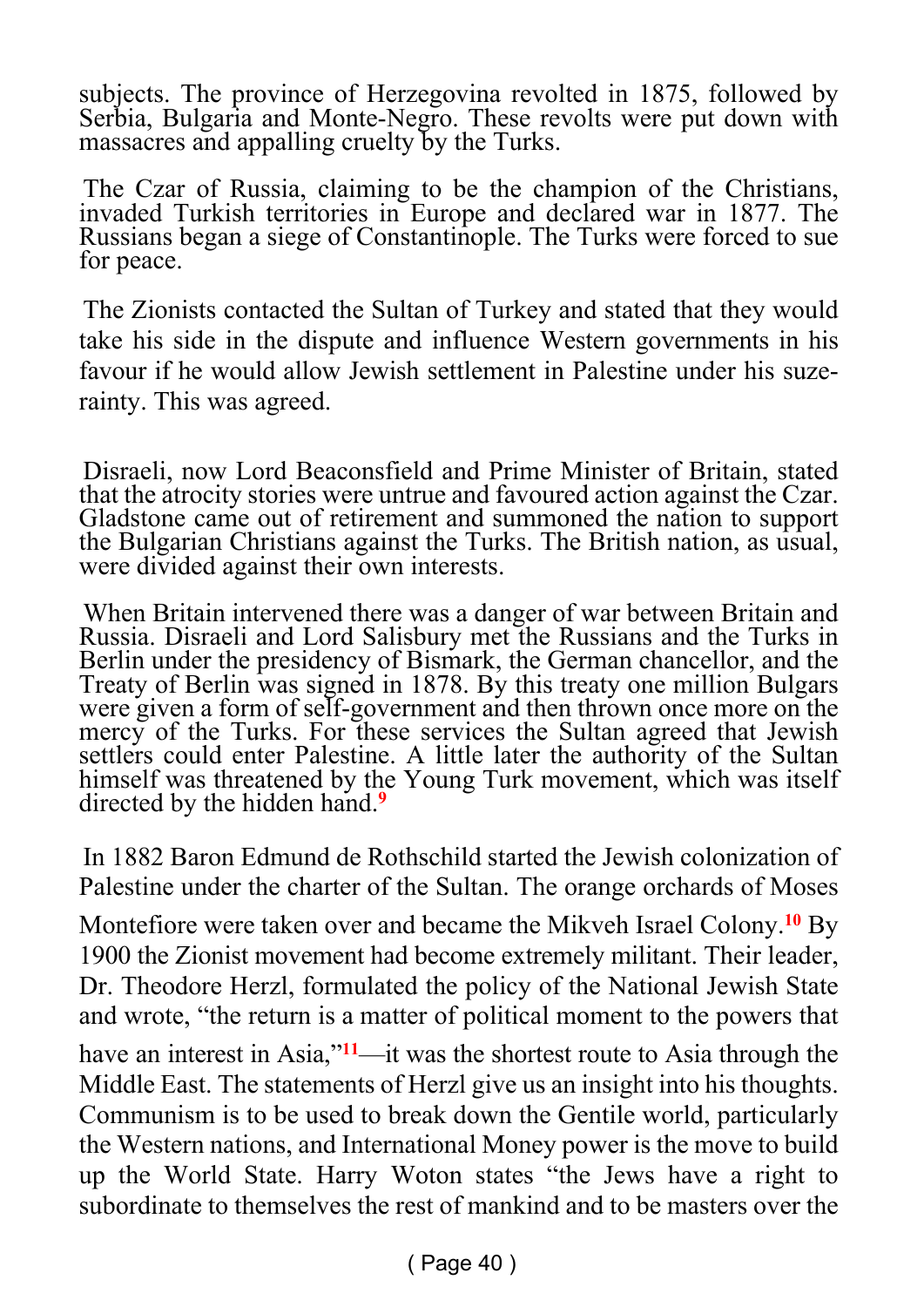whole earth . . . this is the historic destiny of the Jew".**<sup>12</sup>** On 8th February 1919 there appeared in the Paris Jewish newspaper, *Peuple Juif*, the following sentence: "The world revolution which we will experience will be exclusively our affair and will rest in our hands. This revolution will tighten the Jewish domination over all the other people."

The Middle East has long been regarded as the geopolitical centre of the Euro-Asian-African land mass and also as its geographical-religious centre. Dr. Nahum Goldmann, President of the World Jewish Congress, stated "The Jews might have had Uganda, Madagascar and other places for the establishment of a Jewish ' fatherland' , but they want absolutely nothing except Palestine: not because the Dead Sea water by evaporation can produce five trillion dollars worth of metalloids and powdered metal; not because the sub-soil of Palestine contains twenty times more petroleum than all the combined reserves of the two Americas; but because Palestine is the crossroads of Europe, Asia and Africa, because Palestine constitutes the veritable centre of world political power, the strategic centre for world control."

Czarist Russia, however, would be a threat to any Jewish National State in Palestine, if ever this, area should fall under its control. Britain was sensitive to Russia's possible expansion into India and the bordering countries. The control of the canal by a nation hostile to Britain would cut the Empire in two, for after the Crimean War Britain's attitude to Russia had isolated that country very effectively.**<sup>13</sup>**

In 1881, Alexander II, a liberal-minded Czar, who had freed some six million serfs and sanctioned the relaxation of restrictions on Jewish activities, was killed by a bomb made in the home of a Jewess, Hesia Helfman. Alexander III, who succeeded him, introduced much tighter controls, and the Ashkenazim began moving out to Britain and the United States.**<sup>14</sup>**

Jacob Schiff, head of the Bank of Kuhn Loeb and Co., of New York, the successor to the House of Rothschild in the United States, financed Japan in the Russo-Japanese War. Russia lost the war and from the prisoner of war camps the toughest fighters were trained as revolutionary agents and sent to Petrograd via New York. This organized defeat of the Czar's army together with organized sub-version in Petrograd brought about the revolution of 1905. It was very nearly successful but it was premature. How-ever the required political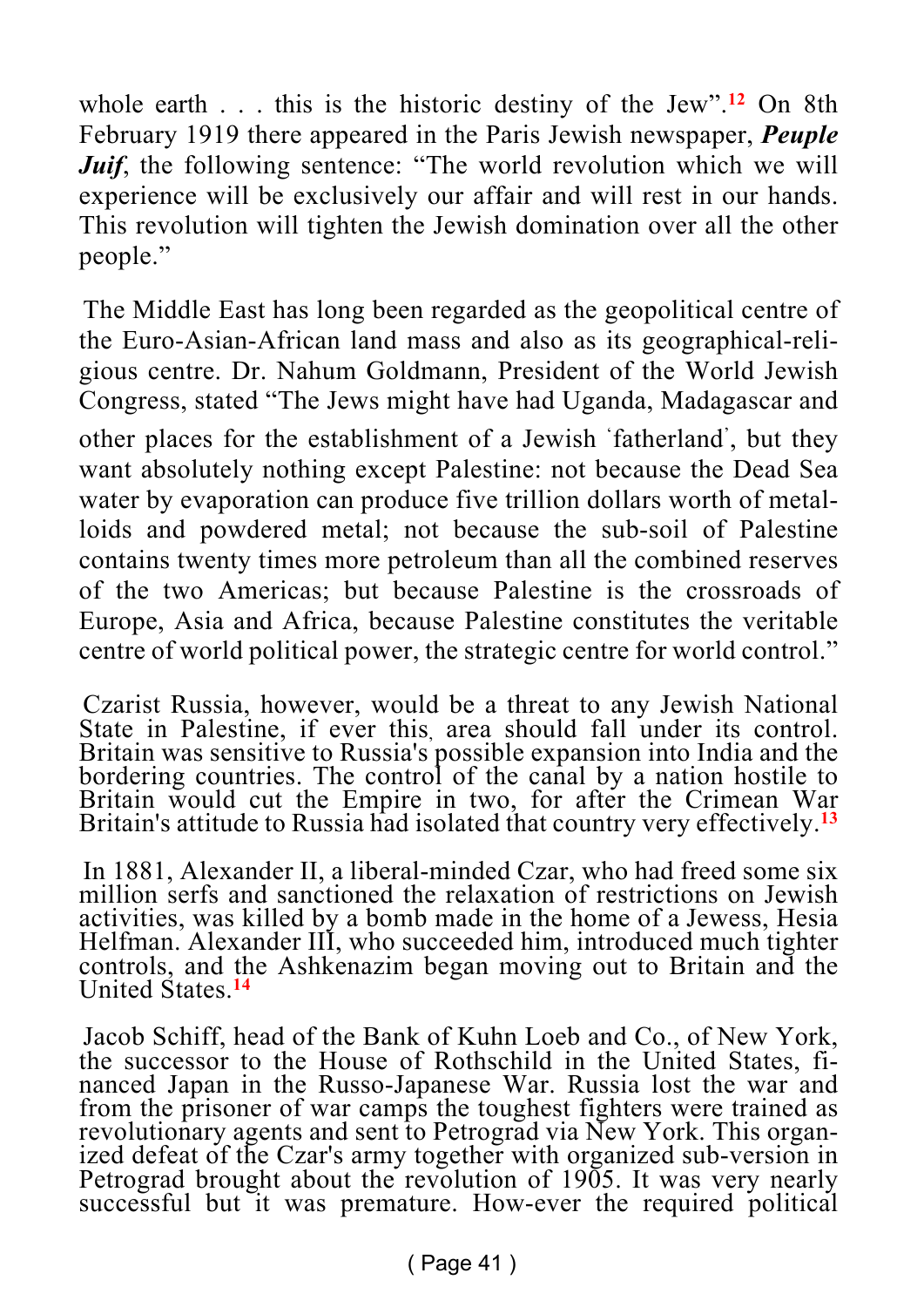conditions had been created for the revolution of 1917.

In 1914, the Freemasons organized the assassination of The Archduke of Austria at Sarajevo by a member of the Pan-Slav movement, although the Archduke himself had been in favour of the objectives of the Pan-Slav movement. This murder started the Great War. The Serbs, being Slays, were supported by Russia, while the Germans sided with the Austro-Hungarians.

When the Russian Army, dispirited by organized defeats from behind the lines, gave up the fight, Lenin, who had been sent there for the purpose, arranged the Treaty of Brest-Litovsk, and Kerensky, as had been planned, surrendered the state with its elected assembly to the Bolsheviks and the October Revolution. The October Revolution was financed by the bankers Jacob Schiff and the Warburg brothers through the Bank of Kuhn Loeb and Co., of New York.**<sup>15</sup>**

The following telegram was published on the morning of 24th March 1917 on page two of the New York Times, "Will you say for me to those present at tonight's meeting how deeply I regret my inability to celebrate with the friends of Russia's freedom the actual rewards of what we have hoped for and striven for these long years." Jacob H. Schiff. This telegram had been read out to a big Communist meeting in the Carnegie Hall, New York, the night before. Cholly Knickerbocker, society columnist, wrote in the New York American Journal, 3rd February 1949: "Today it is estimated, even by Jacob's grandson, John Schiff, a p r o m in ent member of New York's Society, that the old man sank about \$20,000,000 for the final triumph of Bolshevism in Russia."**<sup>16</sup>**

In a monthly review of the progress of revolutionary movements abroad, issued by the Directorate of Intelligence of the Home Office, Great Britain, circulated by the Home Secretary, and dated 16th of July 1919, there appears this paragraph, "There is now definite evidence that Bolshevism is an international movement controlled by Jews; communications are passing between the leaders in America, France, Russia and England, with a view to concerted action. Buda Pesth is merely an outpost of the Soviet Government."

In 1916 the Arabs, led by the Sheriff of Mecca, Hussein, revolted. The British began negotiating with the Sheriff and promised self-government to the Arab states when they were freed from Turkish rule. They were also promised material aid. The Sheriff of Mecca was led to believe that the Arabs of Palestine would be given self-government after the war. Lt. Col. T. E. Lawrence was sent out to join them and he led the forces that destroyed the Turkish supply routes behind the lines. With the assistance of the Arabs the Turks were defeated. Britain also made an agreement with France, the Sykes-Picot Agreement, regarding French interests in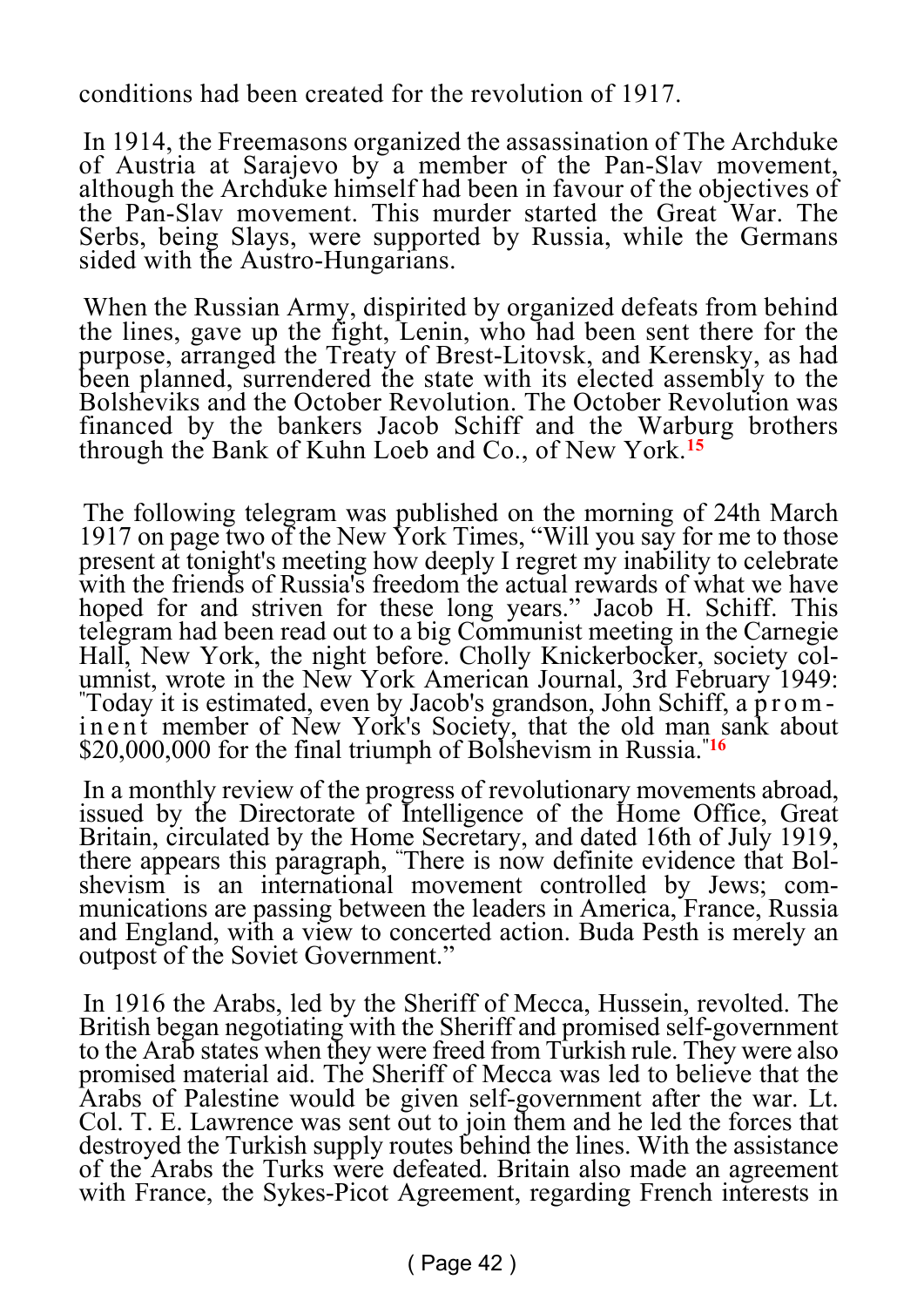Syria.

The Zionists now began to get worried. Their leader in Britain was Chaim Weizmann. The then Home Secretary, Herbert Samuel, was a Jew. He drew up a declaration setting out Palestine as a National Home for the Jews, which was agreed by the British Government, and issued as the Balfour Declaration.

Britain was now committed to two opposing policies and placed in an embarrassing position. After the war the League of Nations was set up and the mandate for Syria was given to France and the Mandate for Palestine to Britain. Jewish settlers began arriving in Palestine in great numbers from Europe and the Arab citizens of the country began to get worried and appealed to Britain to honour her agreement made with the Sheriff of Mecca. Because of the dilatory action of the British government the Arabs began guerrilla activity against the Jews. British troops and police were sent in to keep the peace.

Anglo-Jewry began clamouring that Britain should honour the Balfour Declaration, and the British Government began to wriggle and wrangle. Kenya and then Uganda were proposed as a National Home for the Jews, and all sorts of other places. The Zionists knew what they wanted and what they had worked for. Only Palestine was acceptable to them. In 1939 Britain put a stop to the flow of immigrants and further trouble was averted by the outbreak of World War II.

As a result of World War I:

1. The Mandate for Palestine came into the hands of Great Britain.The Sultanate of Turkey was overthrown by a revolution which established the Republic of Turkey in 1923.

2. The corrupt Weimar Republic was set up in Germany, destined to pave the way for another Communist State.

3. The internationalists were able to get control of Russia and to set up the first Communist State. Then the slaughter began. The nobility and the greater part of the middle classes were murdered or sent to concentration camps in Siberia. The Church was sup-pressed and the monks, priests and nuns tortured and and murdered; anybody considered to be- politically unreliable or holding an ideology dangerous to the spread of humanistic materialism was murdered.

Lenin became the leader of Communist Russia but Trotsky was secretly being prepared for the post. Unfortunately for the conspirators, on the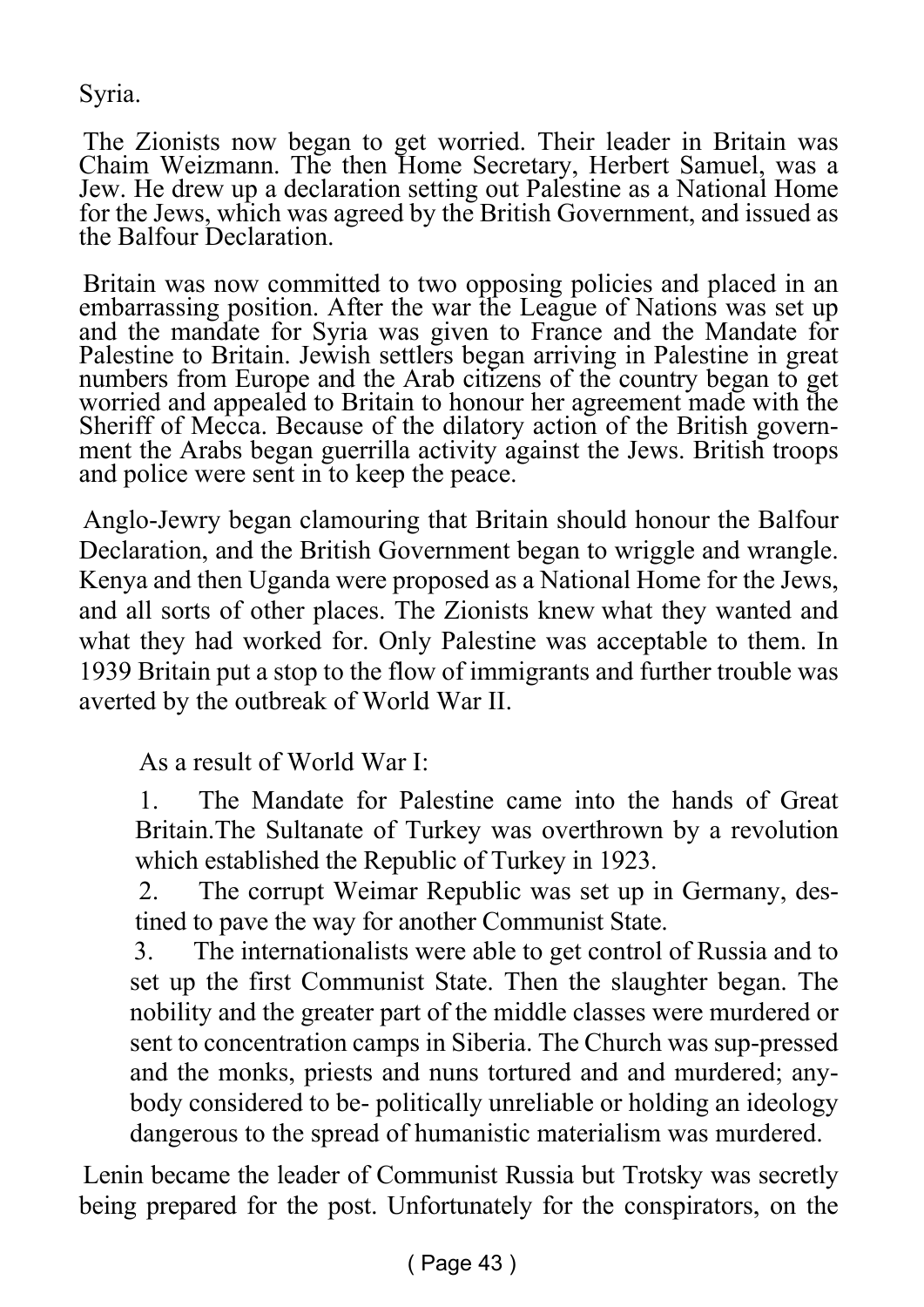death of Lenin, Trotsky became seriously ill. Stalin, a Georgian, came to power, but not being a member of the inner circle, he was only conversant with themilitant Communist stage of the revolution, and had no idea of the real plan, nor of the planners. He developed Russia along the lines of a national Communist state. This defeated the ends of the planners, who were out for revolution on a world-wide scale. A plan had to be formulated to get rid of Stalin without destroying the Communist state. There was a danger that in so doing an opening would be made for the return of the Czars or of a democratic government, which is described in

Marxist terminology as "the forces of reaction".**<sup>17</sup>**

It had been the intention of the plotters to overthrow the Weimar Republic with a Communist Revolution, but Hitler's National Socialist movement forestalled this aim. His most important achievement was to take over the sovereign right of a nation to issue and to regulate its own currency. His money was based, not on gold, but on the technical capacity of the German people to create real wealth. In other words, he took control of the machinery for issuing currency and made it work for the state. This brought about full employment. Thus a threat was created to the very existence of International Finance; for other nations, seeing that Hitler's method worked, would put it into effect themselves, and so both Hitler as well as Stalin had to be-destroyed.

Hitler detested Communism and Russia, and was an expansionist by nature. He had absorbed the philosophy of Rosenburg and was determined to unite the German people under one flag and one government. Then, without a declaration of war, Hitler attacked Poland. The British Communist Party dutifully did its part in an attempt to stop Great Britain from honouring its agreement to go to Poland's assistance. Russia attacked Poland from the East, but the Western world had been conditioned by propaganda only to show their abhorrence of the actions of Hitler and not those of Stalin. When, however, Germany attacked Russia, the Communists in Britain shrieked for all out war with Germany.<sup>18</sup>

The outcome of World War II was that the whole eastern half of Europe and half of Germany were handed over to the Communists and the powers behind Communism.

Great Britain, after floundering about wasting money on ground nut schemes and Mackinnon Roads, finally succumbed to Wall Street, to whom she was heavily in debt, and began, at the latter's insistence, to scuttle out of her well governed colonies and dependencies, handing them over to chaos and to the agitators who had been specially trained for that purpose in Britain and in Moscow. At the insistence of world finance and the Illuminati, the Empire was dismantled even though we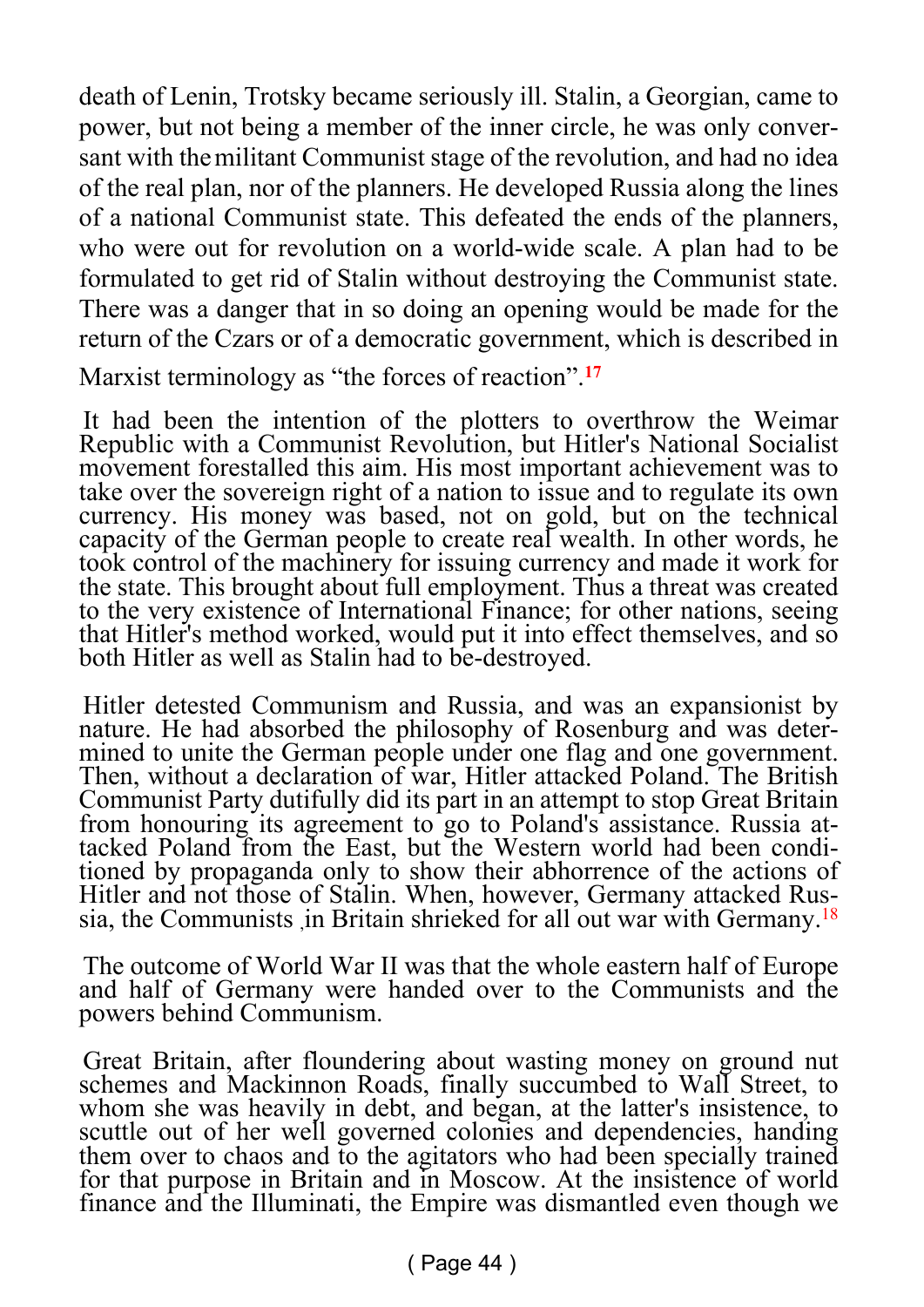had won the war.

After the war the United Nations was established. One of its founders was Alger Hiss, a top communist, who was tried and found guilty of treason in a United States court. David Ben Gurion wrote in *Look Magazine*, 16th January 1962, The United Nations is a Jewish Ideal ... . with the exception of the U.S.S.R. as a federated Eurasian state, all other continents will become united in a world alliance, at whose disposal will be an international police force. All armies will be abolished, and there will be no more wars. In Jerusalem, the U.N. (a truly united nations) will build a shrine of the prophets to serve the federated union of all continents; this will be the seat of the Supreme Court of Mankind, to settle all controversies among the federated continents as prophesied by Isaiah."

The United Nations has proved to be an agency to further the attainment of world power and world government.

Britain was still committed to giving self-government to the Arabs in Palestine and also to hand over the country to the Jews as a national home. The Zionists began chartering ships and bringing in thousands of settlers from Europe. The Arabs again became alarmed and began terrorist activities. The British government then stopped immigration and sent in troops and police to put the policy into, effect. The Zionists continued landing immigrants illegally, and further action was taken by the British. The Zionists then organized the Irgun Zvai Leumi and the Stern Gang and the murdering of British troops. The King David Hotel was blown up with loss of life. Things became so bad that the British public began to complain and Britain handed over her mandate to the United Nations. The United Nations proclaimed Palestine the national state of Israel in 1948. The chief promoters of this resolution were the Soviet Union, the United States, France and Britain. The new state of Israel, however, only held a coastal strip with an enclave in which was the new city of Jerusalem. The old walled city, where the temple was located, still remained in Arab hands. It was necessary to prise this from the Arabs. The old prophecies stated that the children of Abraham would have the land from the River of Egypt (the Nile) to the River Euphrates. To gain these areas there would have to be a confrontation with the Arab **States**.

It became necessary to dislodge the British and the French from the Canal Zone. It also became necessary to prepare for the overthrow of the Egyptians and Syrians. The Arabs must not become too dependent upon the West for arms, materials and technical advice.

President Nasser, on Russian and United States advice (presidential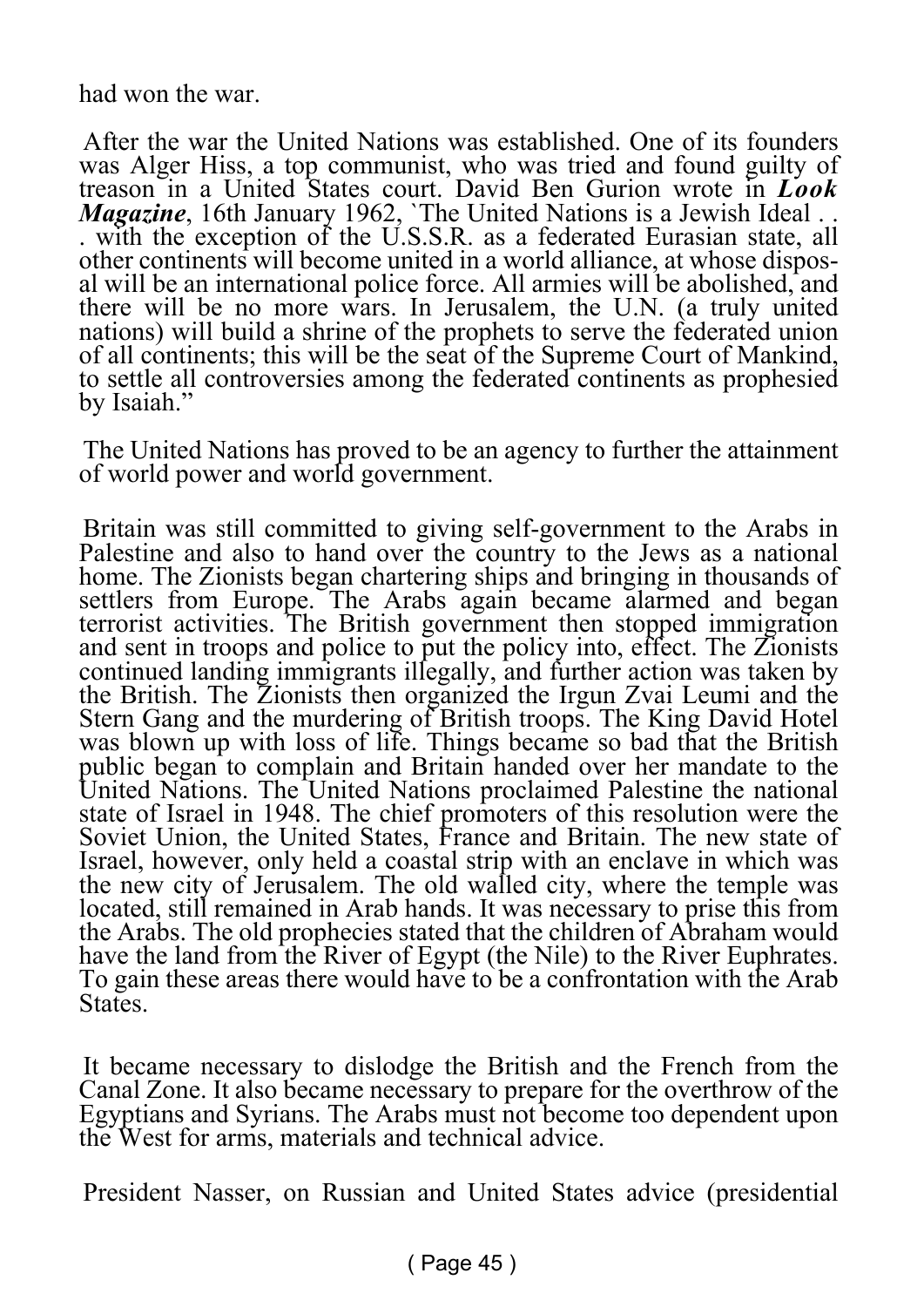advisers in the United States were in the plot) declared his intention of taking over the Suez Canal. Israel moved troops towards the area. The British and the French invaded the Canal Zone and took over control. The United States and Russia warned Britain and France to stop the invasion and to clear out. Britain and France complied under threat.

Russia began arming the Egyptians and sending in technical experts and military advisers. The Arabs were now stirred up to make war on Israel and had been given the arms to do it. In the six days war of 1967 the troops of the United Arab Republic were pushed back to the canal and to the line of the River Jordan. The canal was closed.

On Christmas Eve 1969 five small, fast, but extremely powerful ships fitted to take atomic weapons were smuggled out of Cherbourg Harbour on the pretext of being sold to the Norwegians. They were allowed to reach Haifa in Israel, even though the Egyptians and their sponsors, the Russians, had the equipment and the means of searching them out and destroying them. A most modern piece of Russian radar equipment was erected in Egypt in an area where Israeli commandos could easily seize it. What other means could be more effective for getting such modem equipment to Israel without arousing comment from other nations? It appeared that the Israelis knew the exact positions of Egyptian bases and arms and fuel dumps, and were thus able to knock them out accurately with shell fire and precision bombing.

It will possibly be deduced that the Russians are only giving sufficient military advice and aid to the United Arab Republic to keep up the pretence that they are supporting the Arabs, while at the same time passing on information to Moscow which could be transmitted to the Israelis.

The Russian fleet is in the Eastern Mediterranean to keep out other nations while the Israelis take over Arab territory, as well as to enhance Russian prestige in the area. The reason for the supply of Russian arms, equipment and technical advice to the Arabs seems to be to prevent the Arabs from obtaining this advice and equipment from the West, which might have proved harmful to Israel.

We are going to see further Israeli advance in the Middle East towards the River Euphrates, but at the moment they are seeking means of doing this without arousing the suspicions of the western nations. Agents are at work among the Arabs, attempting to cause dissention between Jordan and Iraqi and between Jordan and the Palestine Liberation Movement of Arafat. If King Hussein asks help from Israel, then the Israelis will move in. The Christian West is being made the victim of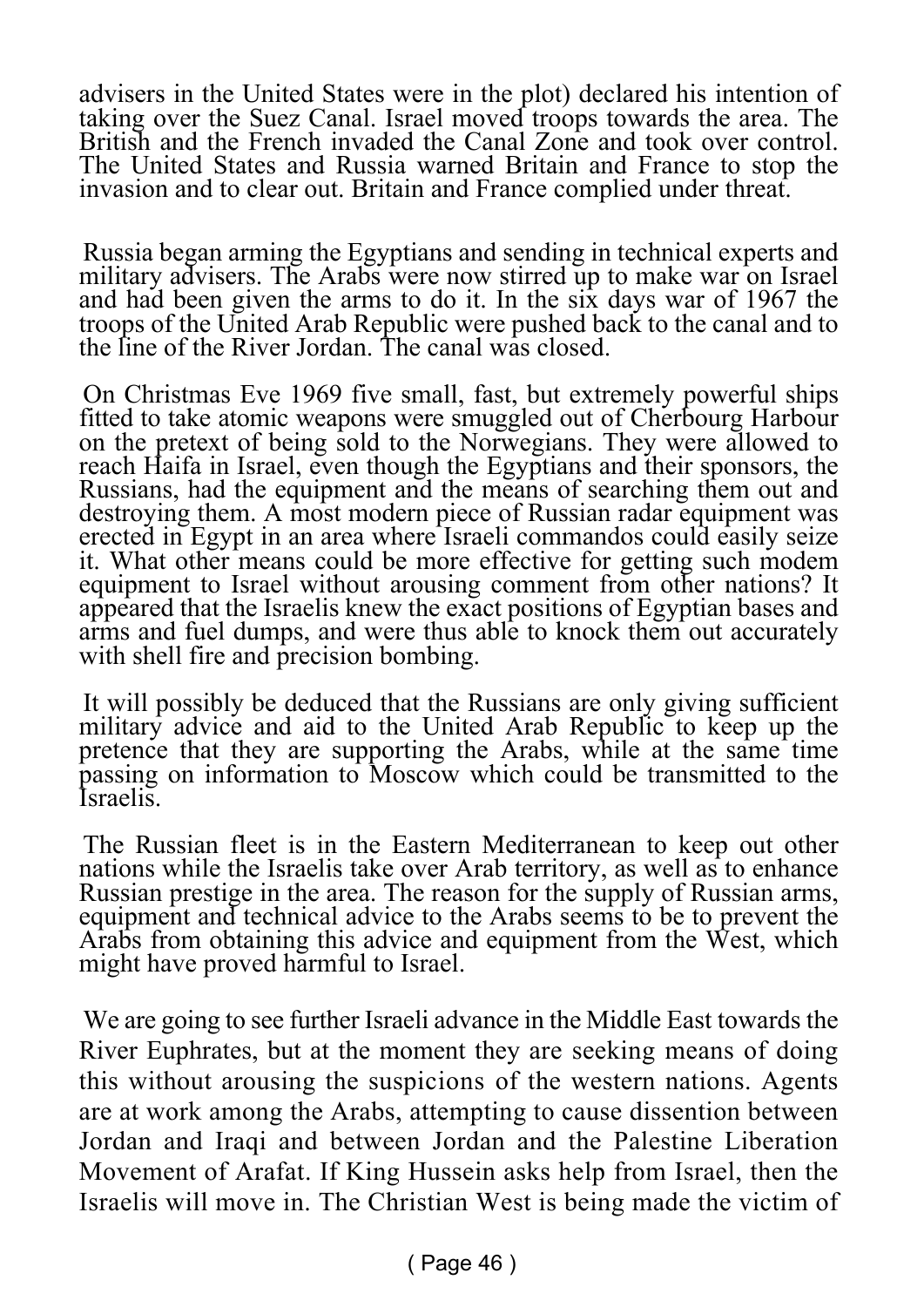double-talk and double-think. Russia: is controlled by the Ashkenazim, Israel is con-trolled by the Zionists, and the advice being given to the administration of the United States comes from those powers who control big business and who also control the C.I.A. But all these groups are controlled by the Illuminati, who control world financial power and the world banking systems. Their aim is a bid for world power. Financial power is of little value without the ultimate power, political power.

This financial power of the International Monetary Fund and of the World Bank is most dangerous since it contains potential to destroy the nations of the Free World. When nations accept a world currency the powers that control that currency will be the world's paymaster. Armies, Navies, Civil Servants and the Secret Police will do the bidding of those who pay them their salaries.

We have witnessed the discredited action of the United Nations forces in the Congo. We have seen the United Nations being used by international finance based in New York to usurp the mineral wealth of Katanga from the Belgians, and we have seen the kidnapping of Moishe Tshombe organized by their agents.

We are witnessing the attempt to gain control of Rhodesia and South Africa, in order to secure the mineral wealth of southern Africa, and the control of the ports of Durban and Cape Town, and the Naval Base at Simons Town. We have watched the Soviet navy moving into Indian Ocean ports, the weakening of internal security in the United States by the aggravation of the racial problem, and we have seen a racial problem imported into Great Britain, where none before existed, and racial hatred fomented by the indoctrinated left. We have watched the gradual demoralization of our youth by deliberate sexual incitement in newspapers and journals, the lowering of moral values by facilitating divorce, legalizing homosexuality and the murder of unborn infants, and we have witnessed attempts to make the use of drugs legal.

Relentlessly the conspiracy goes on for the final overthrow of the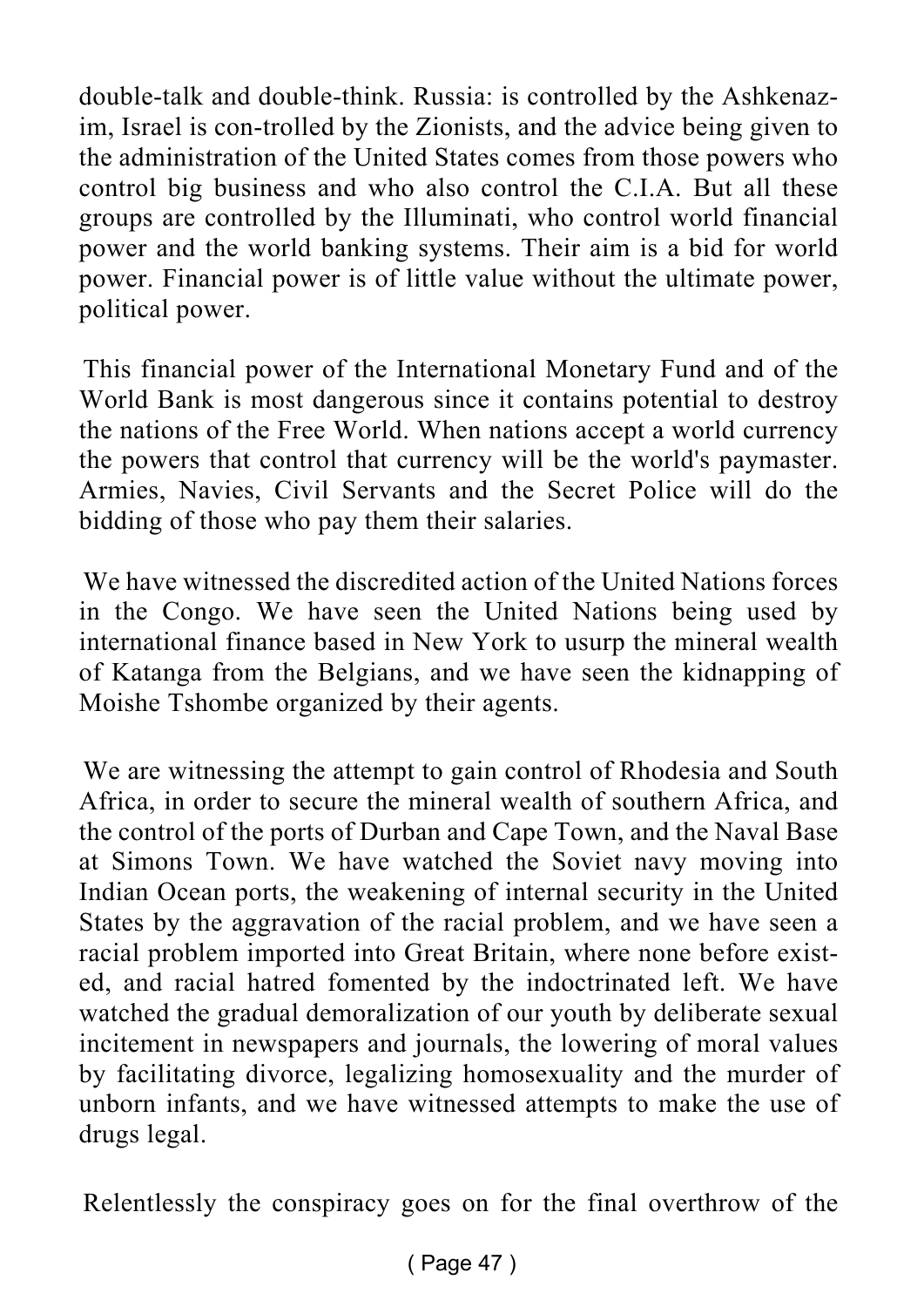Christian West and the setting up of a godless world dictatorship of wealth and power.

It is estimated that 90,000,000 western Europeans of the middle class are scheduled for destruction, since all leadership will be destroyed and all those whose ideologies will endanger the fulfilment of the plan.

In the *Daily Telegraph* of the 29th of August 1969 Mr. D. G. Stewart-Smith, Editor of the East West Digest, produced the following estimates of persons killed as a result of the application of Marxist-Leninist ideology:

#### **In the Soviet Union**

| Russian Revolution and Civil War.<br>Civilian deaths caused by the Civil War fighting | 1,500,000<br>and famine. |
|---------------------------------------------------------------------------------------|--------------------------|
|                                                                                       | 13,000,000               |
| Liquidation of class enemies and Minorities                                           | 3,000,000                |
| Famine caused by first five year plan                                                 | 7,000,000                |
| Communist Purges                                                                      | 1,500,000<br>19,000,000  |
| Deaths in slave labour camps $1921 - 60$                                              |                          |
| In Europe                                                                             |                          |
| Revolutions and invasions                                                             | 500,000                  |
| Liquidation of class enemies                                                          | 2,000,000                |
| Communist Purges<br>Deaths in slave Iabour camps since 1946                           | 1,000,000<br>100,000     |
|                                                                                       |                          |
| In Asia                                                                               |                          |
| The Chinese Civil War 1927–1949                                                       | 20,000,000               |
| China, liquidation of class enemies                                                   | 9,500,000                |
| China, famine caused by Great Leap Forward                                            | 13,000,000               |
| China deaths in Slave Labour Camps since 1950                                         | 2,000,000                |
| Tibet, invasions and revolts                                                          | 200,000                  |
| The Korean War                                                                        | 1,500,000                |
|                                                                                       | <b>Grand Total</b>       |
|                                                                                       | 94,800,000               |
|                                                                                       |                          |

To this figure we must add the deaths and murders throughout Africa, as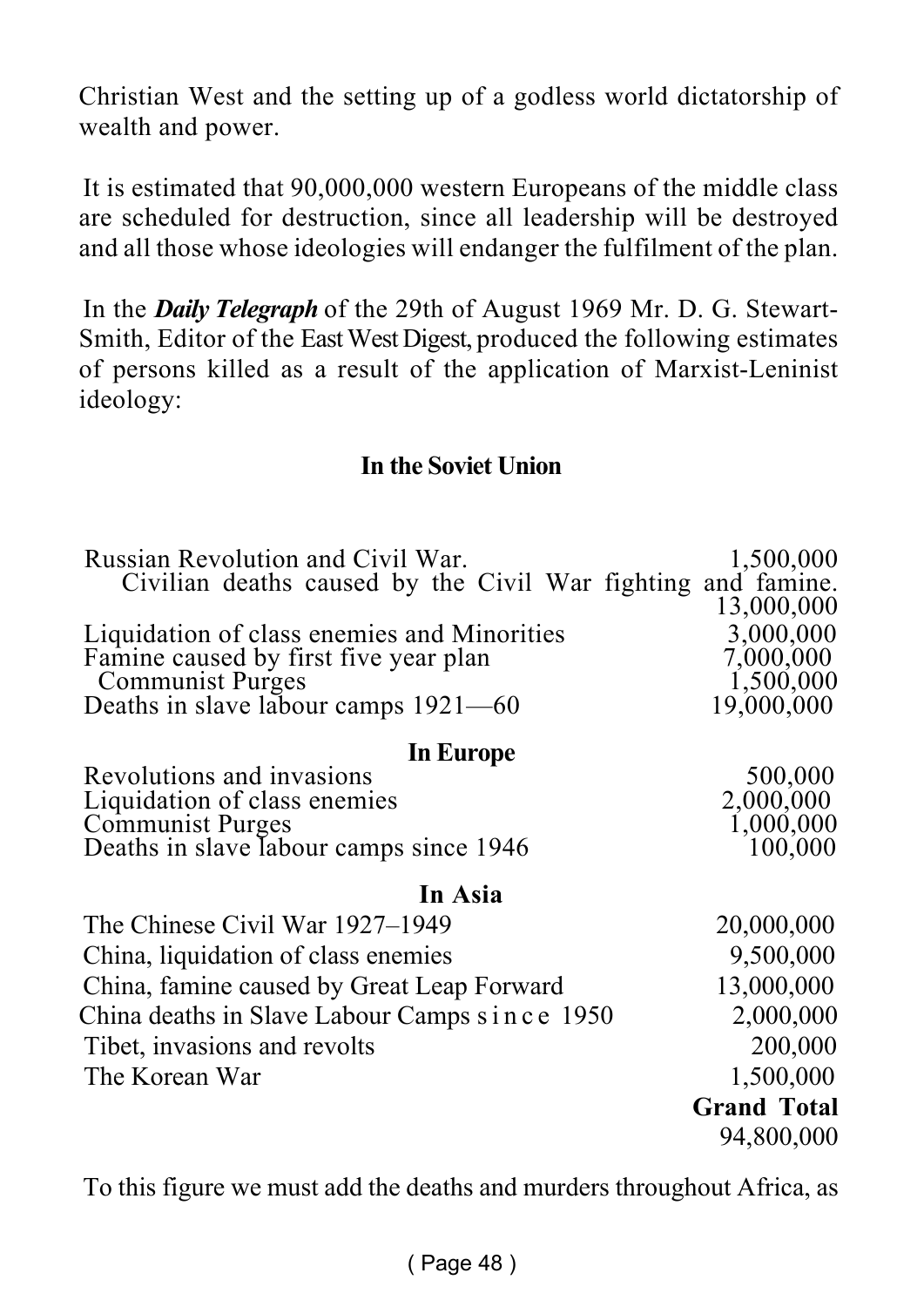well as the slaughter in Vietnam. The aim of the conspiracy is fourfold.

Politically, it seeks to establish a world government under a world dictator, the Anti-Christ, and a world political party submissive to its master.

Theologically, it desires a world religion, a conglomeration of all religions leading to atheism and Satanism.

Socially, it is working towards a world race, a mixture of all races, from which all national pride, all sense of history and culture, all variety, and all family life and of Christian marriage, will have been eradicated.

Finally, the conspiracy aims at a world economic order controlled by the world political party for the benefit of its master. Armies, navies, civil servants and police will carry out the orders of those who pay their wages.

Confronted with this situation, we must ask ourselves what we can do.

We have sinned as a nation. We have allowed the spiritual enemy to enter our ranks by our lack of faith. Only Faith can drive him out, for, says St. John (1 John 5:5–6), "For whatsoever is born of God overcometh" the world, and this is the victory that overcometh the world, even our Faith. Who is he that overcometh the world but he that believeth that Jesus Christ is the Son of God".

We must first accept the Lord Jesus Christ as our personal Saviour and our Leader, both for each one of us individually, and as a nation.

We must affirm our faith at all times and witness that Jesus Christ is the Incarnate Son of God.

We must read our Bible regularly, knowing that it is historical truth, for the forces of Satan are trying to deceive us into thinking it is falsehood and myth.

We must be at all times watchful, as St. Peter tells us: "Be sober, be vigilant for your adversary the devil goeth about seeking whom he may devour, whom resist steadfast in the Faith".**<sup>19</sup>**

We must not allow the mixing of people of different racial stocks.**20**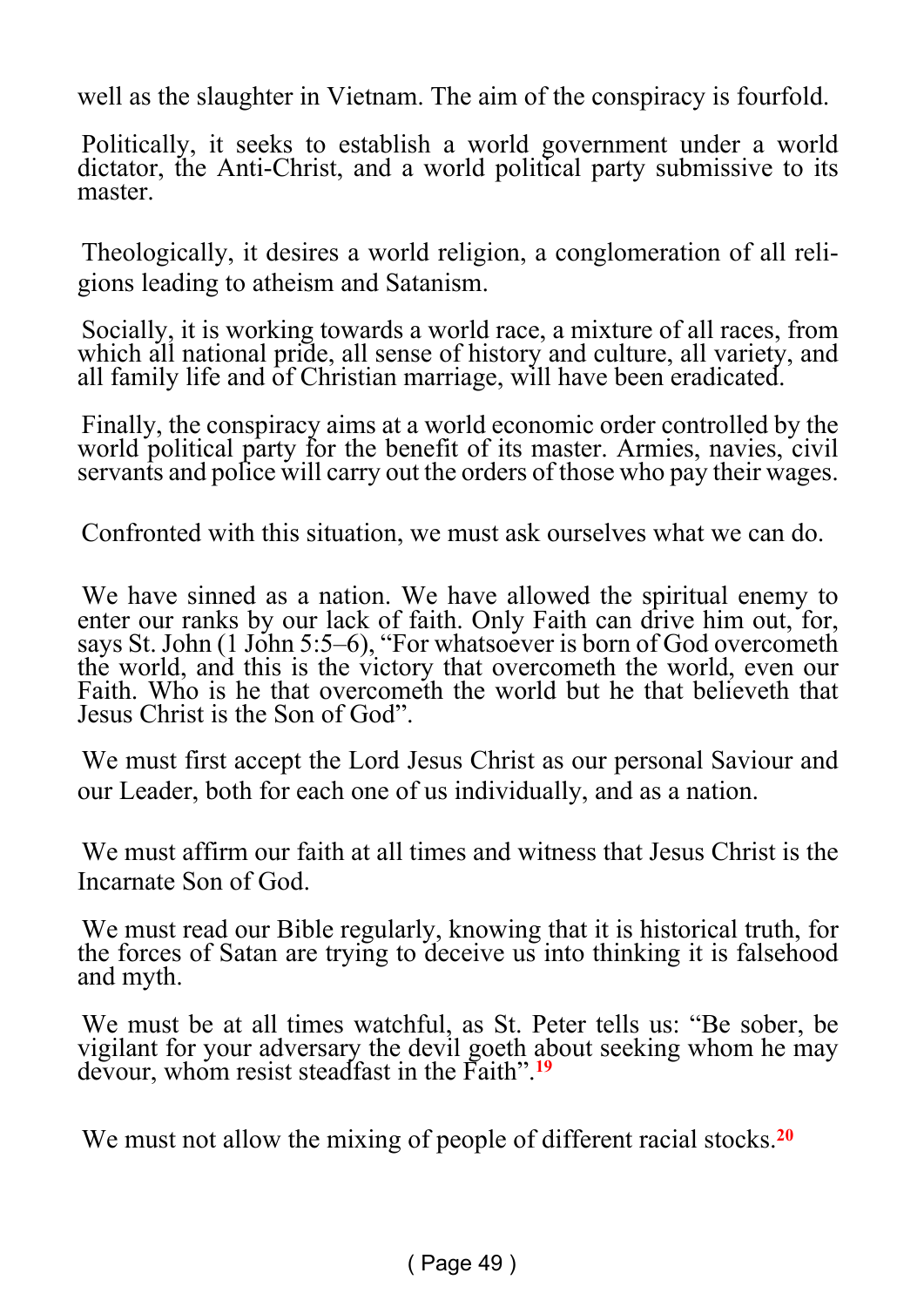The creation and issue of all forms of money and currency must be the sovereign right of the nation, under the control of the Crown and the people's elected representatives. The creation of money, the means of exchange, must be related to the real wealth created by the people of the nation. It must not reside in the hands of private individuals or organizations who do not come under the nation's jurisdiction, for the power to create money can be used as a means of enslaving a nation.

#### **19**

#### **THE FUTURE**

It must be remembered that among the so called Gentile nations there is a great deal of Israelite blood, for the early Christians were all Hebrews. It is a historical fact that there are whole areas of Israelite people in Western Europe, particularly in Britain and on the Western sea-boards and in the U.S.A. and the White dominions. Israel was a white Caucasian race.**<sup>l</sup>** One never sees red hair among full blooded Negroes, only among the unfortunate half-castes.

From early times the Tribe of Dan were sailors and merchants and brought the tin of Cornwall to the coasts of Palestine (Philistum) to be mixed with the copper from Cyprus (Cupressos) and from Solomon's mines in the Gulf of Akaba to make bronze.**<sup>2</sup>**

Isaiah 60: 9, states, "Surely the isles shall wait for me, and the ships of Tarshish first, to bring my sons from afar". Tarshish was the name for ancient southern Spain—Tartessus. Hasting's *Bible Dictionary* states, "Tarshish stood for the commerce of the West as Sheba and Dedan stood for the commerce of the East". Why is all this information being kept from the people? Protocols 12, 14 and 16 of the Protocols of the Learned Elders of Zion explain why. The Protocols of the Learned Elders of Zion is a blueprint for the domination of the world compiled from the various secret objectives laid down by the Illuminati. They first came to notice after being published by Professor Sergyei A. Nilus, and were translated into English by Victor E. Marsden, a Russian correspondent of the *Morning Post.* A copy was placed in the British Museum in 1906.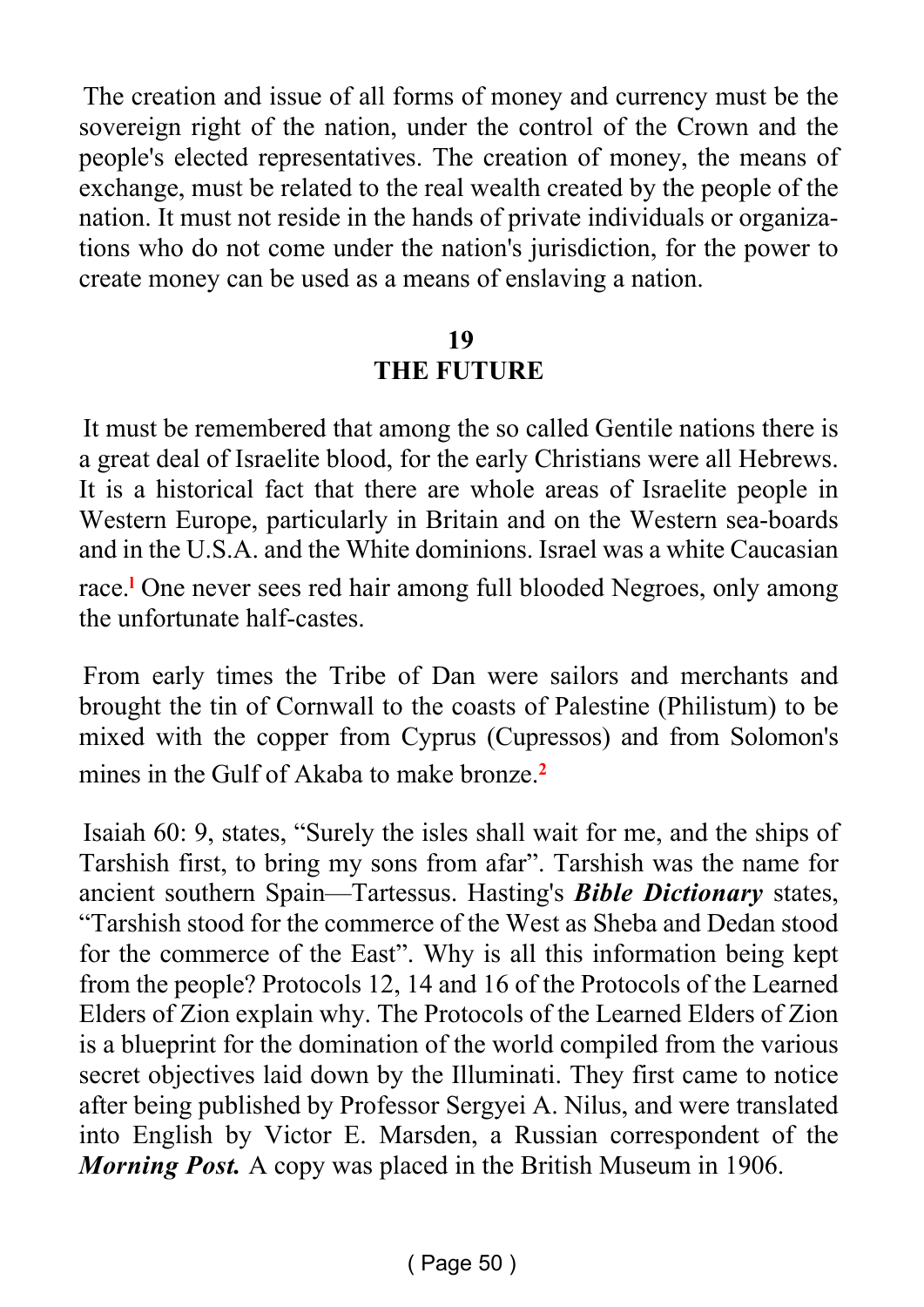Many of the Jews have accepted Christ and are among the host of Israel. We have many among us with the names of Joseph, Jacob, Isaac and so on, all since Christians. Many devout Jews are still honestly seeking t] coming of the Messiah. They will accept the true Messiah when he appears. Likewise many sincere seekers of Truth among the Arabs, the sons of Ishmael, who are taught the Koran that Jesus Christ is the spirit of God and w born of the Virgin Mary, will accept the Lord Jesus Christ when he comes.

The modern Babylonian system includes all those who have finally rejected the claims of the Lord Jesus Christ; for, says Jesus, "He that is not for me is against me; are he that gathereth not scattereth." (Matthew 12:30.) The modern spiritual sons of Esau and the Ashkenazim a: busily setting up the seat of their future world government in Jerusalem in modern Israel, and with the political force and money power at their disposal they resemble Bel, the confuser and confounder of Old Chaldea-Babylon, confusing and weakening the nations in order to destroy the and bring the people as slaves into their world system.

Then the spiritual forces of evil, through their human agencies, will set up the anti-Christ, who will be a great worldly, anti-spiritual despot, Ben-David .**<sup>4</sup>**

The installation of this foul being will be followed the great tribulation and the persecution of the Faithful. This has already begun in countries under their control. These days will be shortened to save the elect of God. Satan will make war against the Saints, the Holy People and his kingdom will be destroyed. For the Lord Jest Christ, the True Messiah will come. Immediately after the tribulation of those days, the Babylonian system will finally be destroyed. Edom-Esau will be judged because of the hatred and envy of Israel and because they sought to destroy Jacob. This destruction will be carried out by Israel. The kingdom will be given to the Saints of the Most High, the sanctified holy people

#### **BIBLIOGRAPHY**

*Animal Farm,* George Orwell. *Les Archives,* Adolph Cremieux. *Babylon,* James McQueen. *The Biblical Flood and the Ice Epoch,* D. W. Patten.

( Page 51 )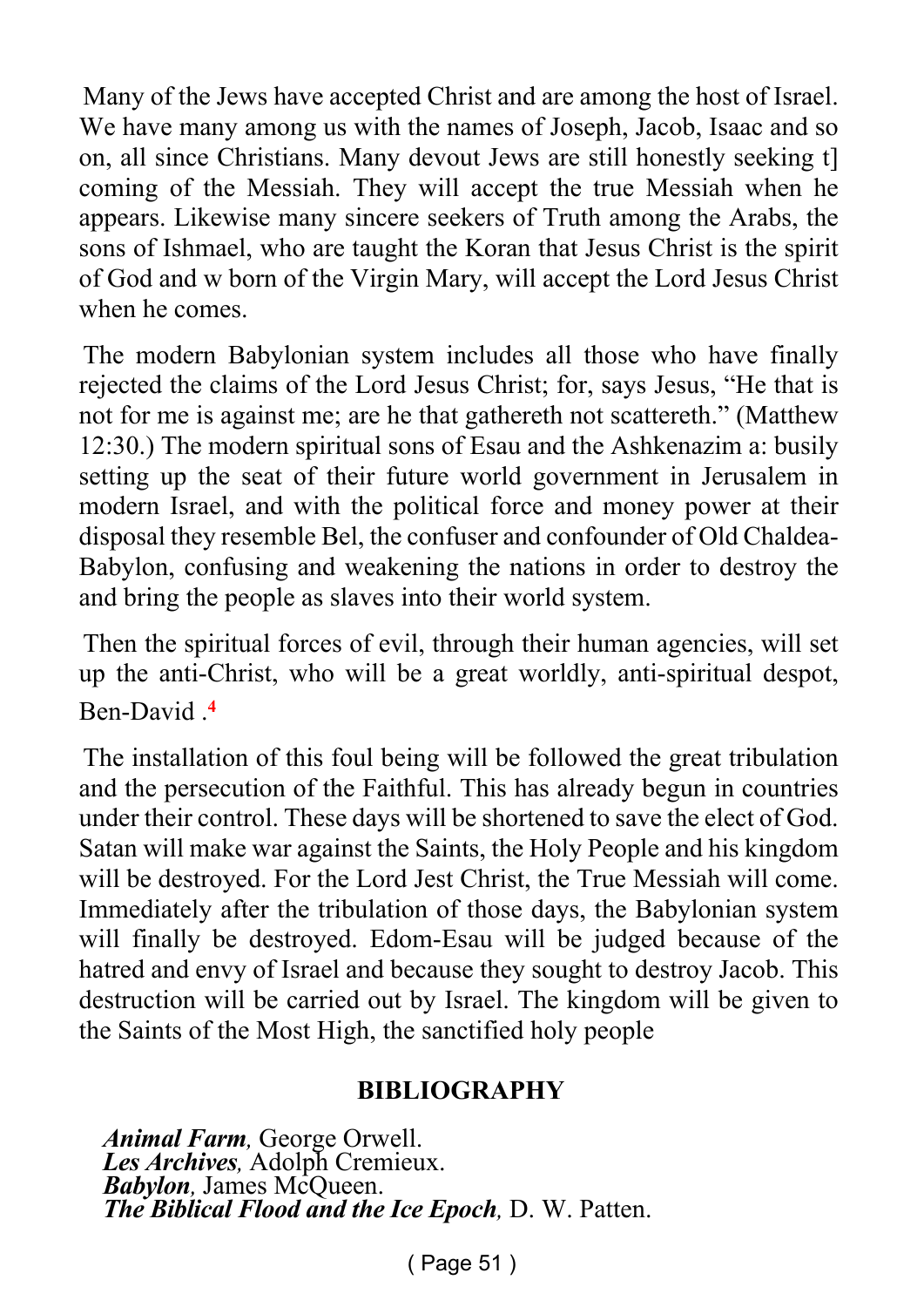*Biblical Helps, Bagster's Bible,* Teacher's Edition. *The Conversion of the Jewish Nation,* Rev. Fr. D. Fahey, D.D. *Disraeli, The Destroyer of Toryism,* Pamphlet, The Britons Pub. Co. *Defensor Fidei,* Tertullian. *Ecclesiastical History,* Eusebius Pamphilius. *Fabian Freeway,* Rose L. Martin. *Freemasonry and the Vatican,* Comte Leon de Poncins. *Groundwork of British History,* Warner and Martin. *Hearsay and Heresy,* Gavin Don. *History of the Jews,* Josephus. *History of the Jewish People,* Margolis and Marx. *History of Rome,* M. Cary. *The Holy Scriptures,* Authorized, Moffat's and Ferrar Fenton's editions. *Hutchinson's Story of the Nations,* Walter Hutchinson. *International Money Power,* Wayne Storm. *Invisible Government,* Jan Smoot. *Iran,* Dr. R. Ghirshman. *How Odd of God,* Rabbi Lewis Browne. *The Jewish State,* Theodore Herzl. *Judaism and the Vatican,* Comte Leon de Poncins. *The Kingship of Christ,* Rev. Dr. D. Fahey. *Know Your Enemy,* Robert H. Williams *Mankind Quarterly.* R. Gayre of Gayre M.A. D.Phill.Dsc., etc*. The Morning Star, 1900, Edited by Dr. Robert McKilliam Money and the Modern World,* Andrie Krilenko. *The Mystical Body of Christ,* Rev. Dr. Fahey, LL.D., D.D *My Diaries,1881–1914,* William Scawen Blunt. *The Magnificent Rothschilds,* Cecil Roth. *New Commentary on the Holy Scriptures,* Gore, Goudge and Guillame. *New Masses,* Walter Brody. *The New Unhappy Lords,* A*.* K. Chesterton. 1984, George Orwell. *Peuple Juif, Paris Jewish Magazine,* February 1919. *Prelude to Israel,* Alan R. Taylor. *A Programme for Jews and an answer to all Anti-Semites.* Harry Woton. *Red Symphony, J.* Landowsky. *Rome, The First Thousand Years,* Indron Montenelli. *Secret Societies and Subversive Movements,* Nesta H. Webster.

*Struggle for World Power,* George Knupfer.

*The Two Babylons,* Rev*.* Alexander Hislop.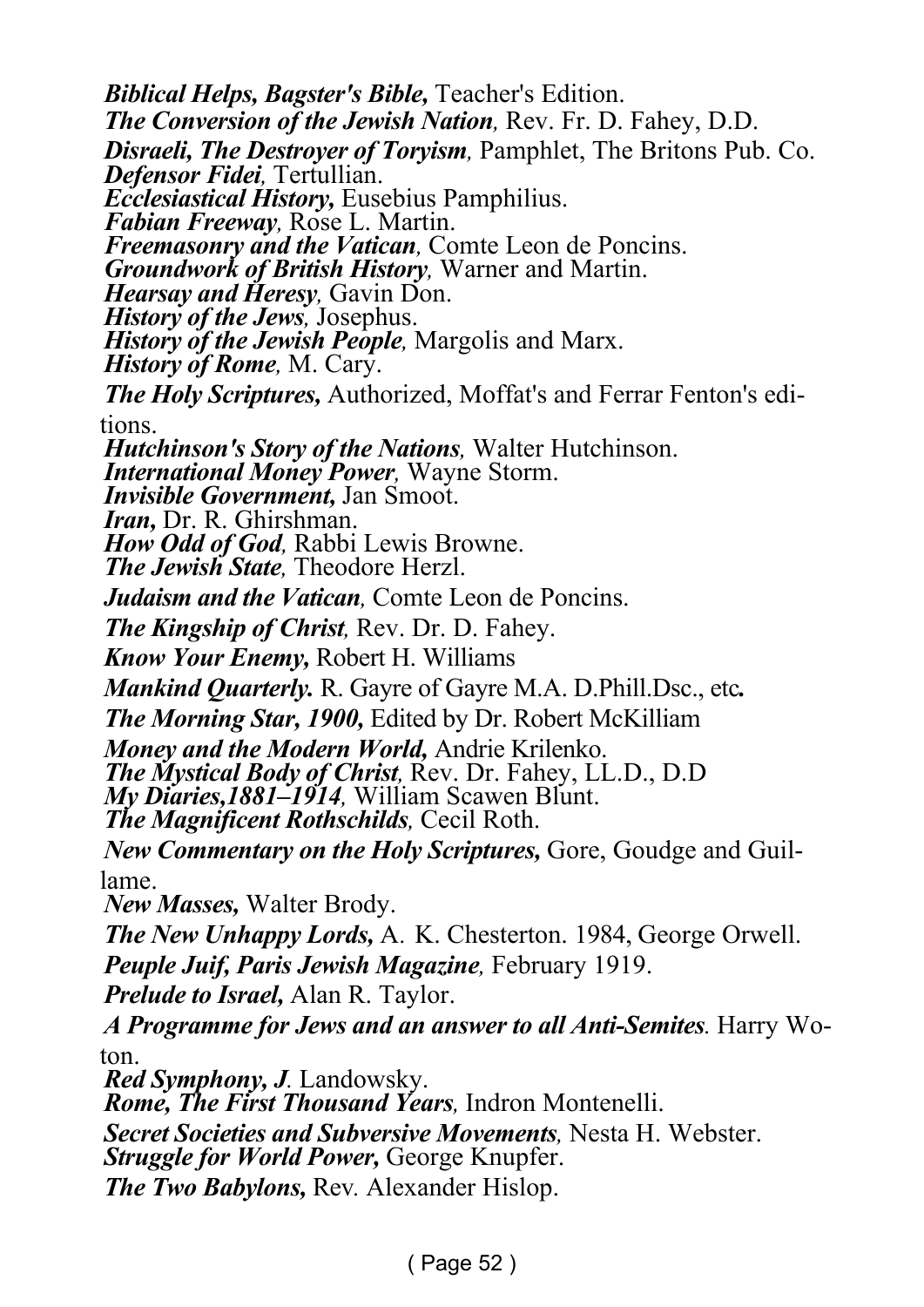*Today's Revolutionaries,* Ian Greig. *Universal Jewish Encyclopaedia. Waters Flowing Eastwards,* L. Fry, Edited by Rev. D. Fahey. , *World Conquest Through World Government,* Nilus, translated by Victor E. Marsden. *You Gentiles,* Maurice Samuel.

#### **NOTES**

#### **CHAPTER I** 1 Eccles. 12:5-7 2 Matt. 19:5; Gen. 2:24 3 Matt. 25:14-20 4 James 1:12-15 5 Rev. A. Hislop, *The Two Babylons,* p. 278 6 ibid., pp. 301 7 St. John 1:15 8 Rev. A. Hislop, op. cit., p. 59 9 Gen.4:8 10 Gen. 4:25 11 Gen. 5 12 Gen. 6:5-6 13 Gen. 9:22; Rev. A. Hislop, op. cit., p. 25

#### **CHAPTER II**

1 Gen. 9:25-27 2 Gen. 11: 10-26 3 Gen. 8:22 4 Gen. 11:1-9 5 Rev. A. Hislop, op. cit., pp. 23-25 6 Rev. A. Hislop, op. cit., pp. 25-30 7 Jer. 50:2; Isaiah 46:1. 8 Rev. A. Hislop, op. cit., p. 227 9 ibid., pp. 44-45 10 Gen. 10:8-10 11 Gen. 10:10-12; Rev. A. Hislop, op. cit., pp 23, 50-51 12 Rev. A. Hislop, op. cit., p. 31 13 Gen. 10:11; Rev. A. Hislop, op. cit., p. 24 14 Rev. A. Hislop, op. cit., p. 32 15 ibid., p. 30 16 ibid., p. 25 17 ibid., p. 53 18 ibid., pp. 226, 229 19 ibid., pp. 54, 55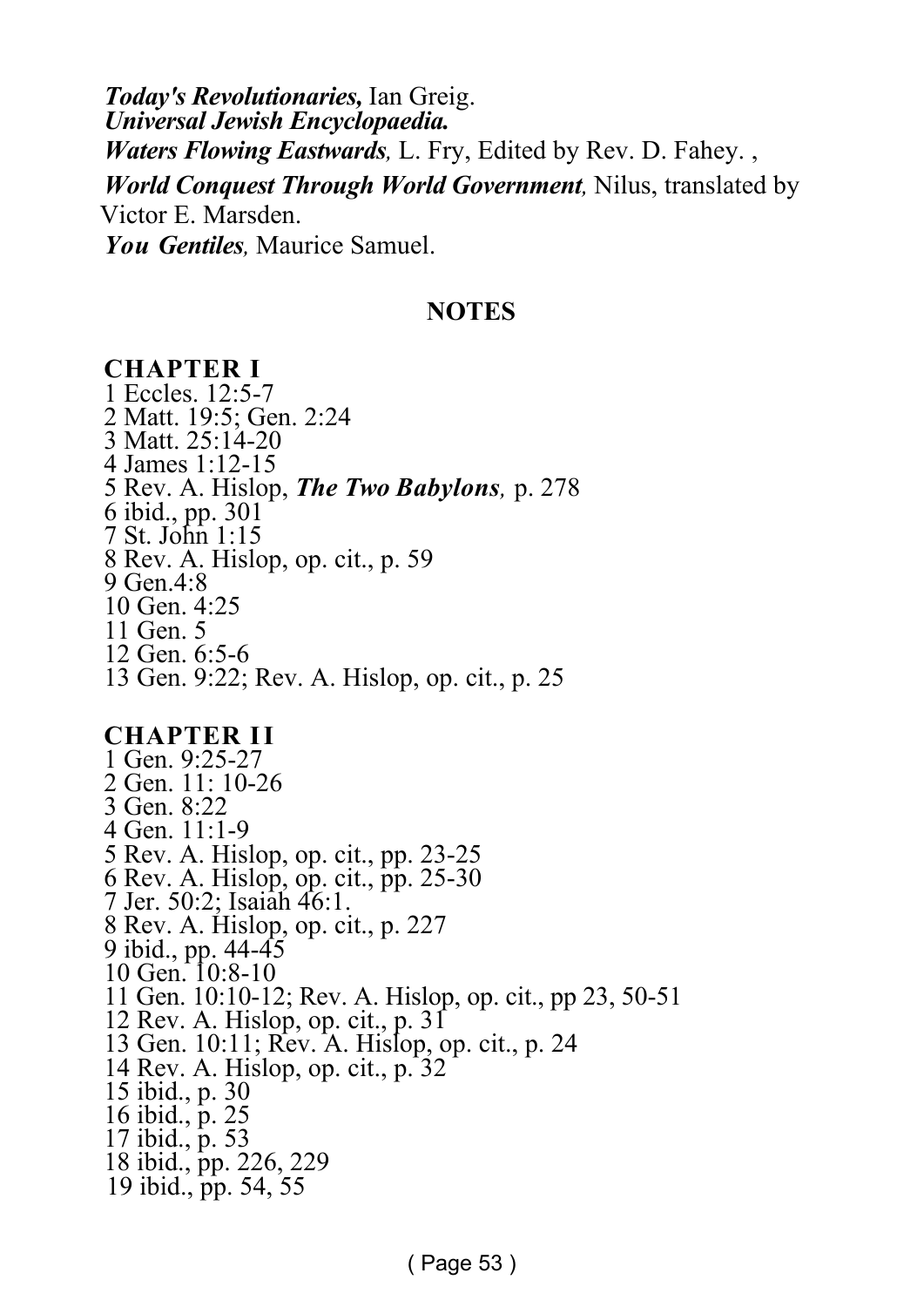20 ibid., pp. 229, 312 21 ibid., p. 60 22 ibid. p. 59 23 ibid., p. 55 24 ibid., p: 25 25 ibid., p. 63, 64, 232, 238 26 ibid.,,. 229 27 ibid. pp. 33-34 28 Romans 8:7

#### **CHAPTER III**

1 D. W. Patten, The Biblical Flood and the Ice Epoch 2 Rev. A. Hislop, op. cit., p. 66 3 Gen. 11:31; Rev. A. Hislop, op. cit., p. 316 4 Gen. 24:3; 26:34; 28 :6, 9; 29:21, 28 5 Gen. 16:4 6 Gen. 18: 2 7 Gen. 11:11 8 Gen. 1:7; D. Patten, op. cit. 9 D. Patten, op. cit. 10 Gen. 19 :1 11 Gen. 22:2 12 Gen. 21:12 13 Gen. 24:3-4 **CHAPTER IV** 1 Gen. 9:22, 25 2 Deut. 7:3-6 3 Gen. 25:23 4 Gen. 25:25, 30; 36:1 5 Gen. 25:30-34 6 Gen. 26:34 7 Gen. 27:46 8 Gen. 29:21, 28; 28:1-5 9 Gen.27:6-17 10 Gen. 28:6-9 U Gen. 36 :1 12 Num. 20:21; 2 Chron. 28:16 13 Gen. 36:6 14 Gen. 48:15-22; 49:10 15 Hutchinson's *Story of the Nations,* Vol. 4, p. 416; Vol. 6, p. 657 et seq. 16 ibid., Vol. 6, p. 657; Exodus 12:31 17 Numbers 20:14-21 18 Deut. 2:4-5 19 Deut. 23:7-8 20 2 Sam. 8:14 21 2 Kings 8:20; 2 Chron. 21:8 22 1 Kings 11:4-8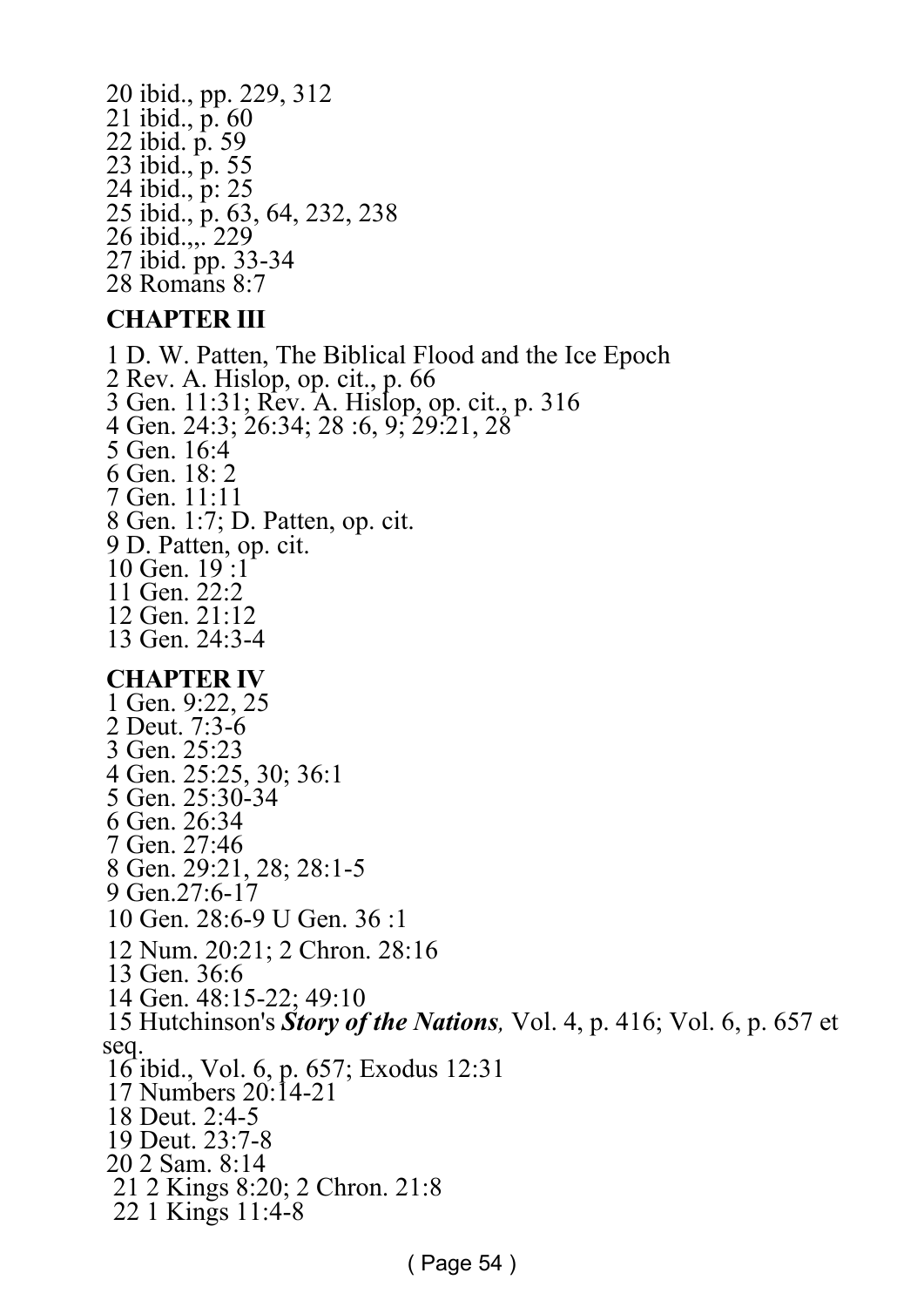23 1 Kings 9:15-24; Rev. A. Hislop, op. cit., p. 43 24 Luke 3:31; Matt. 1:7 25 1 Kings12:4-20 **CHAPTER V** 1 Rev. A. Hislop, *The Two Babylons,* p. 51 2 ibid., p. 26 3 ibid., p. 51 4 ibid., p. 98 5 ibid., p. 229 6 ibid., p. 85 7 ibid., p. 30 8 ibid., p. 22 9 ibid., p. 20 10 ibid., p. 312 11 ibid., p. 5 12 ibid., p. 7 13 ibid., Chap. 2 14 Deut. 7:3-6 15 Lev. 26:18, 21, 24, 28 16 2 Kings 17:5-6  $17 \text{ Amos}$  9.9 18 Matt. 10:6; 15:24 19 2 Kings 25; 2 Chron. 36:20 **CHAPTER VI** 1 Rev. A. Hislop, op. cit., pp. 240-241

2 Ezra 1; 2; 9:2; R. Girshman, *Iran, p.* 132 The Sadducees", *Bible Helps* (Bagster's Bible, Teacher's Ed.) p. 90 4 "The Apocrypha" , *A New Commentary on Holy Scripture,* p. 6 5 See Chap. 20*, Bible Helps* 6 "The Apocrypha", *A New Commentary on Holy Scripture,* pp 10- 11 7 As above, p.94 8 Gen. 27:28 9 "The Apocrypha" , *A New Commentary on Holy Scripture,* p. 28; "The Macaques", *Bible Helps,* p*.*54; "The Sadducees", p. 89, "The Hellenista", p. 94 10 Acts 9:1-2 11 p. 102, *Bible Helps,* Chap. 23 **CHAPTER VII**

1 Isaiah 7:14 2 Isaiah 9:6 3 Isaiah 11:1-2 4 Micah 5:2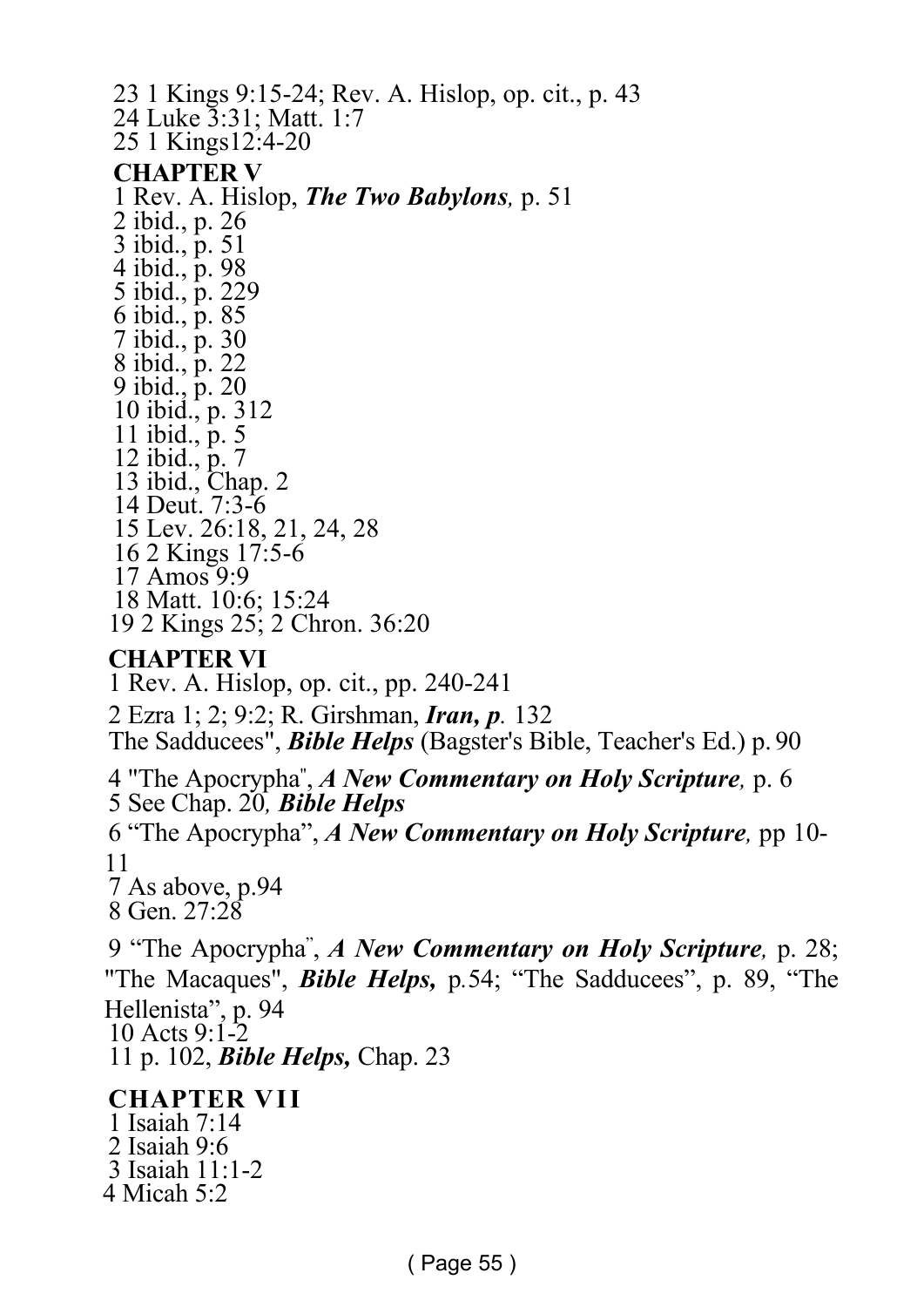5 Rev. 12:1-9 6 Matt. 2:1-18 7 Matt. 12: 34; 23:33 8 John 8:44 9 John 8:33 10 Rev. 2:9; 3:9 11 Matt.4:1-11 12 Matt. 21:1-9; John 6 :15 13 John 13:13-15 14 Luke 22:68-70 15 John 18:33-37 16 *Ecclesiastical History of Eusebius Pamphilius,* tr. by Rev. C. F. Cruse, p. 27; *A New Commentary of Holy Scripture,* pp. 11, 12; 17 17 Acts 4 : 8-12 18 Acts 5:17-18 19 Acts 7:58; 8:1-4 20 "The New Testament", *A New Commentary on Holy Scripture,* p. 405 21 Acts 9:3-6 22 Acts 13:45; 14:19; 16:19; 21:27; 23:12 23 Acts 22:25 24 Tertullian, *Defensor Fidei,* p. 179 CHAPTER VIII 1 Luke 19:41-44 2 "The Jews", Hutchinson's *Story of the Nations,* p*.* 805 3 "The Apocrypha", *A New Commentary on Holy Scripture,* p. 29 4 Hutchinson's *Story of the Nations*, vol*.* 2, p. 812; Margolis and Marx, *History of the Jewish People*, pp. 525-527 5 *Jewish Ency.,* Vol. 9*,* p. 3 6 Gen. 10:2-4 7 Ezekiel 27:13-14; 39:1 CHAPTER I X 1 J. McQueen, *Babylon,* pp. 211, 220 2 Rev. A. Hislop, *The Two Babylons,* chap. 4 3 M. Cary, *History of Rome,* p. 371 4 ibid., pp. 480, 588, 766 5 ibid., pp. 730-731 6 ibid., pp. 768, 769 7 As above. 8 I. Montenelli, *Rome, The First Thousand Years, p.* 342 9 Rev. A. Hislop, *The Two Babylons,* p. 164 10 I. Montenelli, *Rome, The First Thousand Years,* p. 370 11 Rev. A. Hislop, *The Two Babylons,* p. 74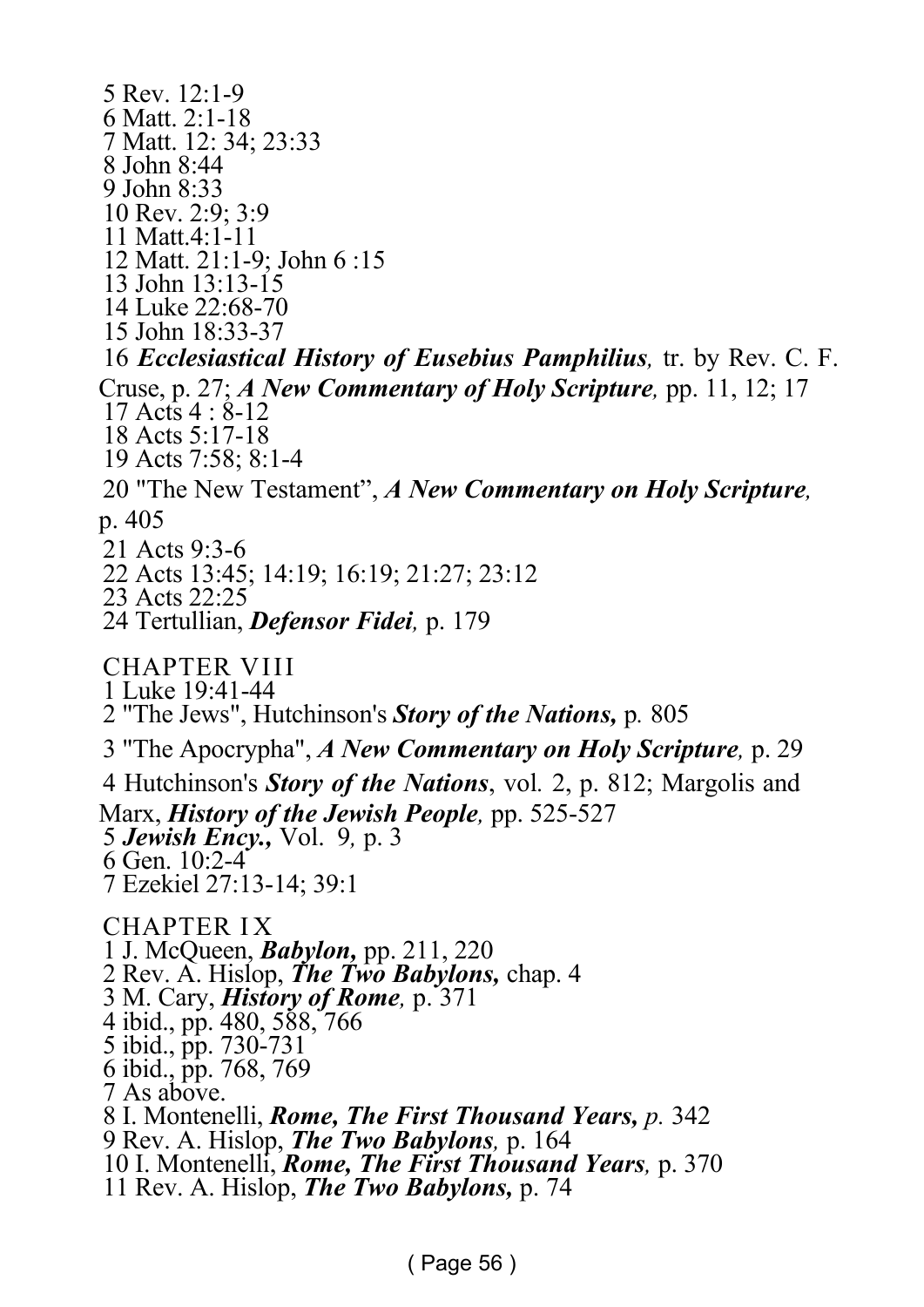#### 12 Warner and Martin, *The Groundwork of British History,* p. 194  **CHAPTER X**

1 G. Don, *Hearsay and Heresy,* p. 67*;* "The Jews", Hutchinson's *Story of the Nations,* p. 816 2 G. Don, *Hearsay and Heresy,* p. 68 3 *Universal Jewish Encylopaedia* 4 G. Don, *Hearsay and Heresy,* p. *68* 5 ibid., pp. 67-68 6 ibid., pp. 71, 72 7 Spinoza, *On the Improvement of the Mind,* 1677 8 G. Don, *Hearsay and Heresy,* pp*.* 72-74 **Chapter XI** 1 Deuteronomy 7: 3-6; 5: 8-9; 23:7-8 2 "Synagogue Rulers and Officials", *Bible Helps,* p. 102 3 G. Don, *Hearsay and Heresy,* Chap. 2 4 "T Jews", Hutchinson's *Story of the Nations,* p*.* 818 5 Warner and Martin, The Groundwork of British History*,* pp. 450- 451 6 ibid., p. 458 7 G. Don, *Hearsay and Heresy,* Chap 2 **CHAPTER XII** 1 G. Don, *Hearsay and Heresy,* pp. 55, 57 2 ibid., p. 58 3 *Jewish Encyclopaedia* 4 G. Don, *Hearsay and Heresy*, p. 59

5 ibid., p. 58

6 ibid., pp. 60-61

7 ibid., pp. 62, 64

#### **CHAPTER XIII**

1 Warner and Martin, *The Groundwork of British History,* pp. 495- 498

#### **CHAPTER XIV**

1 Ecclesiastes 1:9 2 G. Don, *Hearsay and Heresy,* p. *79 3* ibid., pp. 80-81 4 Genesis 3:3-5

CHAPTER XV 1 D. W. Patten, *The Biblical Flood and the Ice Epoch,* pp. 9-14 2 ibid., p. 278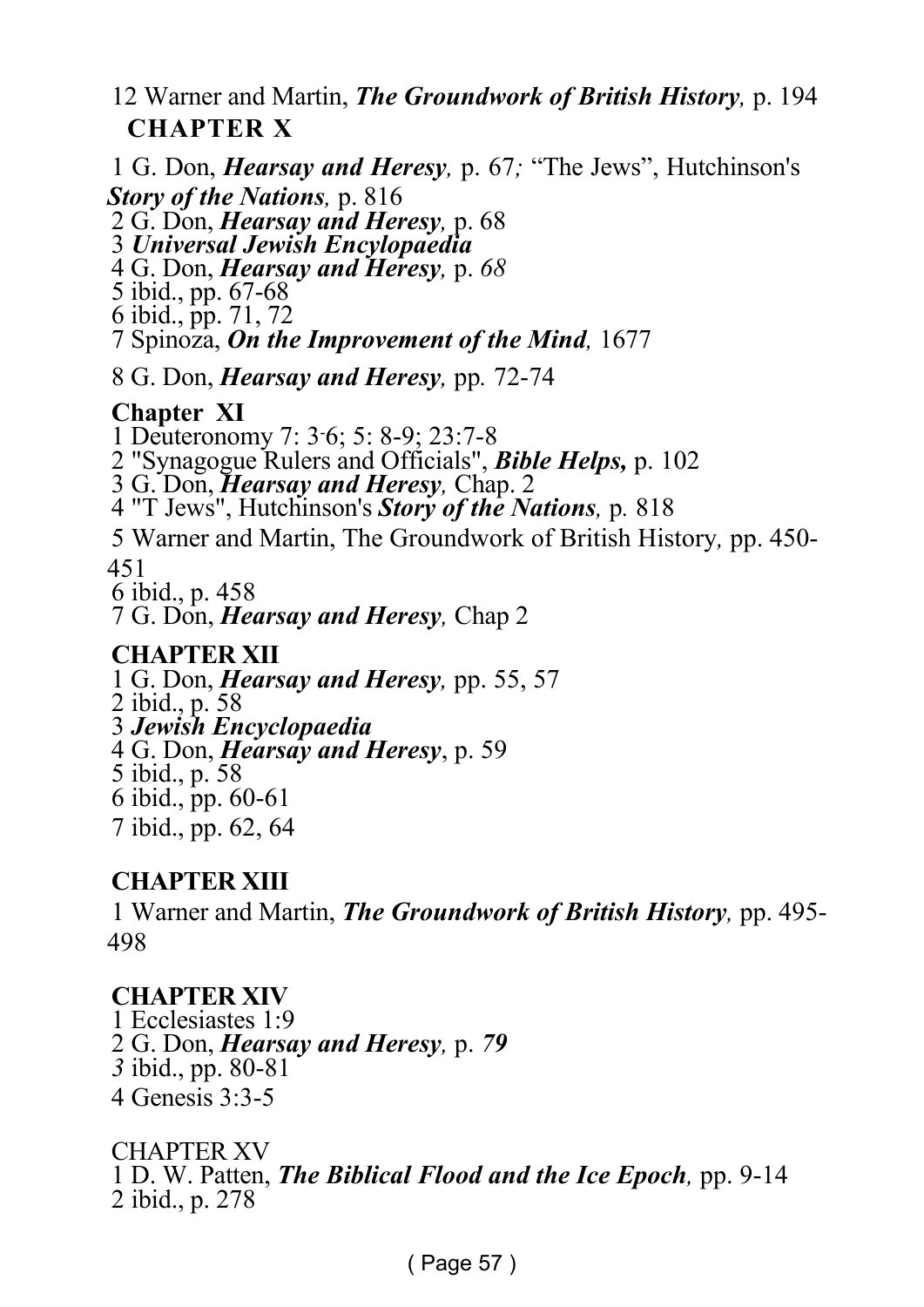3 ibid., pp. 11-15

4 *Red Symphony,* p. 26

5 D. W. Patten, *The Biblical Flood and the Ice Epoch,* footnote on p. 13

6 Rabbi Lewis Browne, *How Odd of God* (1924)

CHAPTER XVI

1 Landowsky, Red Symphony, p. 40

2 N. Berdyaev, *The Russian Revolution*

3 Franz Boas, a politico-philosophical-sociological thinker, and student of the fruit fly, who invaded the field of social anthropology in America. His theories have been disproved by such eminent anthropologists as Profs. Gayre of Gayre, Haldane, Ruggles Gates, Garrett, and others.

CHAPTER XVII

I Rev. A. Hislop, *The Two Babylons,* pp. 227-229,141

2 2 Tim. 3:1-7

3 Mark 13:22

4 L. Fry, *Waters Flowing Eastward,* pp. 29, 36, 203; Landowsky *Red Symphony,* pp. 21, 25*;* "Illuminati", *Concise Oxford English Dictionary;* G. Don, *Hearsay and Heresy,* p. 59

5 Landowsky, *Red Symphony,* pp. 29-30

6 ibid., p. 21

7 ibid., pp. 21-23

8 William Scawen Blunt, *My Diaries,* 1884-1914, p. 279

9 Benjamin Disraeli, *Endymion;* Landowsky, *Red Symphony;* L.

Fry, *Waters Flowing Eastward*

10 V. E. Marsden, *World Conquest through World Government;* G. Don, *Hearsay and Heresy,* p. 63

1 ibid., pp. 23-52

2 A*.* K. Chesterton, *The New Unhappy Lords*

3 Recently Weinstock was sent over from the United States to take control of a vital British industry in the field of electronics, the General Electric Company

4 Landowsky, *Red Symphony,* pp*.* 19-21

5 I. Greig, *Today's Revolutionaries,* pp. *4-5,* 48, *56, 58, 59, 63-64,* 80, *82, 83, 92, 93*

6 A. K. Chesterton, *The New Unhappy Lords*

7 ibid., G. Knupffer, *The Struggle for World Power,* frequently

#### **CHAPTER XVIII**

1 2 Thess. 2:3-4

2 Lev. 26:18, 21, 28; Num. 14:34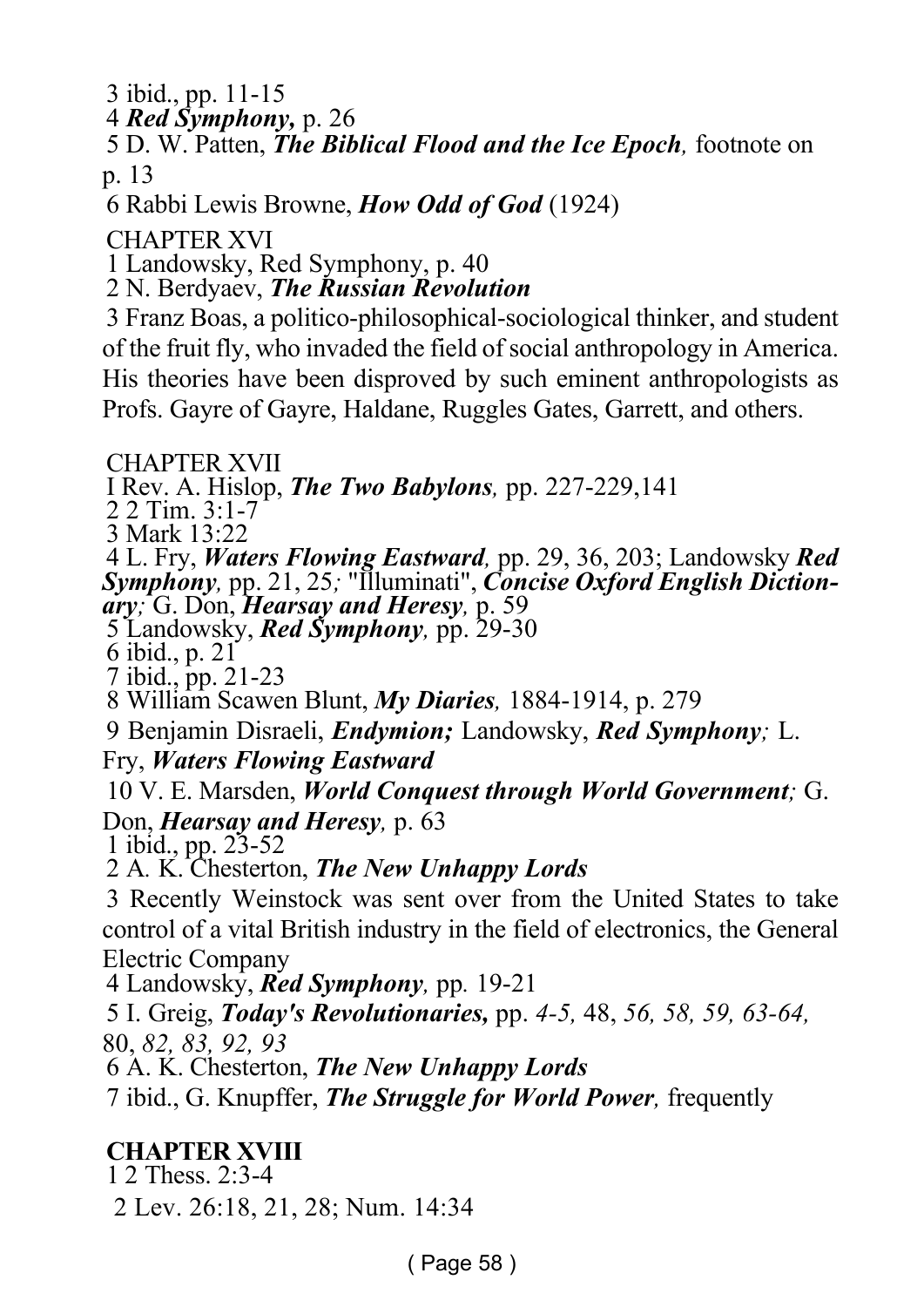3 2 Kings 17; 2 Chron. 36

4 R. Girshman, *Iran,* pp*.* 132, 195; Margolis and Marx, *History of the Jewish People,* p. 119; G. Orwell, 1984

5 Warner and Martin, *The Groundwork of British History,* p. 231 "Notes on Palestine Exploration" by Dr. J. Murray Moore in *The Morning Star,* 1900, p. 71

7 W. C. Blunt, *My Diaries,* 1888-1914, p. 279

8 Warner and Martin, op. cit., p. 674

9 ibid., p. 665

10 "Notes on Palestine Exploration" as cited above. The settlement was called Mount Hope and has now become enlarged into the Mikveh Israel Jewish Agricultural Colony

11 *The Morning Star,* 1900, p. 119

12 H. Woton, *A Programme for the Jews and an answer to all Anti-Semites*, pp. 99-100

13 *The Morning Star,* 1900, p. 119

14 L. Fry, *Waters Flowing Eastward,* pp. 52-53

15 G. Knupffer, *Struggle for World Power,* p. 11

16 R. H. Williams, *Know Your Enemy,* p. 14

17 Landowsky, *Red Symphony,* p. 33

18 ibid., pp. 36, 37

19 1 Peter 5:8-9

20 Deut. 7:3-4; Ezra 9:1-2

#### **CHAPTER X I X**

1 Gen. 25:25; Song of Solomon 5:10; 1 Sam. 16:12; 1 Sam. 17:42 2 1 Kings 9:26; 1 Kings 22:48

3 2 Peter 2:1-3, 13; 2 Tim. 3:1-9; 2 Peter 3:3; Matt. 24:11-12, 24

4 Dan. 7:8-9, 11, 25; 1 John 2:8, 22; 2 Thess. 2:1-11; Matt. 24:15

5 Matt. 24:22-51; Dan. 7:13-27; 2 Peter 3; Jeremiah 51:1-11; 49:1-

22; Ezekiel 25:13-14; 35:10-36; Amos 1:11; Obadiah 1

*For further enlightenment read* WORLD REVOLUTION

The Plot Against Civilisation by NESTA H. WEBSTER *Edited and brought*

*up-to-date by* ANTHONY GITTENS

( Page 59 )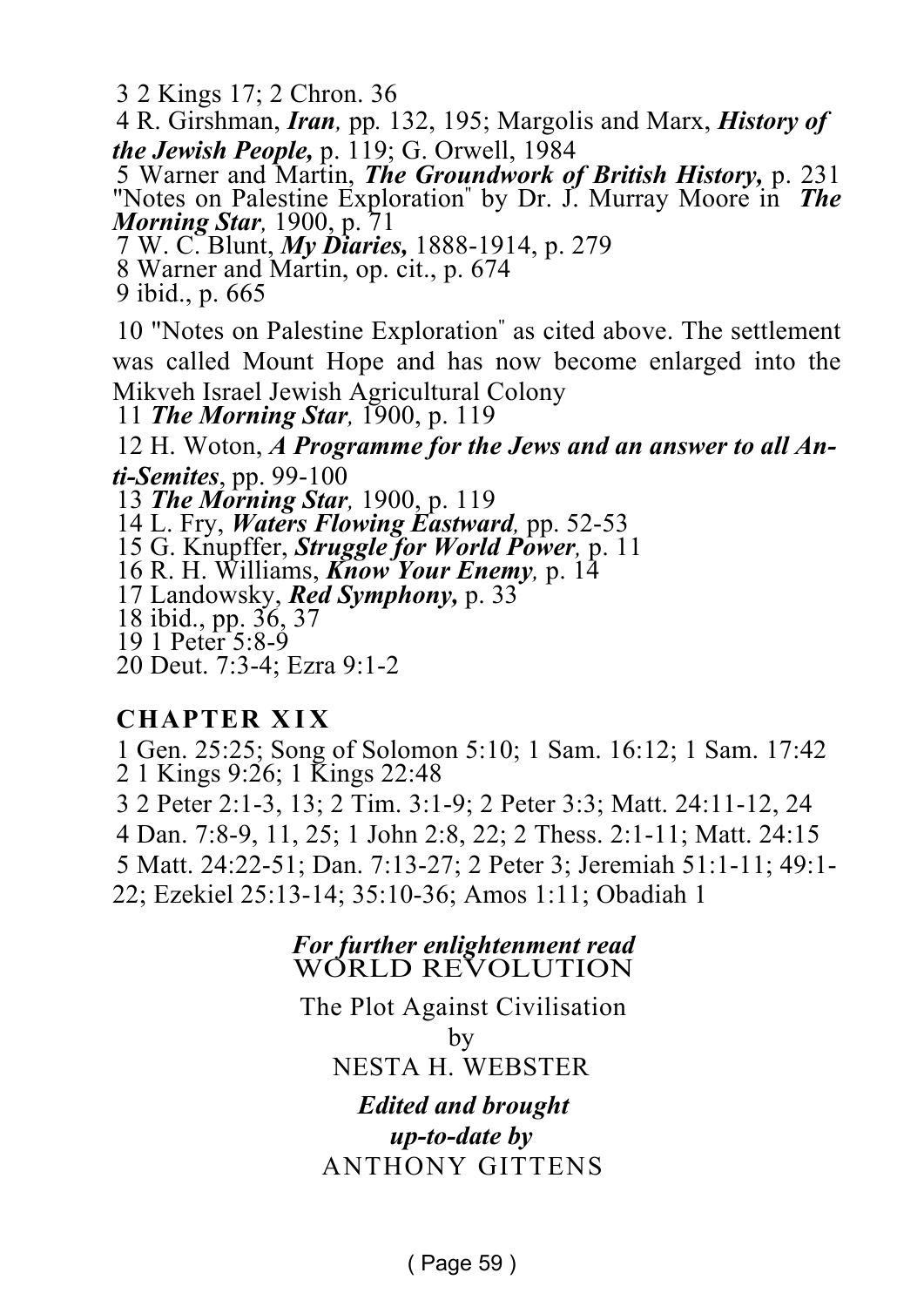#### **About The Late Author**

Kenneth Roderick McKilliam was educated in Sydney, Australia and in 1934 went to the University of Queensland and two years later went to London University where he obtained an Honour's degree in Psychology and Sociology.

As a volunteer soldier from 1940 he saw service in the Somalia Military Administration and was later attached to the East Africa Command Headquarters. After the war he spent sixteen years in Africa as an Educational and Community Development Officer. He has always been interested in Church and Social work and has been a licensed Reader in the dioceses of Mombasa, Namiremba, Upper Nile and now Canterbury. He has made study tours extensively in Asia, Africa and Australasia.

Of recent years he has investigated the hidden forces which are bringing the destruction of mankind.

#### © Kenneth R. McKilliam, 1972

#### ISBN 0 85172 396

**First Printed in Great Britain in 10 on 11 pt. Times by BPS Printing Company and Published by Britons Publishing Co., South View, Chawleigh, Chulmleigh, Devon EX18 7HL**

> **First Published by BRITONS PUBLISHING COMPANY 1972**

### **Booklets Available**

### **Captain K. R. McKilliam**

#### **Bassou: The Bible, Science and Race**

How the Bassou (Ape/Negro hybrid) proves that the Negro is a different species to that of the Caucasians. Price £4.50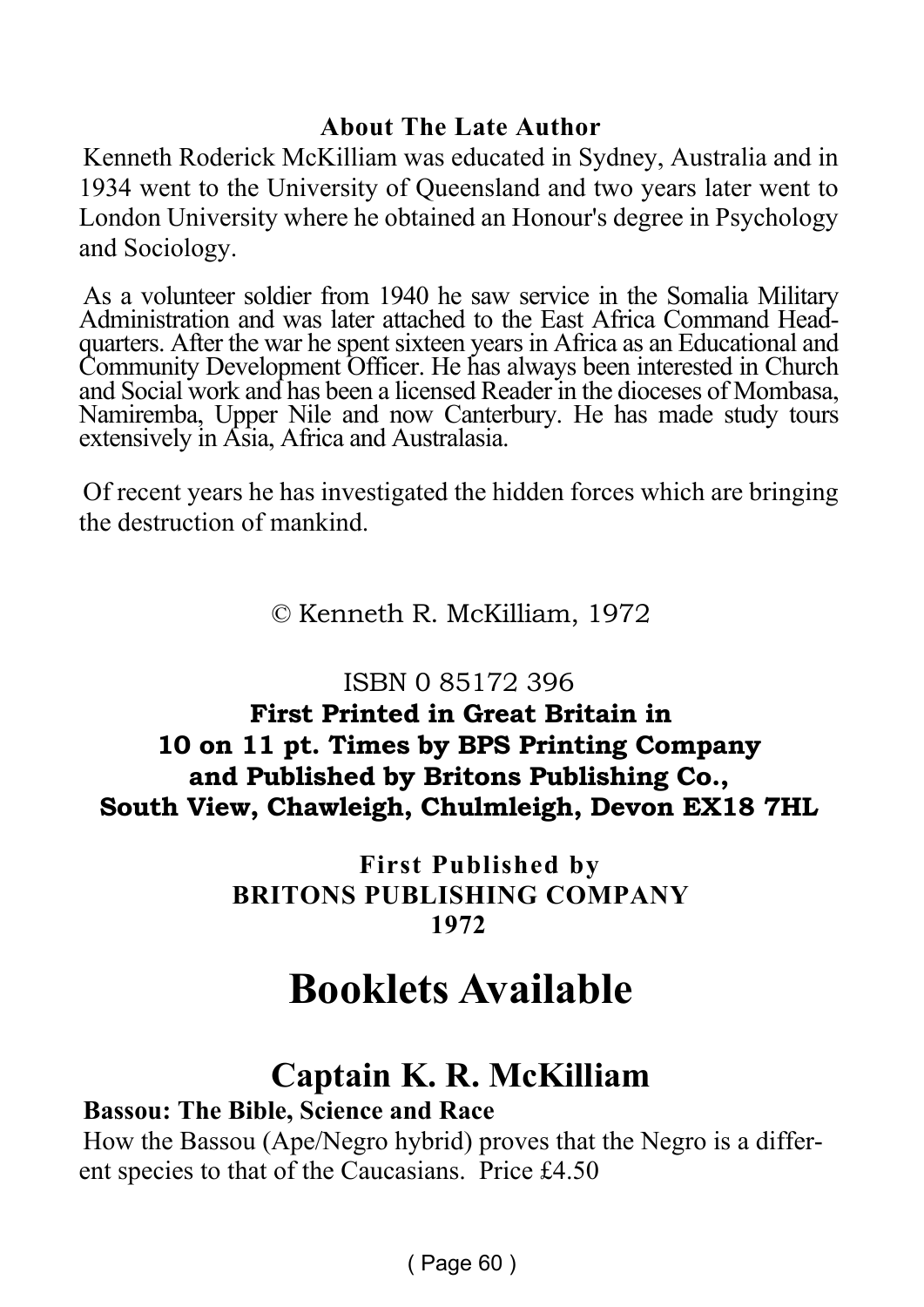#### **The Two Warring Peoples**

How the present day wars and conflicts can be traced back to the Book of Genesis. Price £2.10

#### **Revolution**

How the London and New York Bankers plotted to bring about the "Russian" revolution of 1917. Price £2.75

#### **Slavery**

How the International Bankers hold the nations of the world to ransom through usury and dept. Price £2.75

#### **Dr. Wesley A. Swift**

#### **Ask in My name**

Are our prayers not sometimes answered because we are addressing the Almighty by the wrong name? Price £2.10

#### **Give Not Unto Dogs**

The Scriptures confirm that the Gospel of The Kingdom was to be taken only to the Adamic nations. Price £2.10

#### **Eagle and The Serpent**

The nations' heraldry signals whose side the are on - The Lord's or the Devil's. Price £2.10

#### **Gathering of The Tares**

Learn who the tares are amongst the wheat. Price £2.10

#### **Michael Prince of Space.**

Commander of thousands upon thousands of chariots (flying saucers/). References of his importance gleaned from the Scriptures and lost books of the Bible. £3.50.

#### **Not Guilty**

The trial of Jesus Christ - both from a Bible and secular perspective. £3.00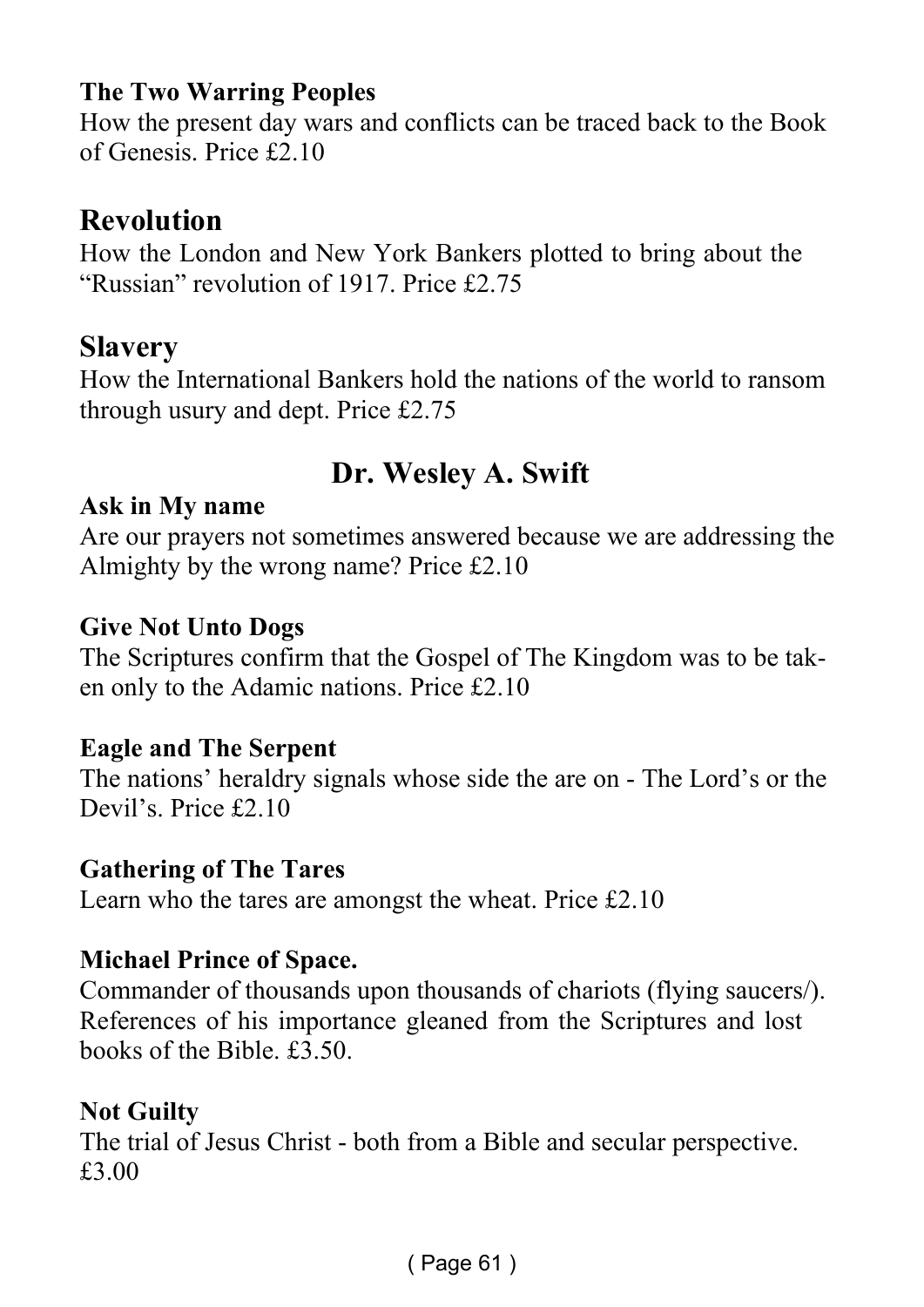#### **Bible and Race**

 An introduction to what the Bible says about the race question Price £2.10

#### **High Treason & The Laws of Old England**

The law expelling the Jews from England and forbidding reentry still remains on the statute books. Price £2.10

#### **Is Our Nation being Destroyed**

An investigation into the causes of world ruin. Price £2.10

#### **Israel and Mystery Babylon**

An investigation into the causes of world ruin. Price £2.10

**I Knowledge is Power**

The Illuminati revealed Price £2.10

#### **The Cause and Effect of World War I**

How the "hidden hand" controlled both sides. Price £2.10

#### **The Subversion of Britain of Britain - How Did They Do It? Part 1**

Origin of the Kabala, Freemasonry, Illuminati and The Protocols. Price £3.90

#### **The Subversion of Britain of Britain - How Did They Do It? Part 2**

The take over of the Country's secular and religious institutions. Price £3.90

#### **Occupy Until I Come.**

We are required to hold our ground against the enemy - the Bible does not teach pacifism. £3.00.

#### **What Really Happened in The Garden of Eden**

What what really happened in the Garden of Eden - was it the apple in the tree or the pair on the ground? Price £2.10

#### **Who are The Jews**

98% of the people calling themselves Jews are not Israelites. Price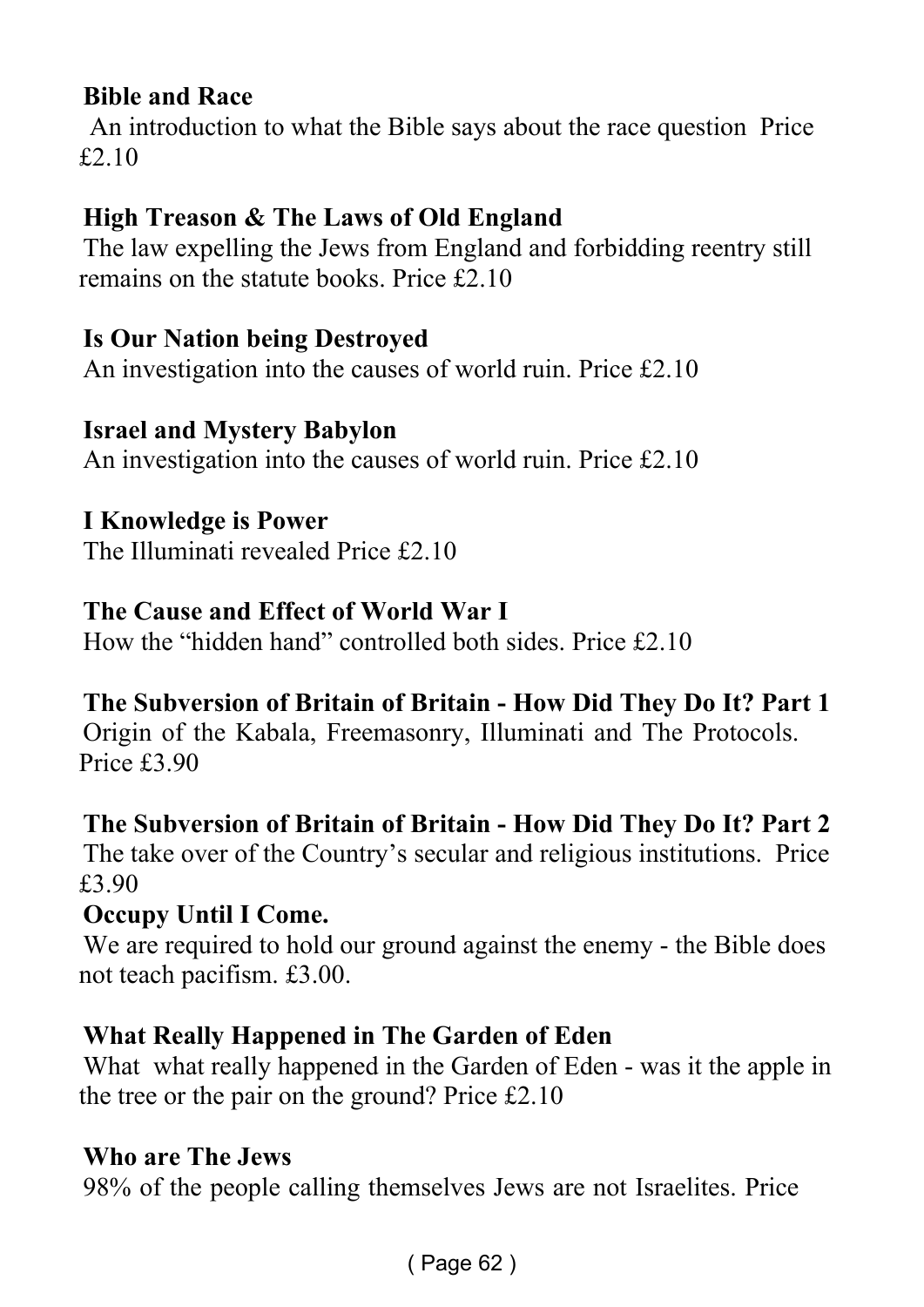

The above PowerPoint presentation is available at Pastor Eli's website:

## www.anglo-saxonisrael.com

Parts 1 - 6 plus a short introduction can now be viewed or downloaded the latest addition part 6 covers the German people in relation to the migrations of the Tribes of Israel.